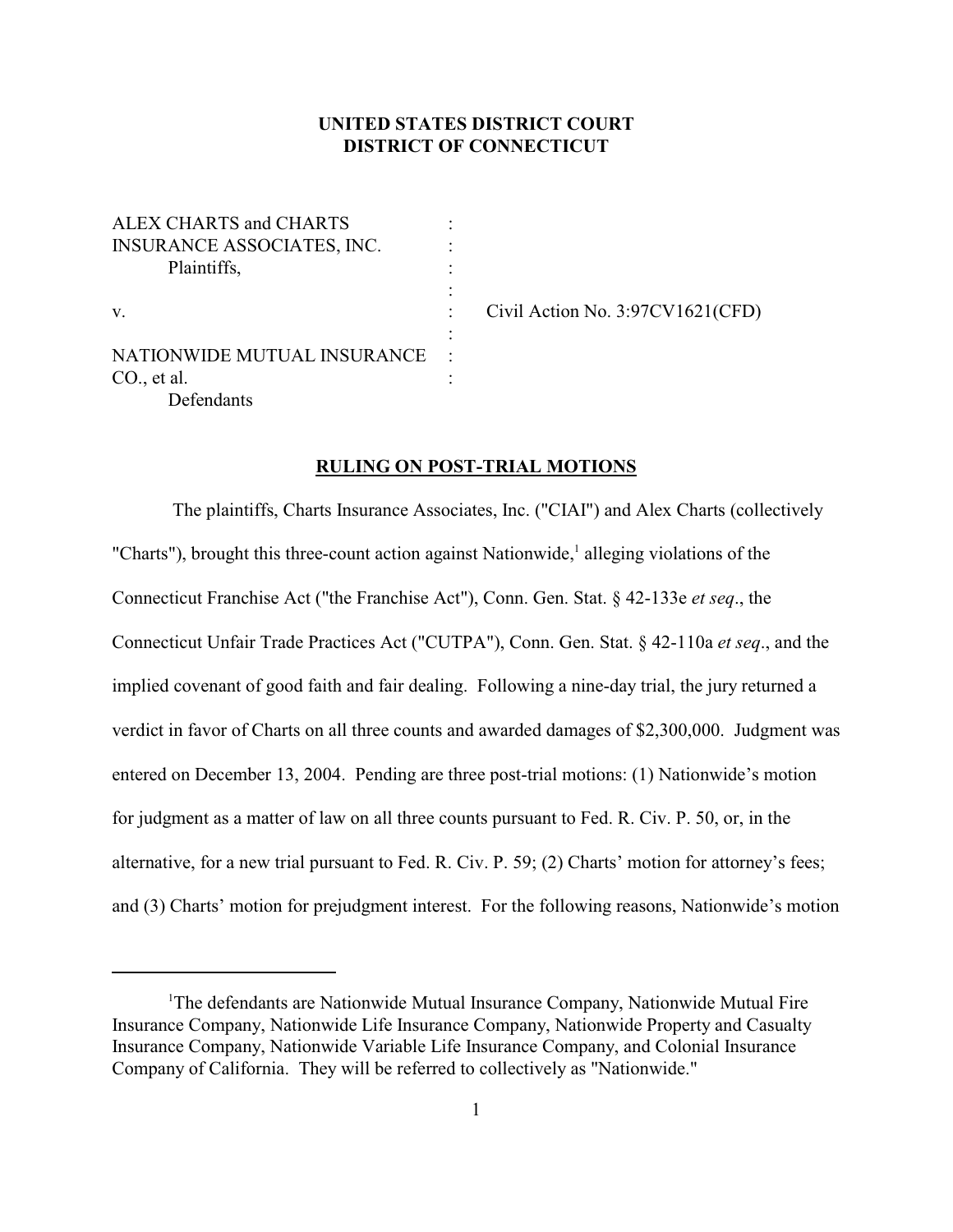is granted in part and denied in part. Charts' motion for prejudgment interest is denied, and Charts' motion for attorney's fees is granted, as modified by the Court.

The procedural background of this case has been recounted in prior rulings. See Alex Charts and Charts Ins. Assoc., Inc. v. Nationwide Mutual Ins. Co., 16 Fed. Appx. 44 (2d Cir. 2001); Charts v. Nationwide Mut. Ins. Co., 300 B. R. 552, 553 (2003). In order to frame the discussion of the parties' post-trial motions, however, the Court sets forth the following limited background: Charts brought this action against Nationwide on August 11, 1997, claiming various violations of Connecticut law arising from Nationwide's termination of Charts' insurance agency. After three years of contested motion practice, Magistrate Judge William I. Garfinkel issued a recommended ruling granting Nationwide's motion for summary judgment on the ground that, *inter alia*, Charts' claims against Nationwide were part of the bankruptcy estate of Alex and Helena Charts, and as such could not be asserted here by Alex Charts and CIAI.<sup>2</sup> On September 29, 2000, this Court approved the recommended ruling on that ground, over Charts' objection, and judgment entered for Nationwide.<sup>3</sup> The Second Circuit, without addressing the merits of this Court's ruling, remanded to the District Court, concluding that the bankruptcy trustee was a necessary party in making a determination as to standing. On remand, therefore, this Court vacated its prior ruling and the action was consolidated with the bankruptcy action.

<sup>&</sup>lt;sup>2</sup>"On December 14, 1992, Alex Charts and his wife Helena filed their voluntary petition under Chapter 7 of the Bankruptcy Code with the United States Bankruptcy Court for the District of Connecticut. On February 13, 1996, the Bankruptcy Court issued an Order of Discharge of Debtor, and the bankruptcy case was closed on March 1, 1996." Charts v. Nationwide Mut. Ins. Co., 300 B. R. 552, 553 (2003).

<sup>&</sup>lt;sup>3</sup>Judge Garfinkel also recommended that the action be dismissed on the basis of judicial estoppel, but that ground was not adopted by the District Court.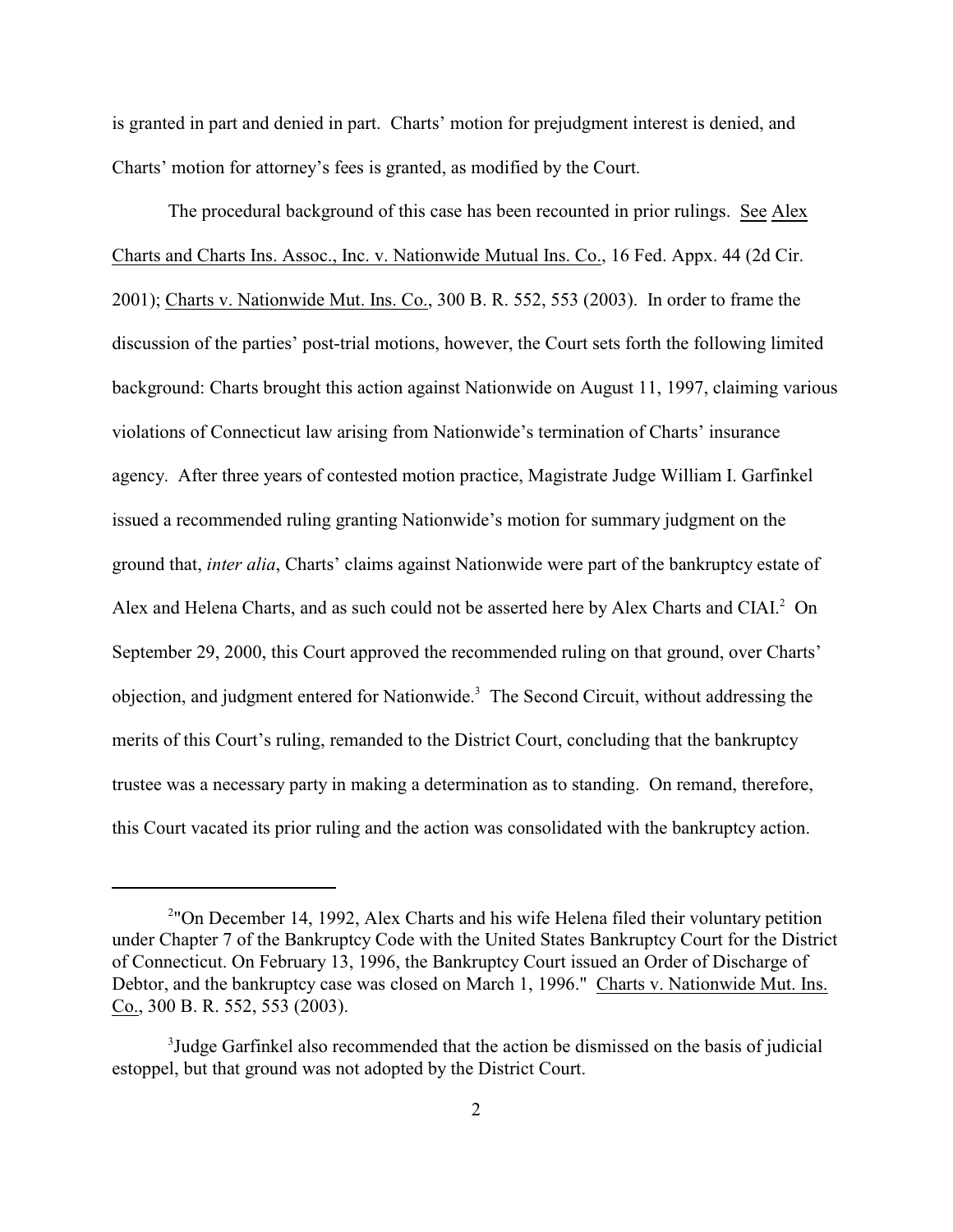Nationwide then filed a new motion for summary judgment, essentially relying on the same arguments presented in its first motion. On September 30, 2003, after reconsidering the parties' arguments, and hearing from the trustee of Charts' bankruptcy, the Court denied Nationwide's motion for summary judgment, finding that the claims were not property of the bankruptcy estate and Charts and CIAI had standing to assert them in this case.

On November 29, 2004, the case proceeded to trial. At the conclusion of Charts' case-inchief, Nationwide made an oral motion for judgment as a matter of law pursuant to Rule 50. The Court denied that motion without prejudice to Nationwide renewing it at the conclusion of all the evidence. Nationwide made a second motion for judgment as a matter of law at the conclusion of all the evidence. The Court reserved judgment until after the jury had reached its verdict. On December 10, 2004, the jury returned its verdict in favor of Charts on all three counts. On December 13, 2004, the Court entered judgment in accordance with the jury's verdict. On December 23, 2004, Nationwide renewed its request for judgment as a matter of law or a new trial by filing a motion with this Court. Both parties subsequently submitted numerous memoranda of law in response to Nationwide's motion.

On January 12, 2005, Charts filed a motion for attorney's fees and a motion for prejudgment interest. Those motions also have been fully briefed by the parties. The Court heard arguments on all post-trial motions on July 20, 2005.<sup>4</sup>

<sup>&</sup>lt;sup>4</sup>Nationwide filed its post-verdict motion for a judgment as a matter of law or, in the alternative, for a new trial, within the ten-day limitation set forth in Fed. R. Civ. P. 50(b). At that time, however, the transcript of this trial had not been completed. Consequently, the Court allowed the parties additional time beyond the date when the transcript was completed to file their memoranda.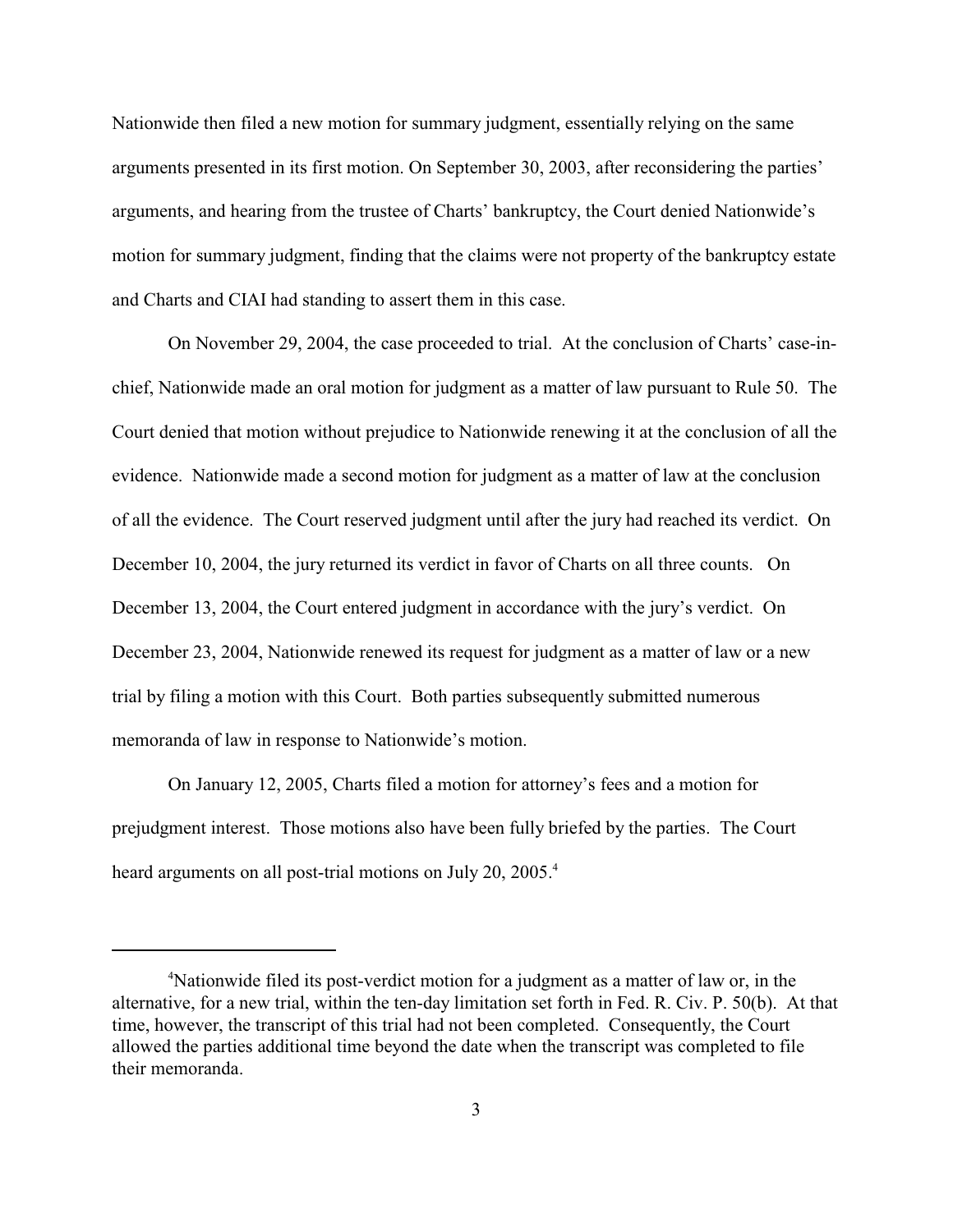# **NATIONWIDE'S MOTION FOR JUDGMENT AS A MATTER OF LAW, OR, IN THE ALTERNATIVE, FOR A NEW TRIAL**

Nationwide's post-verdict motion seeks judgment as a matter of law as to all counts pursuant to Rule 50, or, in the alternative, a new trial on all counts and/or damages pursuant to Rule 59. The Court turns to the motion for judgment as a matter of law first.

#### **I Motion for Judgment as a Matter of Law**

### A) Standard of Review

"If, for any reason, the court does not grant a motion for judgment as a matter of law made at the close of all the evidence, the court is considered to have submitted the action to the jury subject to the court's later deciding the legal questions raised by the motion. The movant may renew its request for judgment as a matter of law by filing a motion no later than 10 days after entry of judgment . . . ." Fed. R. Civ. P. 50(b). When ruling on such a post-verdict motion for judgment as a matter of law, a district court may allow the judgment to stand, order a new trial or direct entry of judgment as a matter of law. Id.

A Court may properly grant a post-verdict Rule 50 motion when "there can be but one conclusion as to the verdict that reasonable men could have reached." Merrill Lynch Interfunding, Inc. v. Argenti, 155 F.3d 113, 120 (2d Cir. 1998) (quoting Samuels v. Air Transport Local 504, 992 F.2d 12, 14 (2d Cir. 1993)). In other words, "a Rule 50 motion for judgment as a matter of law must be granted where '(1) there is such a complete absence of evidence supporting the verdict that the jury's findings could only have been the result of sheer surmise and conjecture, or (2) there is such an overwhelming amount of evidence in favor of the movant that reasonable and fair minded men could not arrive at a verdict against him.'" Hernandez v. Keane,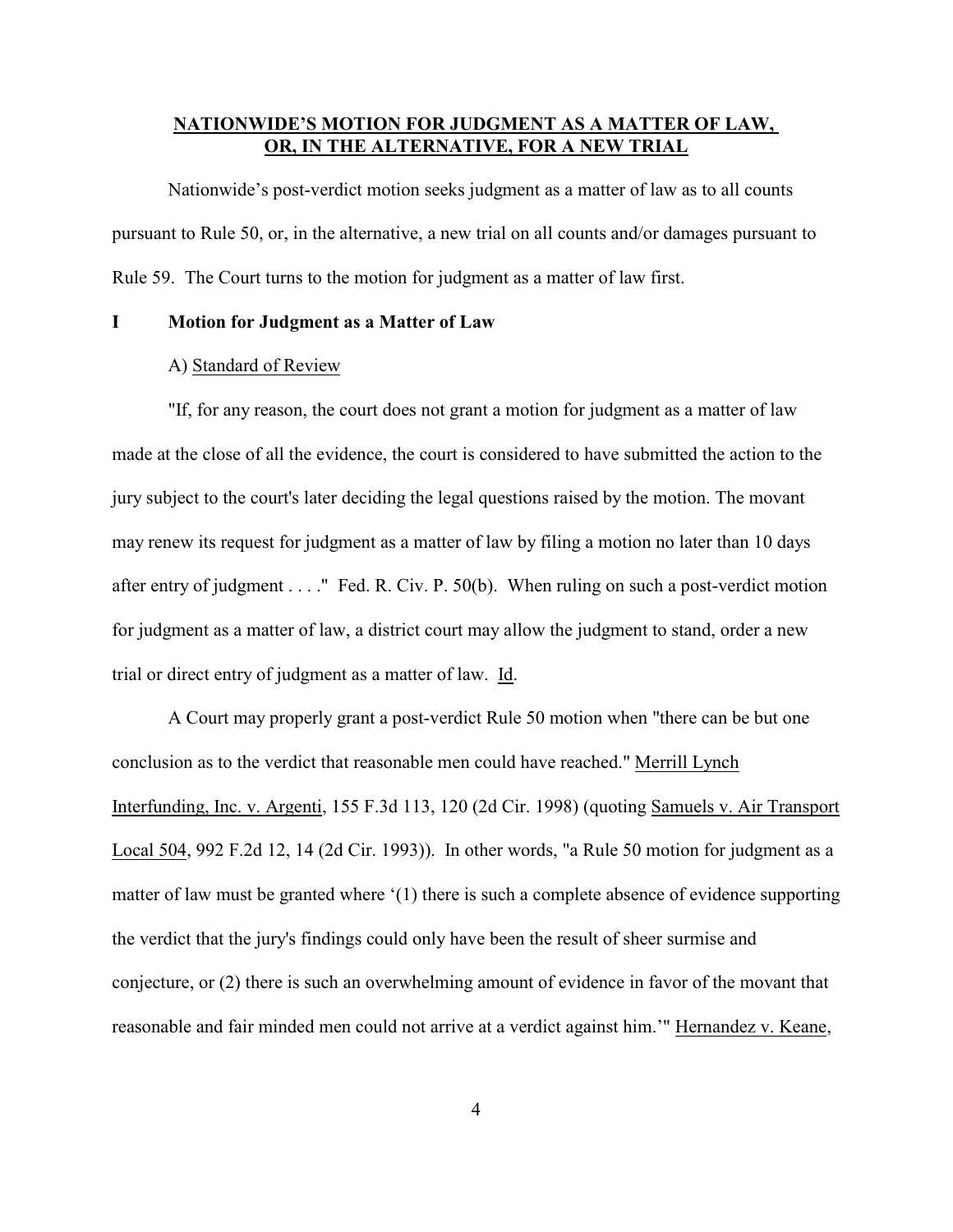341 F.3d 137, 143-44 (2d Cir. 2003) (quoting Newmont Mines Ltd. v. Hanover Ins. Co., 784 F.2d 127, 132 (2d Cir. 1986). In making such a determination, a court "must view the evidence in a light most favorable to the nonmovant and grant that party every reasonable inference that the jury might have drawn in its favor." Samuels, 992 F.2d at 16. A court "cannot assess the weight of conflicting evidence, pass on the credibility of the witnesses, or substitute its judgment for that of the jury." Id (quoting Mattivi v. South African Marine Corp., 618 F.2d 163, 168 (2d Cir. 1980)). Instead, a court "must defer to the credibility assessments that may have been made by the jury and the reasonable factual inferences that may have been drawn by the jury." Williams v. County of Westchester, 171 F.3d 98, 101 (2d Cir. 1999).

In considering the forgoing principles of law, it has been noted that the moving party bears a "heavy burden" on a post-verdict Rule 50 motion. Concerned Area Residents for the Env't v. Southview Farm, 34 F.3d 114, 117 (2d Cir. 1994); Matthews v. Armitage, 36 F. Supp. 2d 121, 124 (N.D.N.Y. 1999); see also Holt v. Home Depot, U.S.A. Inc., 2004 WL 178604 (D. Conn. Jan. 22, 2004) (finding that the "stringent standards that apply to" a post-verdict Rule 50 motion were not met). Moreover, "[b]ecause a judgment as a matter of law intrudes upon the rightful province of the jury, it is highly disfavored." Sabir v. Jowett, 214 F. Supp. 2d 226, 236 (D. Conn. 2002) (quotations and citations omitted).

Nationwide's renewed motion for judgment as a matter of law challenges the jury's verdict on each count separately. Each argument will be addressed in turn.<sup>5</sup>

<sup>&</sup>lt;sup>5</sup>Nationwide does make one argument directed at all three counts, however: renewing the argument that it presented in its summary judgment papers, Nationwide's post-verdict Rule 50 motion argues that it is entitled to judgment as a matter of law on all three counts on the ground that Charts lacked standing because the claims were part of the bankruptcy estate. The Court rejected that argument when ruling on Nationwide's second motion for summary judgment. The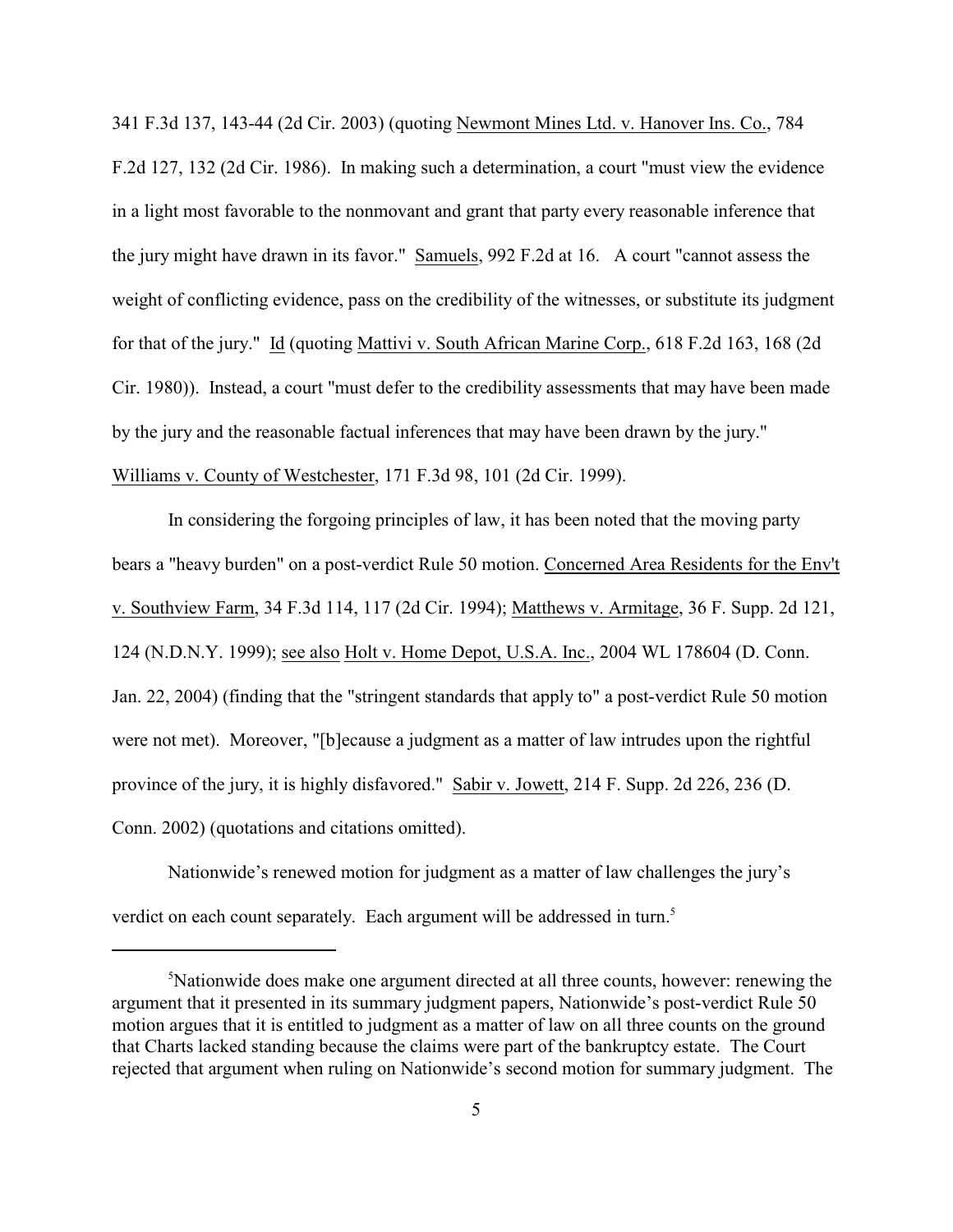## B) Connecticut Franchise Act

The jury found that Nationwide violated the Franchise Act when it terminated its contracts with Charts and CIAI, and Nationwide now challenges this finding on several grounds.

i) Jury Issue

Nationwide first claims that the Franchise Act claim should not have gone to the jury.

The Court rejects this argument for several reasons. First, and most important, it was not raised

in the pre-verdict Rule 50 motion. See Rand-Whitney Containerboard Ltd. Partnership, 289 F.

Supp. 2d at 67; see also footnote 5 of this ruling. Second, although Charts' complaint and jury

demand was filed August 11, 1997, at no subsequent time did Nationwide object to the

submission of the Franchise Act claim to the jury.<sup>6</sup> See Fed. R. Civ. P. 39(a)(2) (allowing for a

Court need not revisit that decision at this time, however, because Nationwide failed to make this argument in its original pre-verdict Rule 50 motion for judgment as a matter of law. As the Second Circuit recently has noted, a party may only "renew" an earlier "request for judgment as a matter of law" in a post-verdict Rule 50 motion. Broadnax v. City of New Haven, 415 F.3d 265, 268 (2d Cir. 2005); see also See Fed. R. Civ. P. 50 advisory committee's note (re 1991 Amendment, Subdivision (b)) ("A post-trial motion for judgment can be granted only on grounds advanced in the pre-verdict motion"); Rand-Whitney Containerboard Ltd. Partnership v. Town of Montville, 289 F. Supp. 2d 62, 67 (D. Conn. 2003) (A post-verdict Rule 50 motion "cannot assert new grounds; the rules limit the grounds for post-verdict judgment as a matter of law to those 'specifically raised' in the pre-verdict motion")(quoting Lambert v. Genesee Hosp., 10 F.3d 46, 53-54 (2d Cir. 1993)).

The Second Circuit has indicated, however, "a [post-verdict] Rule 50(b) motion should not be granted [on a ground not raised previously] unless it is required to prevent manifest injustice." Broadnax, 415 F.3d at 268 (quotations omitted). Nationwide has not responded to Charts' argument that this issue was not properly raised in the pre-verdict Rule 50 motion, much less argued that the Court should address it to prevent a "manifest injustice." In any event, the Court finds that such a result will not occur, as the evidence at trial did not alter the Court's prior conclusion on the standing issue.

 ${}^{6}$ Because the jury demand did not specify which counts should be submitted to the jury, Charts was "deemed to have demanded trial by jury for all the issues so triable." Fed. R. Civ. P. 38(c).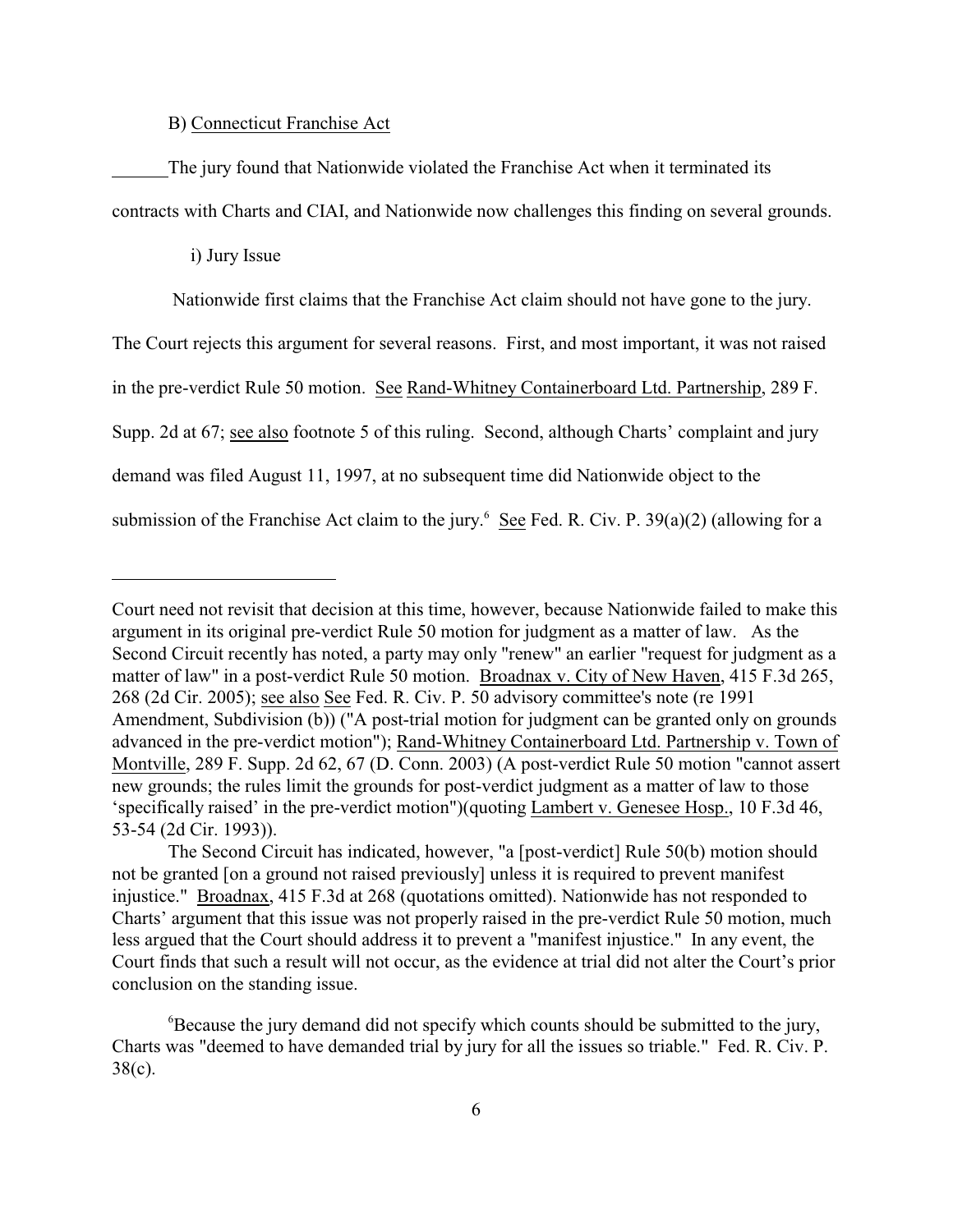party to object to a jury demand). Indeed, although Nationwide made several objections to the Court's proposed instructions on the Franchise Act count at the charging conference, none addressed the underlying question of whether the Franchise Act claim should be submitted to the jury. Only now, after the matter already has been submitted to the jury and a plaintiffs' verdict returned, Nationwide raises its objection. The Court finds that such an objection has been waived.<sup>7</sup> Compare Thompson v. Parkes, 963 F.2d 885 (6th Cir. 1992) (finding that the district court improperly found that the claims were equitable and took them from the jury one week *after* the jury had returned its verdict) with Merex A.G. v. Fairchild Weston Sys., Inc., 29 F.3d 821, 822 (2d Cir. 1994) (finding that the district court properly took an equitable claim from the jury at the close of evidence, *before* the case was given to the jury). <sup>8</sup>

Prior decisions from the Connecticut Supreme Court and the United States Court of Appeals for the Second Circuit buttress this conclusion. In Associated Investment Co. Ltd. Partnership v. Williams Associates IV, 230 Conn. 148, 162, 645 A.2d 505 (1994), the Connecticut Supreme Court held that plaintiffs were not entitled to a jury trial on CUTPA

<sup>&</sup>lt;sup>7</sup>Nationwide also requests that the Court certify this question to the Connecticut Supreme Court. This request is also rejected as untimely, as this is the first time that Nationwide has made such a request.

<sup>&</sup>lt;sup>8</sup>In addition, the Court notes that the pretrial order indicated that this case would be a jury trial, and that the jury would be comprised of nine jurors. At no time did Nationwide object to the pretrial order, or otherwise seek clarification that the Franchise Act claim would not be submitted to the jury. See Fed. R. Civ. P. 16(e) ("[a pretrial order] shall control the subsequent course of the action unless modified by a subsequent order"); Cross & Cross Properties, Ltd. v. Everett Allied Co., 886 F.2d 497, 503 (2d Cir. 1989) (noting that, although "total inflexibility is undesirable," a "pretrial order<sup>[]</sup> should not be changed lightly") (quoting Fed. R. Civ. P. 16(e) advisory committee notes and Clark v. Pennsylvania R.R. Co., 328 F.2d 591, 594-95 (2d Cir. 1964)).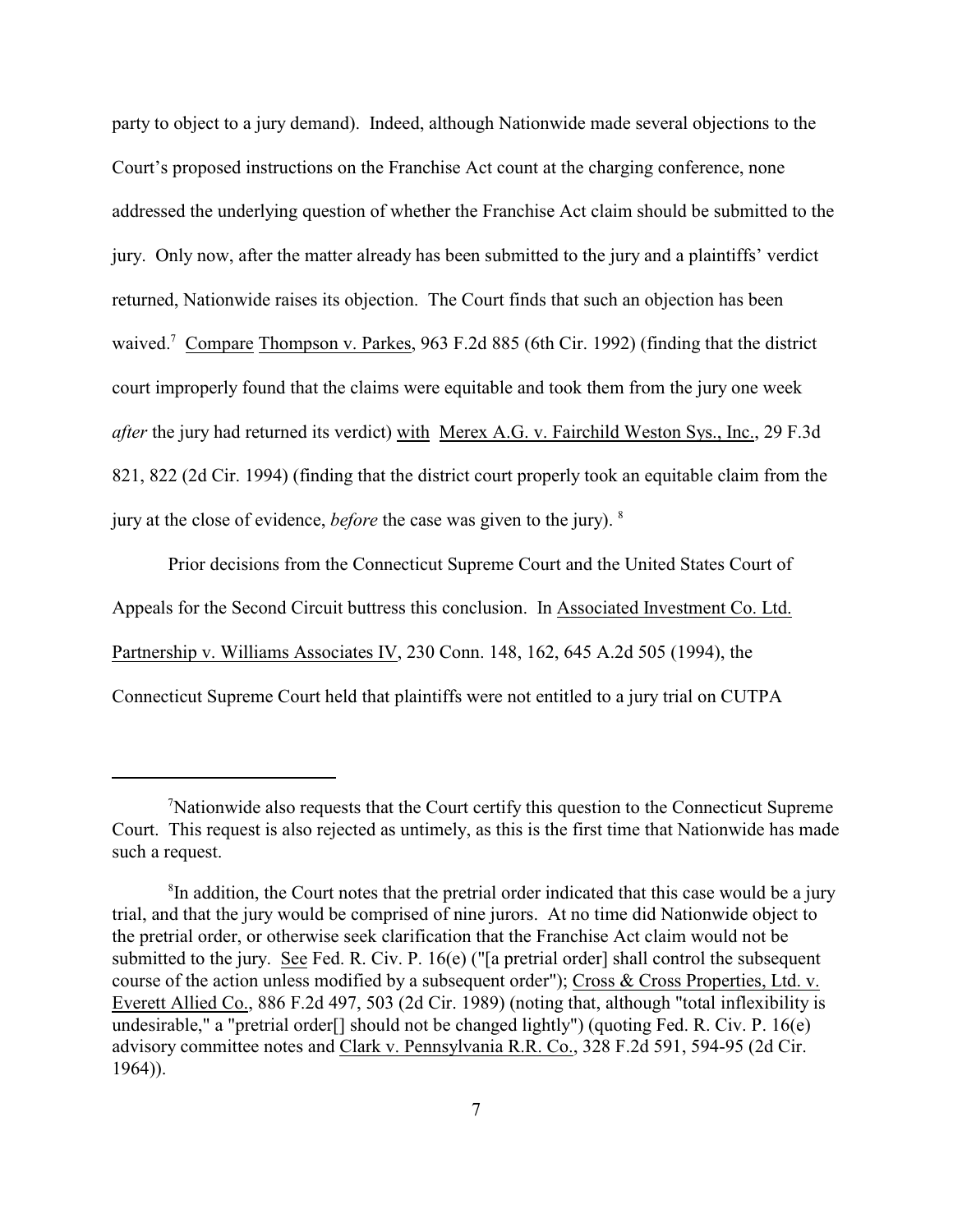claims.<sup>9</sup> In a subsequently issued decision, however, that Court stated: "A party who wishes CUTPA issues to be tried to the court, therefore, need only move to strike such a case from the jury list. *If the parties fail to take such action, however, CUTPA issues may be tried to the jury*." Larsen Chelsey Realty Co. v. Larsen, 232 Conn. 480, 490 n.13, 656 A.2d 1009 (1995) (emphasis added).

The Second Circuit recently addressed a similar issue, which was also an issue of first impression in this circuit, namely "whether, where one party requests a jury trial on the lost wages issue [under Title VII] and the party's opponents fail to object, the court is permitted, because the opponents may be deemed to have consented, to submit the issue for a non-advisory jury determination." Broadnax, 415 F.3d at 271. The Second Circuit, adopting the positions taken by the Fifth and Seventh Circuits, held that "that when a party demands jury consideration of lost wages under Title VII and the party's opponent fails to object, Rule 39(c) permits the district court to submit the lost wages issue for a non-advisory jury determination." Id. at 272. The Second Circuit concluded that the district court's submission of the issue of lost wages to the jury was not reversible error because "the [defendant] failed to object to sending the lost wages issue to the jury, despite [plaintiff]'s including in her Complaint the statement that '[t]he plaintiff claims trial by jury of the issues in this case.'" Id.

Although the Court believes that Nationwide has waived its objection to the submission of the Franchise Act claim to the jury, it nevertheless bears noting that there is no decision from

<sup>&</sup>lt;sup>9</sup>The Connecticut legislature subsequently amended CUTPA to provide a right to jury trial in such actions. See Conn. Gen. Stat. § 42-110g ("In any action brought by a person under this section there shall be a right to a jury trial  $\dots$ . "); Lorenzetti v. Jolles, 120 F. Supp. 2d 181, 187 (D. Conn. 2000) (noting the legislature's response to Williams Associates IV).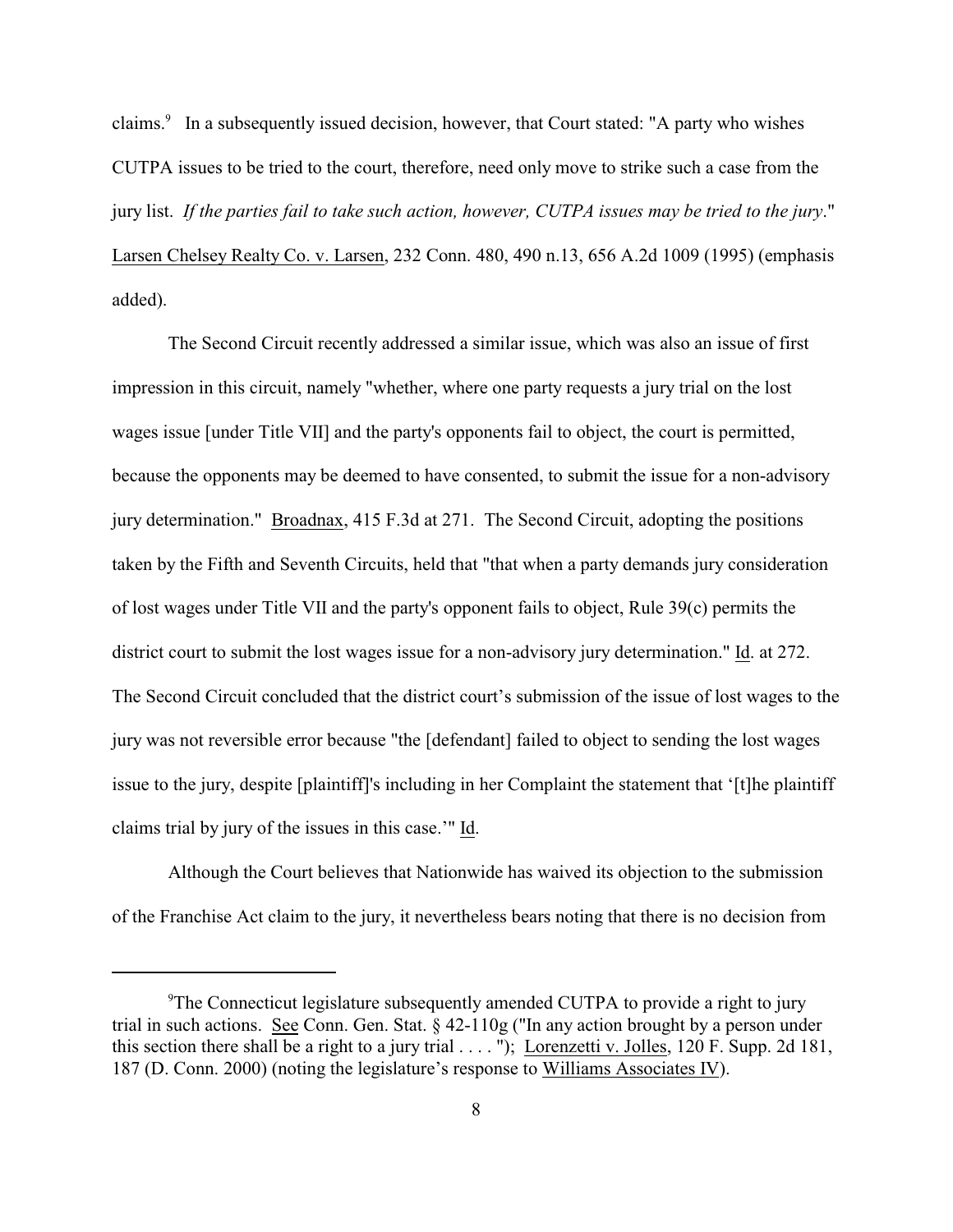the Connecticut appellate courts addressing the question of whether a Franchise Act claim may be submitted to a jury, or holding that a Franchise Act claim was improperly submitted to a jury. There are, however, conflicting trial court decisions on this issue. One judge on the Connecticut Superior Court has found that a plaintiff does not have a right to a jury trial on a Franchise Act claim. Hartford Electric Supply Co. v. Allen-Bradley Co., Inc., 28 Conn. L. Rptr. 447, 2000 WL 1918005 (Conn. Super. Ct., Dec. 18, 2000) ("[n]o Connecticut cases have accorded a right to trial by jury in a [Franchise Act] case"). A judge in this District, however, has submitted such a claim to a jury and entered judgment in accordance with that jury's verdict. In Valentino v. S.B. Thomas, Inc., 2001 WL 34118029 (D. Conn., Oct. 28, 2001), after a five-day trial, a jury found that there was a franchise agreement between the parties and that the defendants had violated the Connecticut Franchise Act when it terminated the plaintiff's franchise and awarded the plaintiff \$60,000 in damages. Although the defendants moved for judgment as a matter of law pursuant to Rule 50, it appears that their motion focused on the evidentiary support for the jury's findings, and it did not raise the preliminary issue of whether the Franchise Act claim should have been submitted to the jury. Judge Eginton denied the defendants' motion in its entirety, entered judgment in accordance with the jury's verdict, and awarded the plaintiff prejudgment interest and attorney's fees.

 In any event, because Nationwide failed to timely raise this issue at any time during this litigation, much less in its pre-verdict Rule 50 motion, it is not a proper ground for a post-verdict Rule 50 motion for judgment as a matter of law.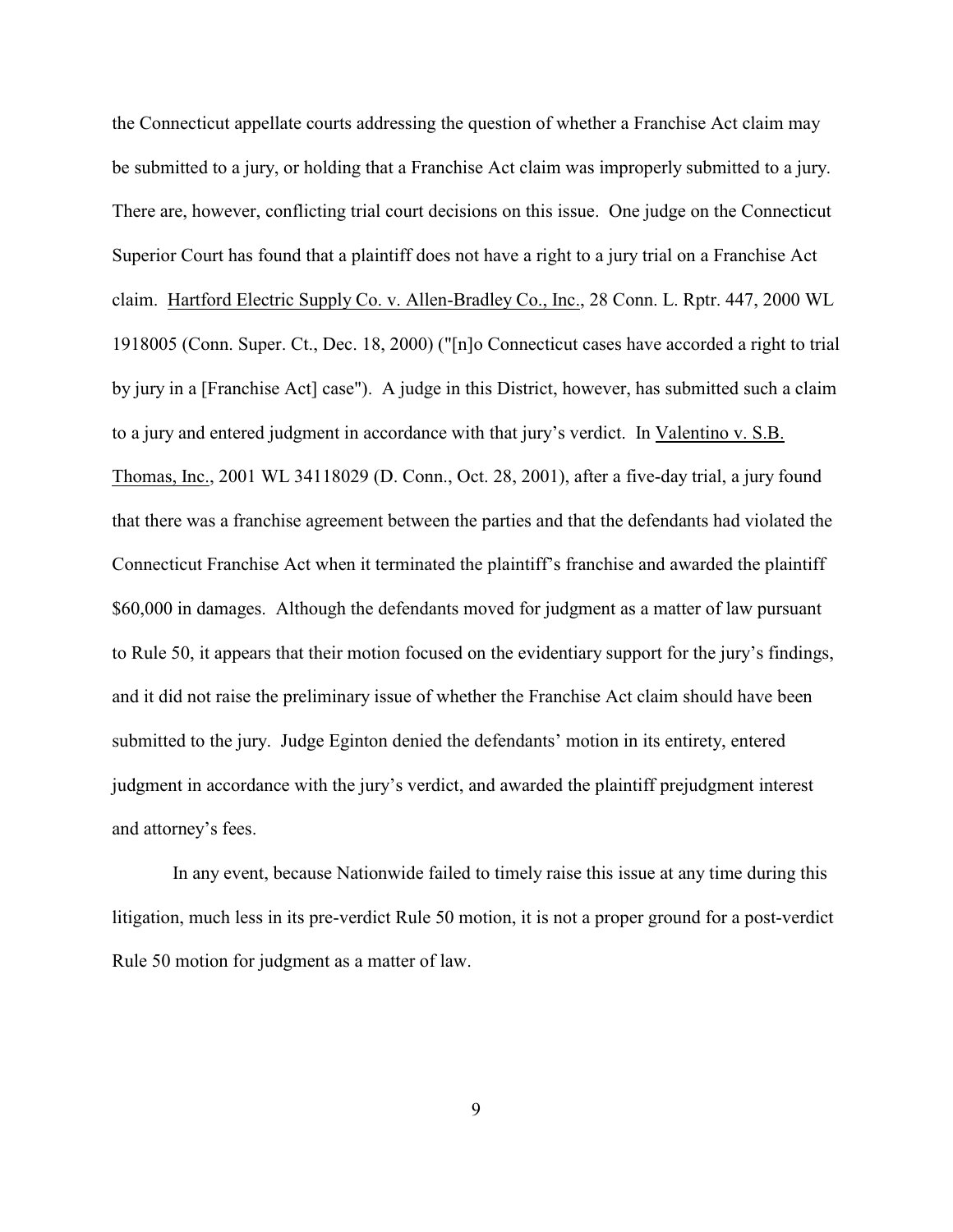#### ii) The Connecticut Insurance Code

Nationwide next argues that because insurance companies and their agents are subject to extensive regulation by the Connecticut Insurance Code, § 38a-702 *et seq*., the Connecticut legislature could not have intended for insurance agents to also be protected by the Franchise Act. More specifically, Nationwide argues that because the legislature has failed to enact a "good cause" termination requirement within the Insurance Code, the legislature could not have intended for the "good cause" requirement set forth in the Franchise Act to apply to insurance agents. See Conn. Gen. Stat. § 42-133f(a). This argument was initially raised in Nationwide's Motion to Dismiss. See "Reply to Plaintiff's Objection to Defendant's Motion to Dismiss" [doc. # 15] at 2-4. The Court rejected that argument in its Ruling on the Motion to Dismiss [doc. #6]. Counsel also briefly raised this issue in its initial Rule 50 argument.

The Court reaffirms its decision denying the Motion to Dismiss, and no evidence was presented at trial which alters the Court's conclusion that the Connecticut legislature did not intend to preclude insurance agents from invoking the protections of the Connecticut Franchise Act. The decisions from other jurisdictions cited by Nationwide to support its view that the Connecticut legislature intended its franchise act to not cover insurance agents concern factual settings and legislative and regulatory schemes different from the Connecticut statutes and regulations. Also, Nationwide's catalogue of failed legislative attempts to impose a specified good cause termination requirement for insurance agents in Connecticut – submitted after trial was completed – shows no clear indication that the Connecticut legislature intended such preemption by the insurance statutes and regulations. Finally, Nationwide has not made a compelling argument in the absence of clear legislative intent why an insurance agent should not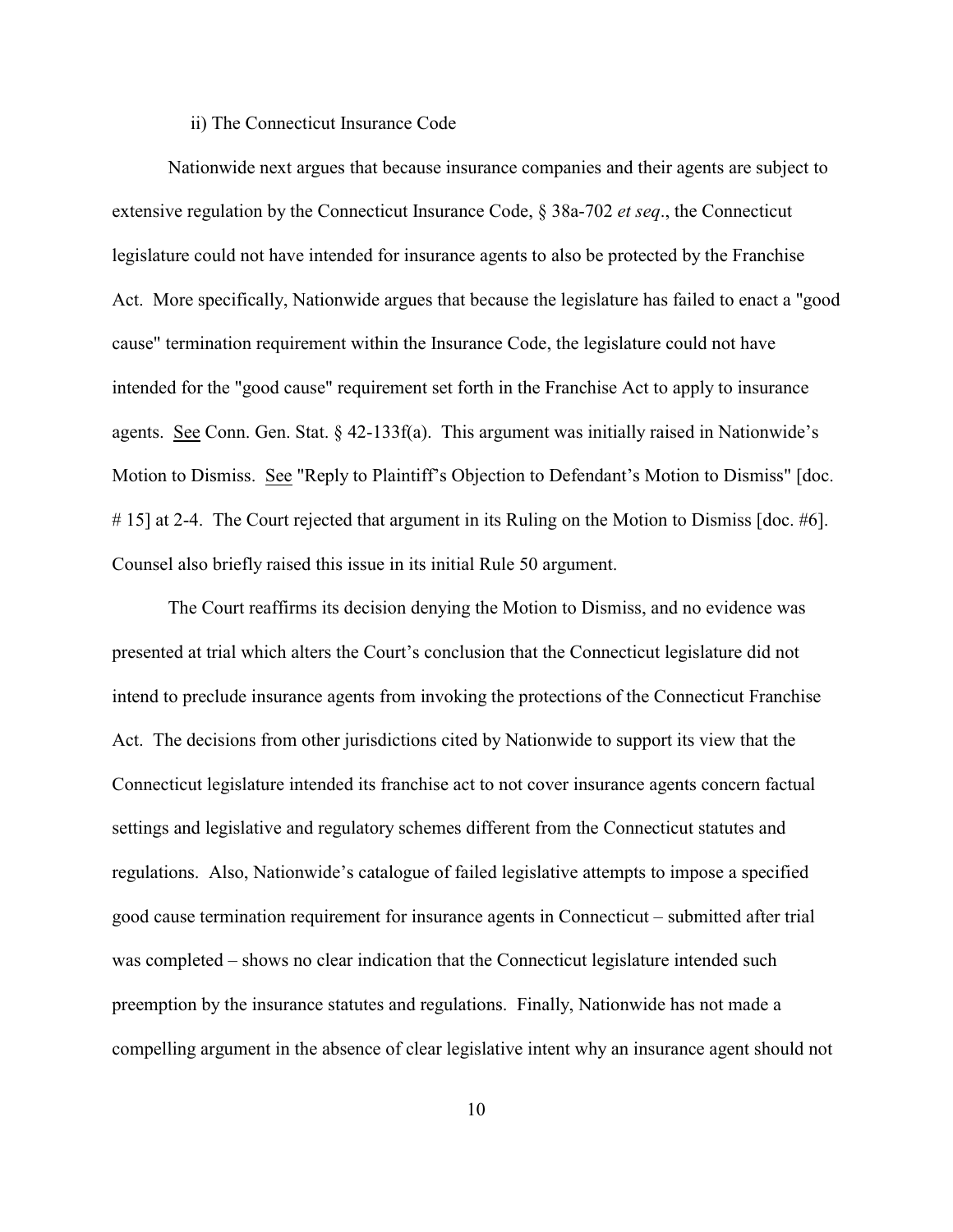be protected by the Connecticut Franchise Act if a jury concludes that he or she otherwise meets the tests for a franchise relationship.

iii) Evidentiary Support

The Court instructed the jury that a "franchise" relationship exists only when both of two

requirements are met:

(1) There must be an oral or written agreement or arrangement in which a franchisee is granted the right to engage in the business of offering, selling, or distributing services under a marketing plan or system prescribed in substantial part by a franchisor; and

(2) The operation of the franchisee's business pursuant to this marketing plan or system must be substantially associated with the franchisor's trademark, service mark, tradename, logotype, advertising, or other commercial symbol designating the franchisor or its affiliate.

Nationwide claims that there was insufficient evidence before the jury to find in favor of Charts on the first element, and, therefore, it is entitled to judgment as a matter of law on the Franchise Act count (Nationwide does not challenge the jury's finding as to the second element).

As to the first element, the Court further instructed the jury as follows: "The first element has a two step inquiry. First, Charts must prove by a preponderance of the evidence that there was an oral or written agreement or arrangement in which it was granted the right to engage in the business of offering, selling, or distributing insurance policies offered by Nationwide." It is undisputed that Nationwide had entered into contracts with both Alex Charts and CIAI. Moreover, according to the parties' stipulation of facts, "Alex Charts was the President of Charts Insurance Associates, Inc. ("CIAI"), which was a Connecticut corporation *engaged in the business of selling and servicing* Nationwide insurance policies and other related products within the State of Connecticut." This stipulation was read to the jury and was also supported by other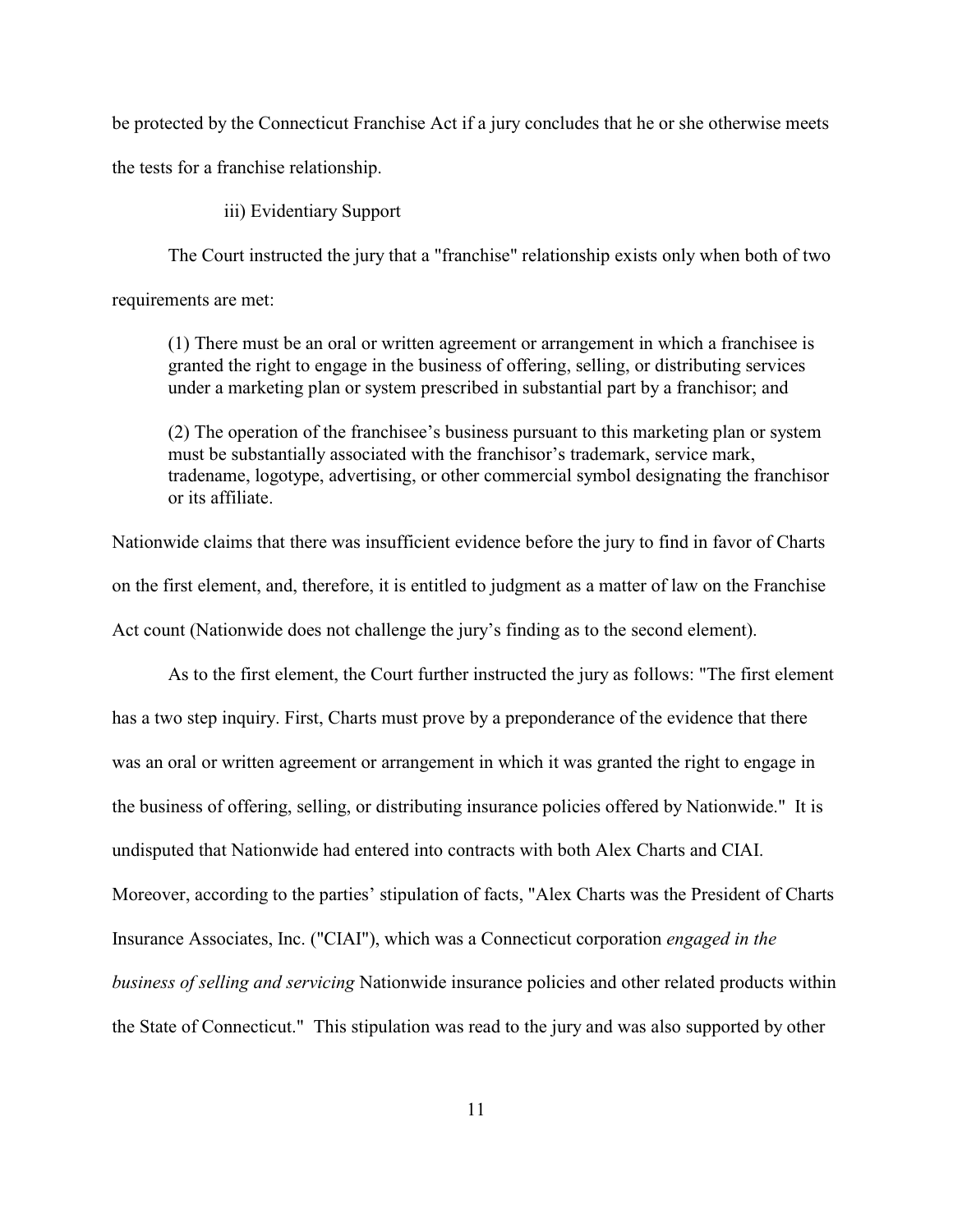evidence at trial, including testimony from Ruben Gainey, Nationwide's Vice President and Regional Manager for New England, that an agent was in the business of selling and servicing Nationwide polices. (Trans.12/1/04, pg. 109).<sup>10</sup> Therefore, this admission and the consistent evidence gave the jury sufficient evidentiary support for its finding that Nationwide had granted Charts and CIAI "the right to engage in the business of offering, selling, or distributing services . . . ." In addition, although not discussed by either party, the Court notes that the Franchise Act may apply if a party was granted a right to "engage in the business of *offering*" services. Although Nationwide disputes whether Charts had the ability to bind it to a policy of insurance, and therefore actually could "sell" such a policy, there is no dispute as to Charts' ability to "offer" Nationwide policies to customers, and to execute an initial, non-binding contract with customer. Moreover, as to Charts' ability to bind Nationwide to a policy of insurance, Charts testified that, based on his prior success with Nationwide, he was made a "plus agent," and therefore he did have the ability to bind Nationwide. (Trans. 12/01/04, pg. 36-37). In sum, there was substantial evidence from which the jury could have found that Charts satisfied the first step of the first element.

 $^{10}$ Gainey was initially unavailable to testify at trial, and, therefore, his deposition transcript was read into evidence, absent objection. At that time, the Court instructed the jury as follows: "Ladies and Gentlemen of the jury, you will now be read a transcript of testimony given previously by a witness in this case who is now unavailable to testify in person at this trial. You are not to speculate as to why this witness is unavailable and you are to regard this testimony in the same way as if it were given at trial in person before you." Gainey testified by deposition during the Plaintiffs' case, and personally appeared to testify during the Defendants' case. (Trans. 11/29/04, pg. 62).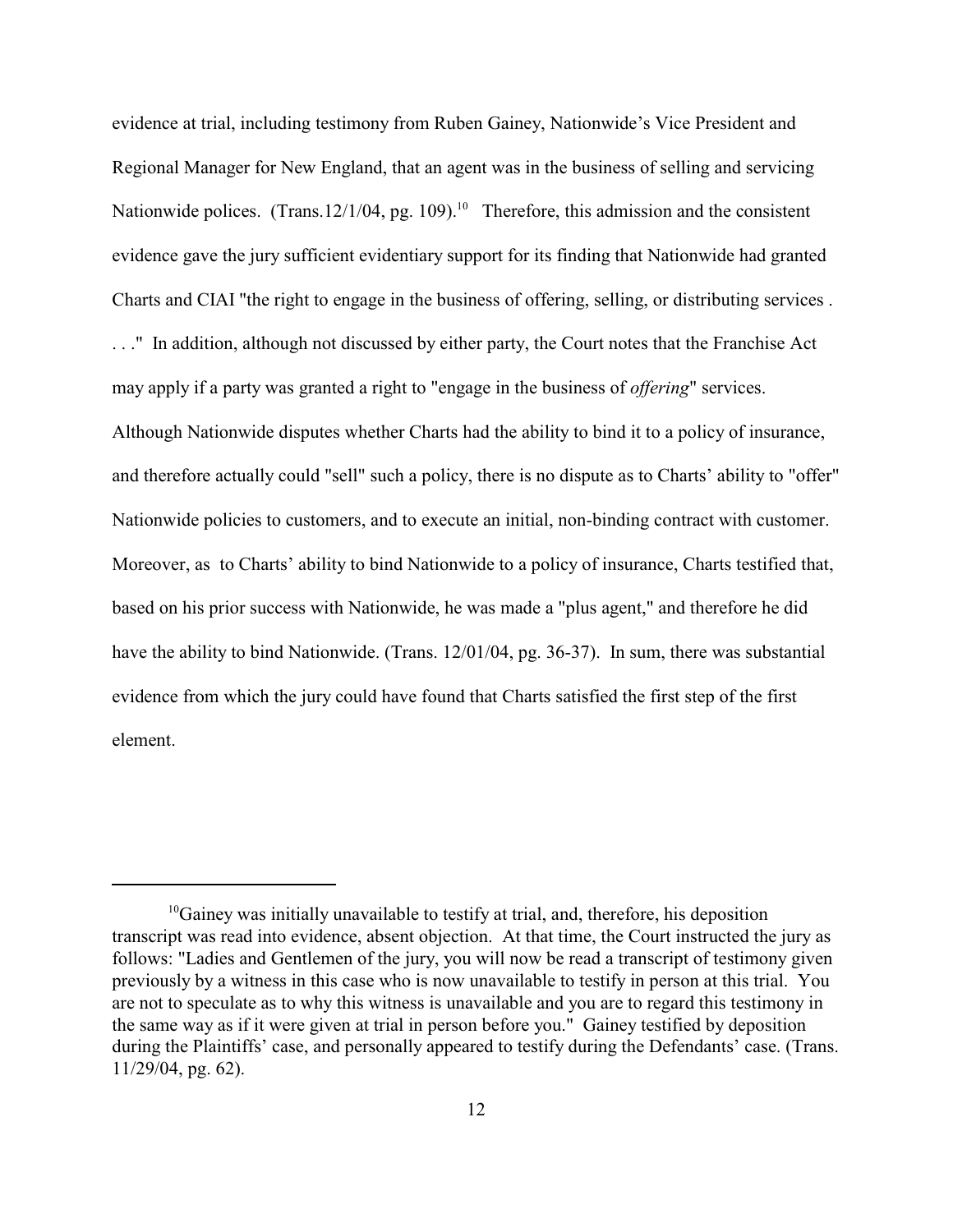As to the second step of the first element, namely whether Charts offered, sold or distributed Nationwide policies pursuant to a marketing plan or system which was prescribed in substantial part by Nationwide, the Court instructed the jury as follows:

This requirement focuses on the amount of control exercised in the conduct of Charts' business as a significant factor in determining whether a franchise was created. You should consider several factors to determine whether the control, if any, exercised by Nationwide over Charts rose to the level of a prescribed marketing plan or system. You should consider whether it was Nationwide or Charts that had the power to set the retail prices charged to Charts' customers. Price is perhaps the most fundamental aspect of a marketing plan, and the ability to set prices is quite indicative of a franchisor's control. However, fixing prices alone may not be determinative of a franchisor's control. You also should consider, for example, whether Nationwide had the power to control other aspects of operation of Charts' insurance agency, including its hours of operation, its days of operation, its advertising, its lighting, its sales quotas and its hiring. In addition, you should consider whether Nationwide provided Charts with such things as financial support and management training.

There is no precise formula as to how many of these factors must be present to find the level of control indicative of a franchise, or as to the weight each factor should be given in each case. Instead, *you should consider these factors and give each the weight you believe it deserves, considering the significance of each factor to the business relationship between Nationwide and Charts.* (Emphasis added).

As evidenced by that charge, the second step of the first factor is a balancing test, and the jury had considerable discretion to consider evidence concerning the business relationship between the parties. After reviewing the transcripts and the parties' memoranda of law, the Court is unable to find that, when exercising this discretion, the jury employed "sheer surmise and conjecture." Hernandez, 341 F.3d at 143-44. Indeed, there was considerable testimony from Mr. and Mrs. Charts, as well as other Nationwide employees, that supports the jury's finding that Charts operated pursuant to a marketing plan or system prescribed in substantial part by Nationwide. For example, when asked if agents operated under a marketing plan prescribed by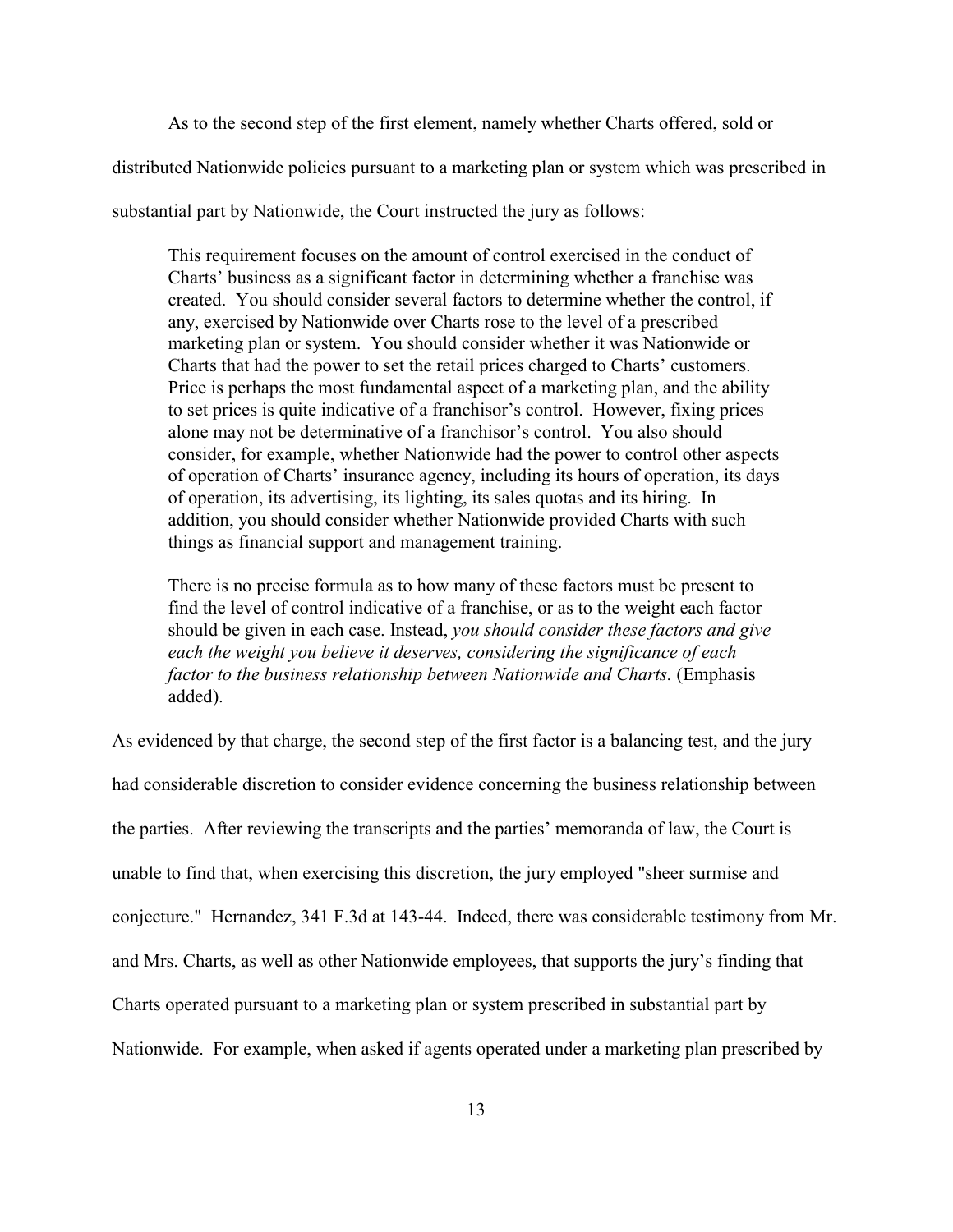Nationwide, Gainey answered "yes." In addition, Gainey testified that Nationwide employed Agency Managers to ensure that agents met Nationwide's standards, that Nationwide provided agents with samples to use as local advertisements and that Nationwide had to sign off on any use of the Nationwide logo in local advertisements. (Trans. 12/1/05, pg. 103-05). An Agency Manager that was assigned to the Charts franchise, Mark Kapatoes, testified that, as part of his job, he would "sit down with [the agents] and go through what they had in plans as far as advertising, *marketing*, really anything that you would do . . . to run a good business." (Trans.  $11/30/2004$ , pg. 47) (emphasis added).<sup>11</sup> In addition, in response to a question asking "in what sorts of matters would you act as a liaison between the agents and Nationwide," Kapatoes replied that, for example, "we would run through marketing plans." (Id. at 48) Although Nationwide contends that it presented evidence to refute a finding that Charts operated pursuant to a marketing plan or system subscribed in substantial part by Nationwide, the Court "cannot assess the weight of conflicting evidence" at this stage of the litigation. Samuels, 992 F.2d at 16; Mattivi, 618 F.2d at 168. Thus, Nationwide's post-verdict Rule 50 motion on this ground is denied.

### iii) "Good Cause" Shown

Finally, Nationwide argues that, even if Charts was a franchise, it had "good cause" to terminate that franchise. See Conn. Gen. Stat. 42-133f(a). Specifically, Nationwide contends that Charts violated the Connecticut Insurance Code by paying for the policies of at least two individuals, and, therefore, they had "good cause" to terminate him. As Charts notes in response,

 $11$ Kapatoes was unavailable to testify at trial, and, therefore, his deposition transcript was read into evidence, absent objection.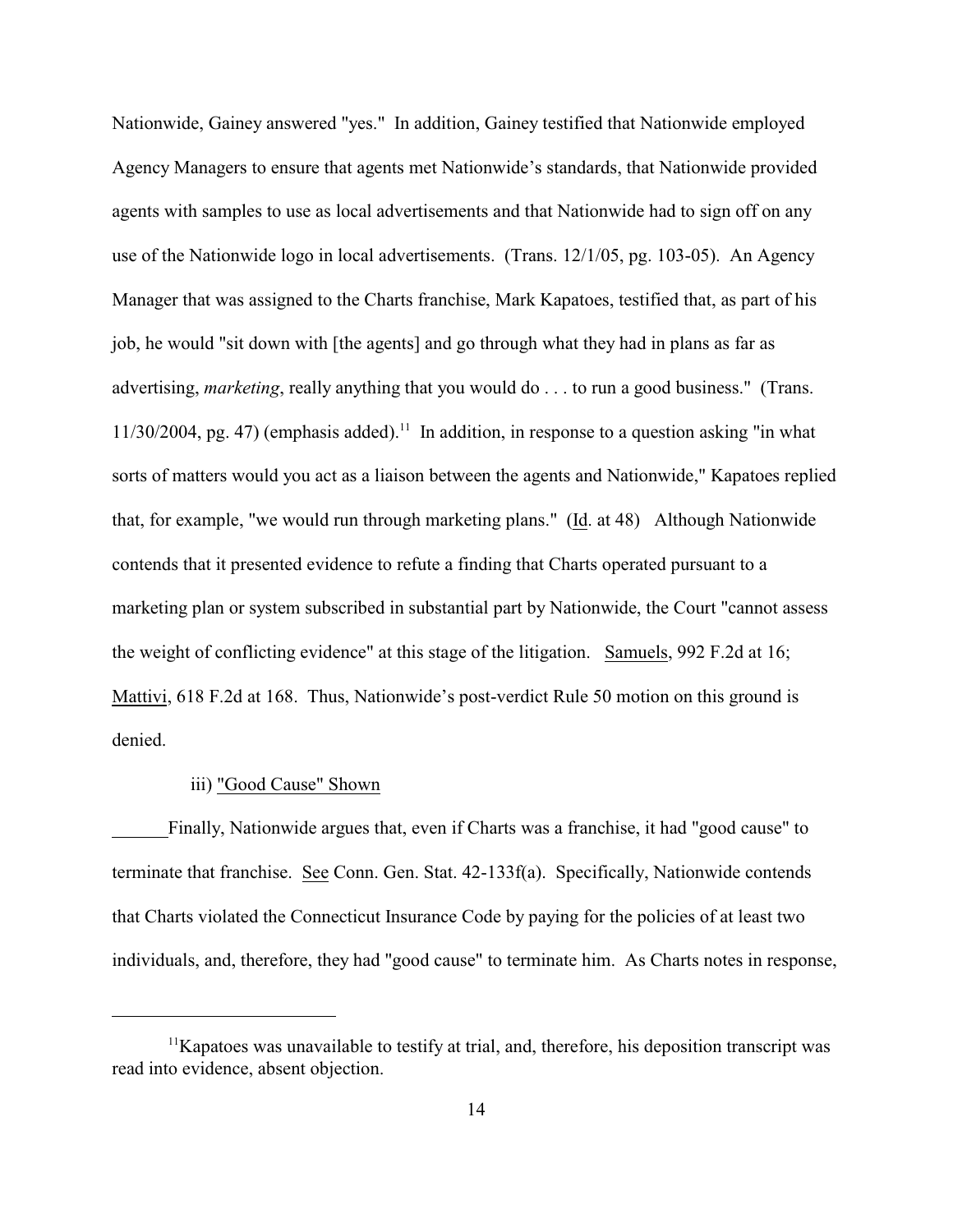however, at no time during the trial did Nationwide introduce the appropriate provisions of the Insurance Code into evidence, or elicit testimony from any witness stating that the reasons underlying the termination of the franchise were violations of state law. Indeed, in the opening statement made by Nationwide's counsel, the jury was told that Nationwide "investigated the allegations that the Charts had engaged in [rebating]" and "conclud[ed] that he had violated *company policy and practice*." In conformance with this opening statement, Nationwide failed to present any evidence to the jury that Charts had violated the provisions of the Insurance Code, and that this was the reason for his termination. It was not until after the evidence was concluded and when Nationwide filed a proposed supplemental jury instruction on the Insurance Code and rebating that this issue was raised before the Court. For that reason, the Court denied the supplemental request, and the provisions of the Insurance Code were never presented to the jury.

Moreover, the jury could have found that the evidence submitted by Nationwide on this ground was not persuasive. Nationwide's argument essentially is that because Alex Charts paid the premiums on policies for the policy holder, he engaged in illegal "rebating," and, therefore, it had "good cause" to terminate his franchise. There appear to be three incidents in which Alex Charts initially paid the premiums for the policy holder. In the first incident, Charts paid the \$54 premium for the first year of a policy issued to Anne Elizabeth Turoczi, the niece of Missy Brayton, a woman who worked for CIAI. Although Brayton testified at trial that Charts had paid the premium on her niece's policy, she admitted on cross-examination that she was unaware that her niece's parents had reimbursed Charts the full premium amount a short time thereafter, and a copy of the Turoczis' check to Charts was submitted into evidence. (Trans. 12/2/04, pg. 137-38,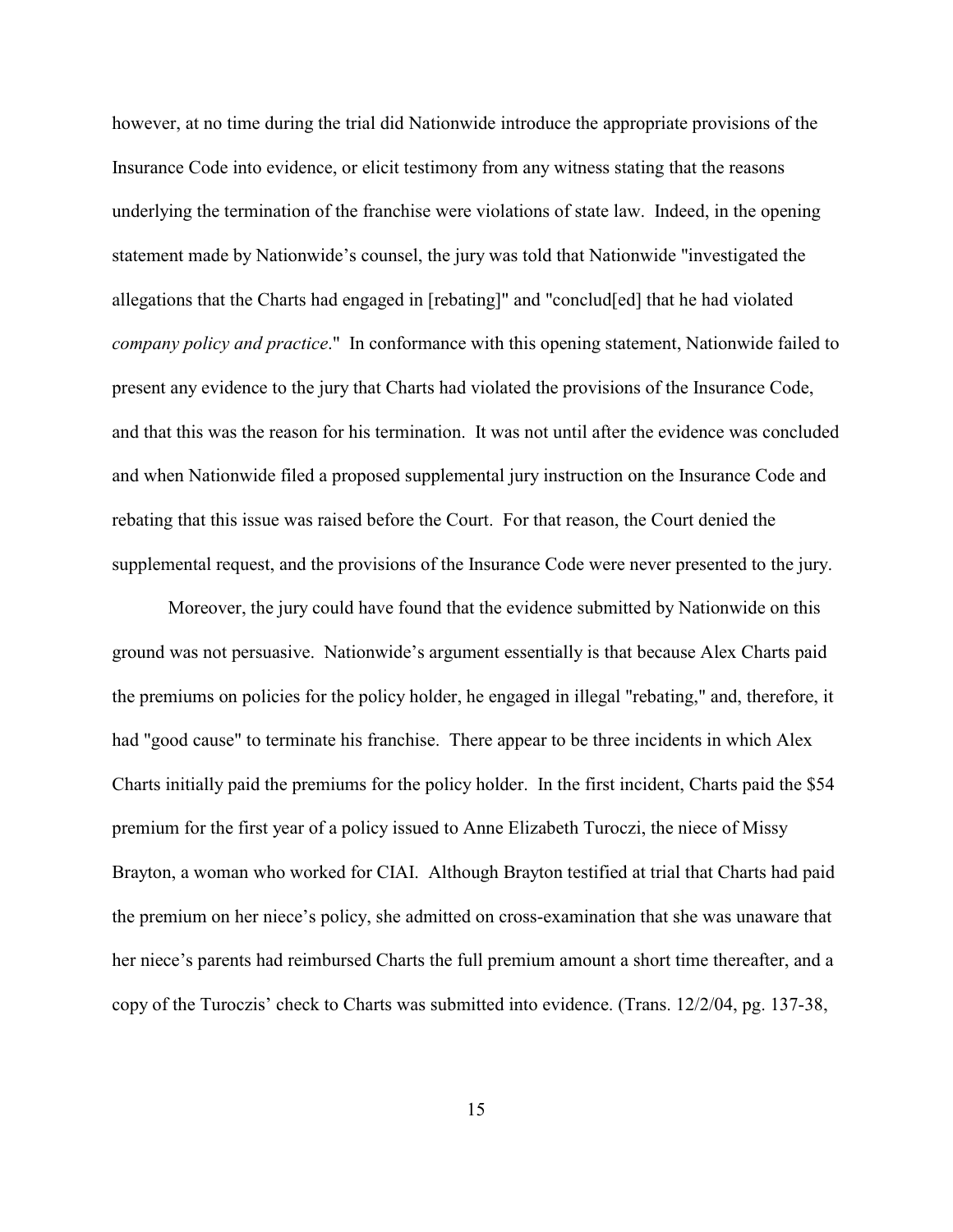and Plaintiffs' Ex. 81). Charts also testified that he was reimbursed for this advance of the Turoczi premium. (Trans. 12/01/04, pg. 48).

In the second incident, it appears that Charts paid some premiums on a \$1,000,000 life insurance policy issued to Mario Boccarossa, his Nationwide Agency Manager at the time. At trial, Alex Charts testified that: "[W]hen [Boccarossa] came to me, I reminded him that I didn't want to get involved in paying any premiums. Okay. He was responsible for all the premiums. Okay. Like even when we started the policy, and he assured me that would be the case." (Trans. 12/01/04, pg. 61). Charts further testified that, although Boccarossa had paid some of the premiums a "few months" later, he was then replaced by Kapatoes as Agency Manager. Boccarossa asked Charts to pay some of the outstanding premiums, in the amount of \$6,000, and "he would make it up as soon as he could." (Id). Although Boccarossa failed to pay that money back, Charts testified that he did not sue for the money because he didn't think he was at the "stage" to sue "his manager," and, moreover, "[it] wasn't enough money for me to bother pay[ing] a lawyer and going after." (Id. at 62).

In the third incident, Charts paid the first year premiums for two policies issued for the twin sons of Linda Mello, soon after Mello's husband had died. Mello was a secretary in Nationwide's district office, and she worked for both Kapatoes and Boccarossa when those individuals served as the Agency Manager for the Charts franchise. The total amount advanced by Charts' for those policies totaled \$250. Although Mello never repaid that amount, she has kept those policies active and has paid all of the remaining premiums herself. Charts testified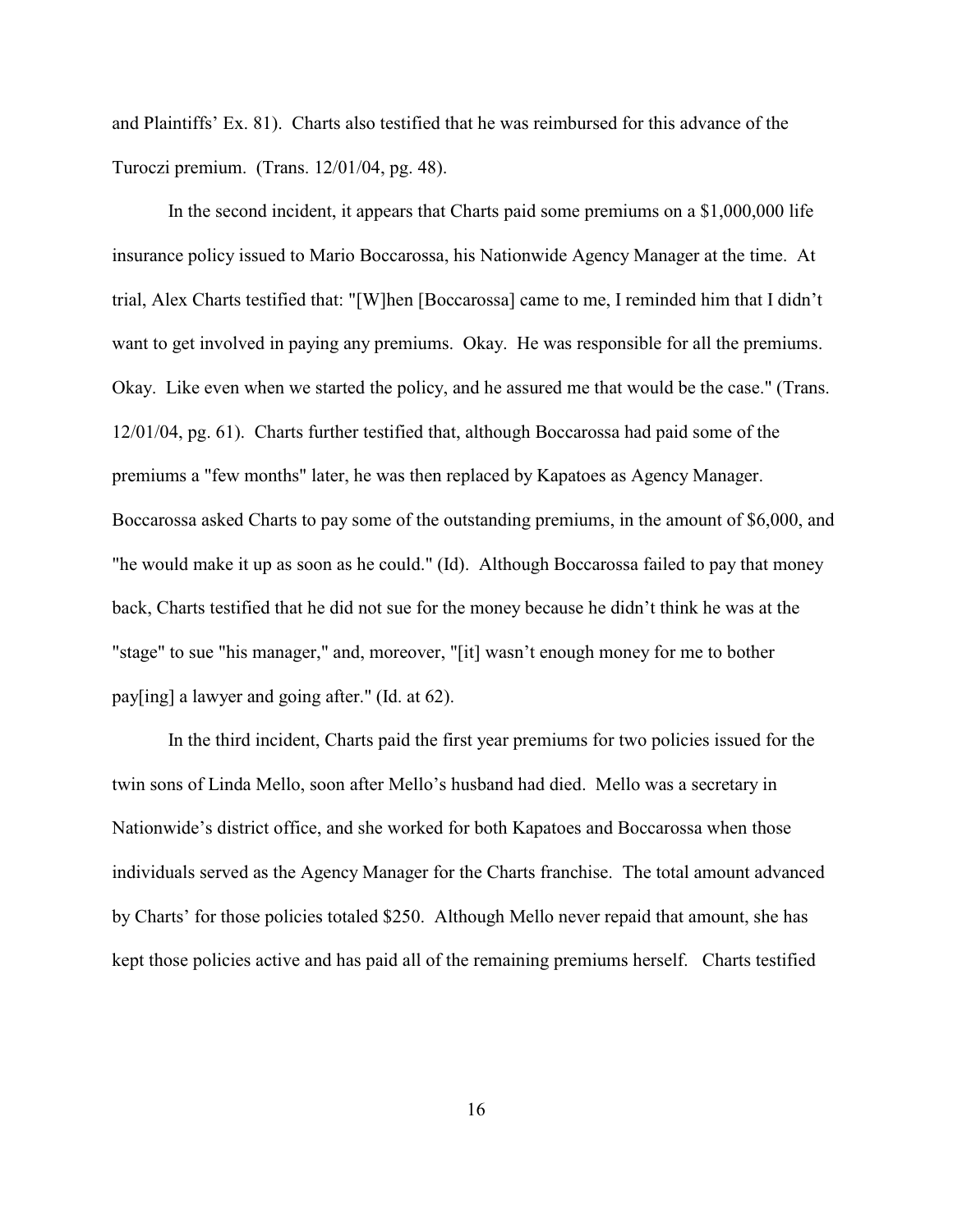that he expected to receive the advanced premium back from Mello, but that he did not "see any reason to chase her for it" and that he considered it a "charitable gift." (Trans. 12/1/04, pg. 45- 46).

Nationwide may be correct in arguing that the evidence concerning these three incidents could provide the jury with enough evidentiary support for a finding that Nationwide had "good cause" terminate the franchise. However, the jury also had enough evidentiary support to find that there was not "good cause" for termination. For example, the termination letter sent by Nationwide to Charts, which was entered into evidence, fails to mention the "rebating" incidents as a ground for the termination. (Plaintiffs Ex. 49). In addition, other Nationwide employees testified that they had engaged in similar actions when selling Nationwide policies. Because a court "cannot assess the weight of conflicting evidence" at this stage of the litigation, Samuels, 992 F.2d at 16, the motion for judgment as a matter of law on this ground must be denied.

In sum, Nationwide's post-verdict Rule 50 motion for judgment as a matter of law on the Franchise Act count is denied.

# C) Connecticut Unfair Trade Practices Act

Nationwide challenges the jury's finding on the CUTPA count on several grounds.

### i) Applicability of CUTPA

CUTPA provides that "[n]o person shall engage in unfair methods of competition and unfair or deceptive acts or practices in the conduct of any trade or commerce." Conn. Gen. Stat.  $§$  42-110b(a). Nationwide first argues that it is entitled to judgment as a matter of law on the CUTPA count because the acts complained of by Charts did not occur "in the conduct of any trade or commerce." Instead, Nationwide contends that the parties' relationship was similar to a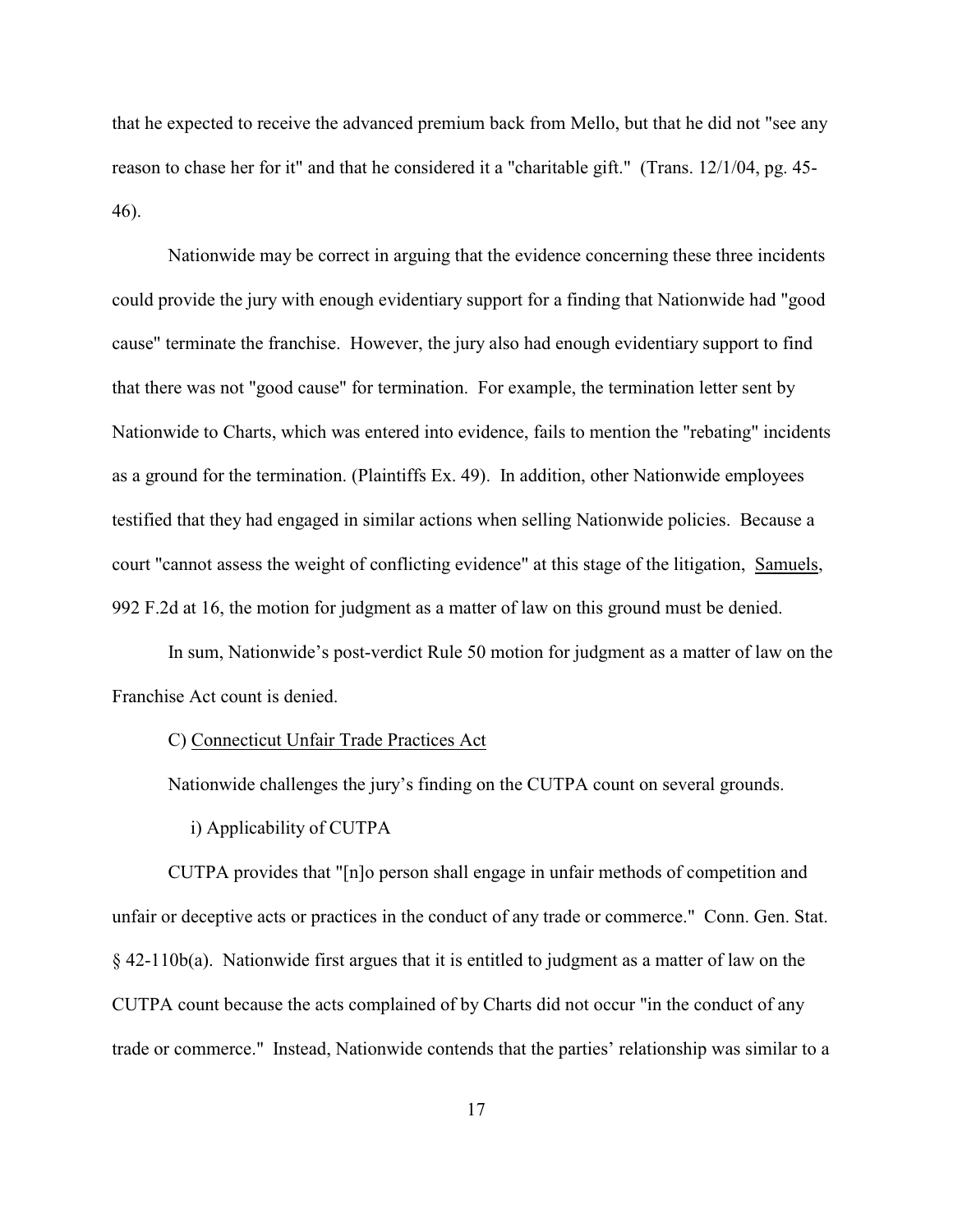traditional employer/employee relationship–to which CUTPA does not apply. See Fenn v. Yale University, 283 F. Supp. 2d 615, 639 (D. Conn. 2003) (citing cases).

CUTPA defines trade and commerce as "the advertising, the sale or rent or lease, the offering for sale or rent or lease, or the distribution of any services and any property, tangible or intangible, real, personal or mixed, and any other article, commodity, or thing of value in this state." Conn. Gen. Stat.  $\S$  42-110a(4). Again, one of the facts stipulated to by the parties was that "Alex Charts was the President of Charts Insurance Associates, Inc. ("CIAI"), *which was a Connecticut corporation* engaged in the business of *selling* and *servicing* Nationwide insurance policies and other related products within the State of Connecticut." (emphasis added). This stipulation demonstrates that the plaintiffs are a Connecticut corporation and its president, not employees of Nationwide or similar to employees of Nationwide. Indeed, the jury specifically found that they were not employees when it found that the plaintiffs were Nationwide franchisees. Therefore, there was sufficient evidence from which the jury could have found that the acts complained of occurred in the conduct of trade or commerce. In so finding, the Court notes that the Connecticut state courts read CUTPA broadly, and the Connecticut Supreme Court has rejected the argument that CUTPA claims may only be brought by a consumer, and not a business. See, e.g., Larsen, 232 Conn. at 492 ("CUTPA, by its own terms, applies to a broad spectrum of commercial activity," and, because it is "remedial in nature," it must "be liberally construed in favor of those whom the legislature intended to benefit")(citations omitted). Therefore, the Court finds that the stipulated fact, as well as the evidence presented at trial conforming to that stipulation, provided the jury with a sufficient evidentiary basis for finding that the acts complained of occurred in "the conduct of any trade or commerce." § 42-110b(a).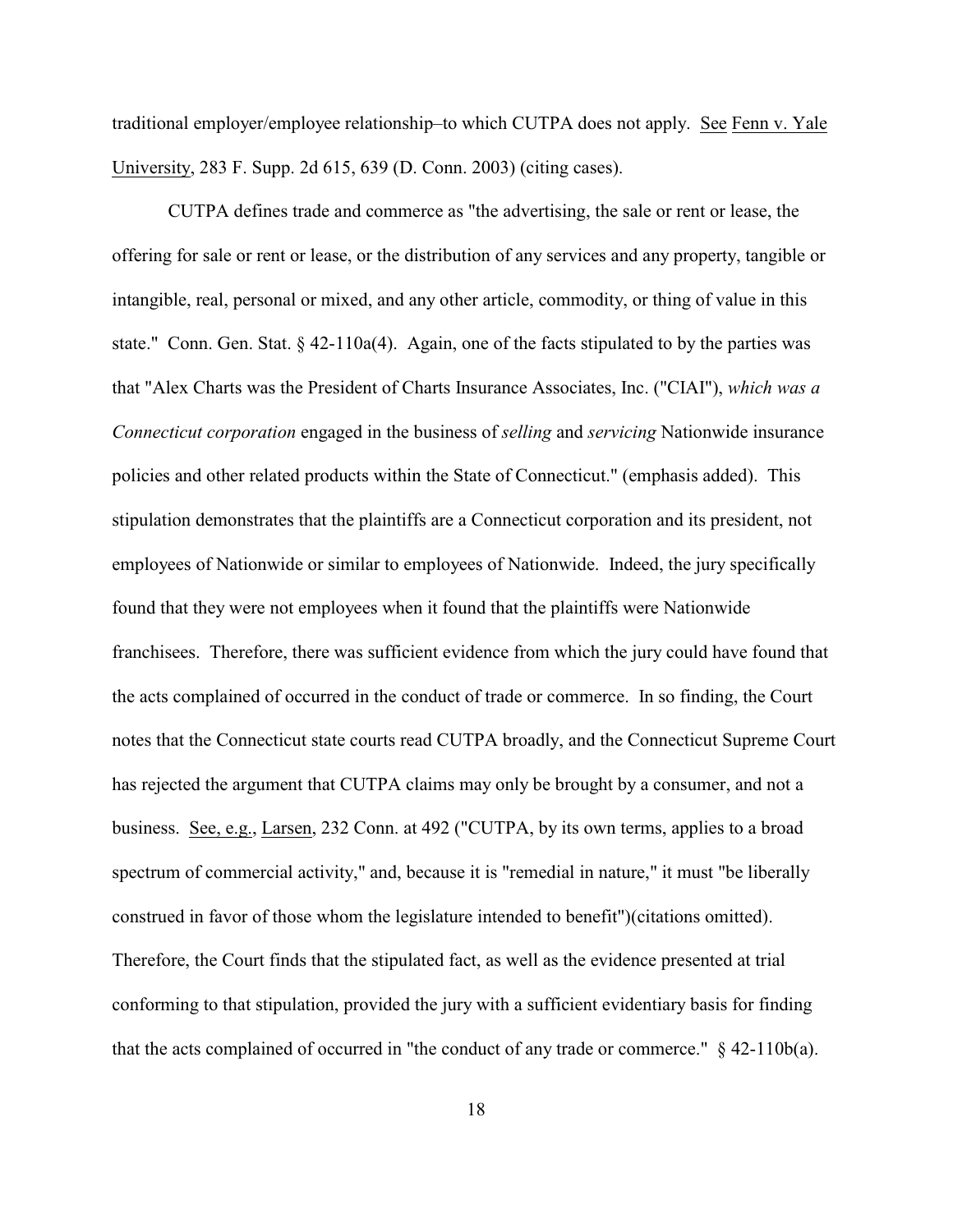## ii) Evidentiary Support

Nationwide's next argument can be summarized as follows: (1) for the reasons set forth in its memorandum, it is entitled to judgment as a matter of law on both the Franchise Act count and the good faith and fair dealing count; (2) the CUTPA count is derivative of those two other counts; and, therefore (3) it is also entitled to judgment as a matter of law on the CUTPA count, as there is no other, independent basis for the jury's verdict. This argument is flawed, however, because the Court has found that Nationwide is not entitled to judgment as a matter of law on the Franchise Act claim. The jury was instructed that in order for it to find that Nationwide engaged in unfair or deceptive trade practices, it may find that "[t]he practices proved by Charts, without necessarily having been previously considered unlawful, *offend public policy as it has been established by statutes*, the common law, or otherwise--in other words, it is within at least the penumbra of some common law, *statutory*, or other established concept of unfairness." (emphasis added).<sup>12</sup> Thus, a finding that Nationwide violated the Franchise Act, and the public policy expressed therein, could support a finding that Nationwide also violated CUTPA. See Hartford Electric Supply Co. v. Allen-Bradley Co., 250 Conn. 334, 368, 736 A.2d 824 (1999) (concluding that the trial court's properly found that the defendant had violated CUTPA, because "the defendant's conduct in attempting to terminate the plaintiff's franchise without good cause is a practice that offends the public policy of Connecticut to promote fairness among businesses

 $12$  Further, the Court instructed the jury that it could find that Nationwide engaged in unfair or deceptive trade practices if "the practices proved by Charts are immoral, unethical, or unscrupulous" and "the practices proved by Charts cause unjustified, substantial injury to consumers, competitors, or other businessmen." The Court also instructed the jury that "a practice can be unfair under CUTPA because of the degree to which it meets one of the criteria or because, to a lesser degree, it meets all three."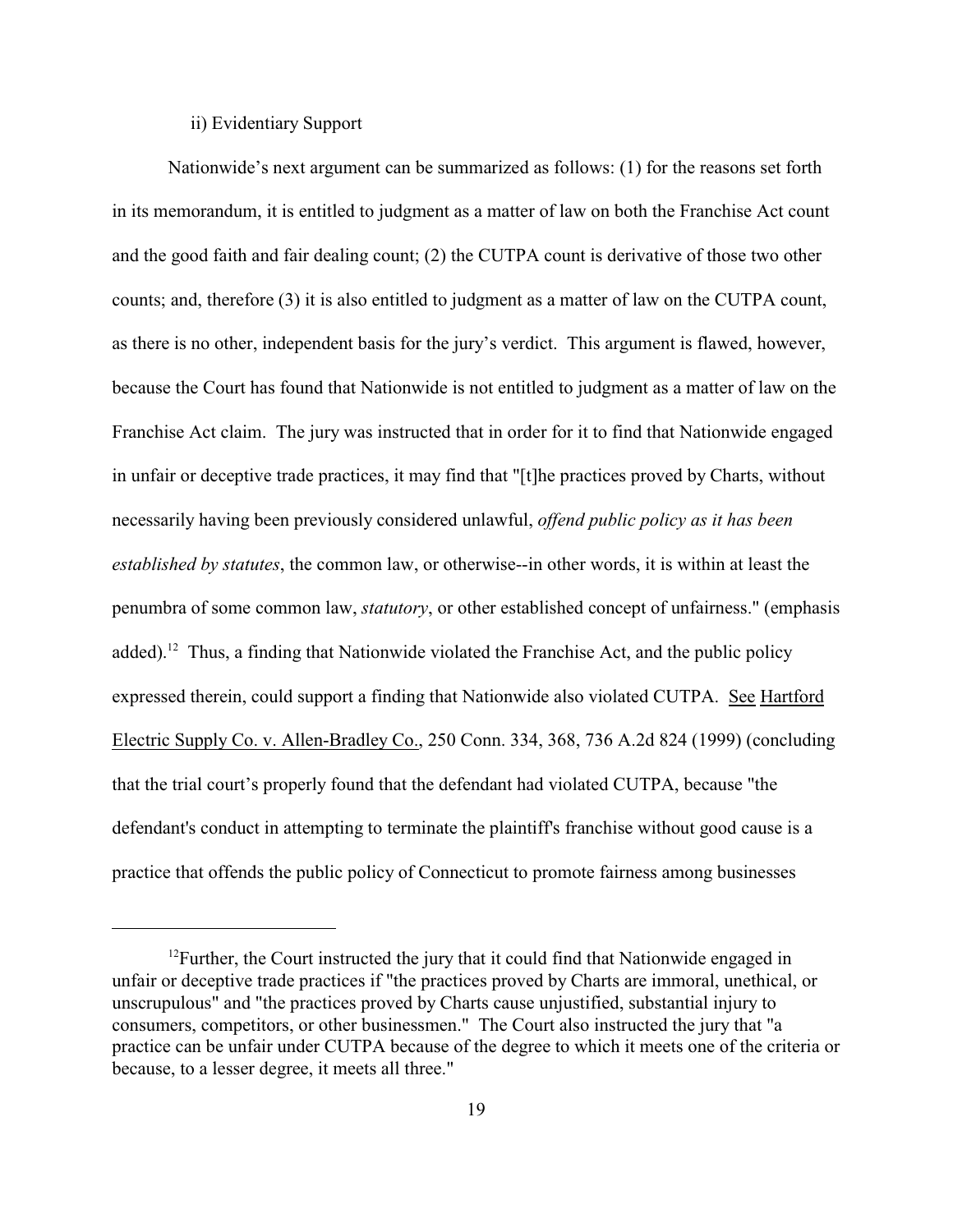behind the franchise act"). Consequently, the Court finds that the conduct underlying the Franchise Act count provided the jury with a basis for finding that Nationwide also violated CUTPA. <sup>13</sup>

In sum, Nationwide's motion for judgment as a matter of law on the CUTPA count is denied.

### D) Good Faith and Fair Dealing

The jury found that Nationwide had violated the covenant of good faith and fair dealing implied into the parties' contracts. As with the previous counts, Nationwide advances several grounds upon which it claims it is entitled to judgment as a matter of law on this count. Each will be addressed in turn.

i) Good Cause for Termination

Nationwide first argues that the evidence adduced at trial conclusively demonstrates that

 $^{13}$ Because the Court has found that the Franchise Act violation provides a sufficient evidentiary basis for the jury finding in regard to CUTPA, it need not reach the question of whether the jury's finding in regard to the implied covenant of good faith and fair dealing also could support a finding that Nationwide violated CUTPA.

Alex Charts also alleged in his complaint that Nationwide discriminated against him on the basis of age and disability when it terminated his agency, thereby violating CUTPA. In its post-verdict Rule 50 motion, Nationwide argues that this claim was either abandoned by Charts or not supported by sufficient evidence. Because the Court has found that the jury's CUTPA verdict was supported by its finding on the Franchise Act, Nationwide's argument need not be addressed. The Court notes, however, that the instruction given to the jury did not include age or disability discrimination references. Finally, Nationwide claims that the allegations of "computer crimes" by Nationwide employees should not have been considered because that alleged conduct was outside of the limitations period. However, in its portion of the jury charge concerning unfair trade practices, the Court specifically instructed the jury that it could not consider "any actions taken by Nationwide or its employees prior to August 11, 1994 [three years before the suit was brought] on Charts' CUTPA claim." The evidence presented at trial of the "computer crime" concerned events in May, 1994. Thus, the jury could not have based its CUTPA decision on that evidence, in light of the charge.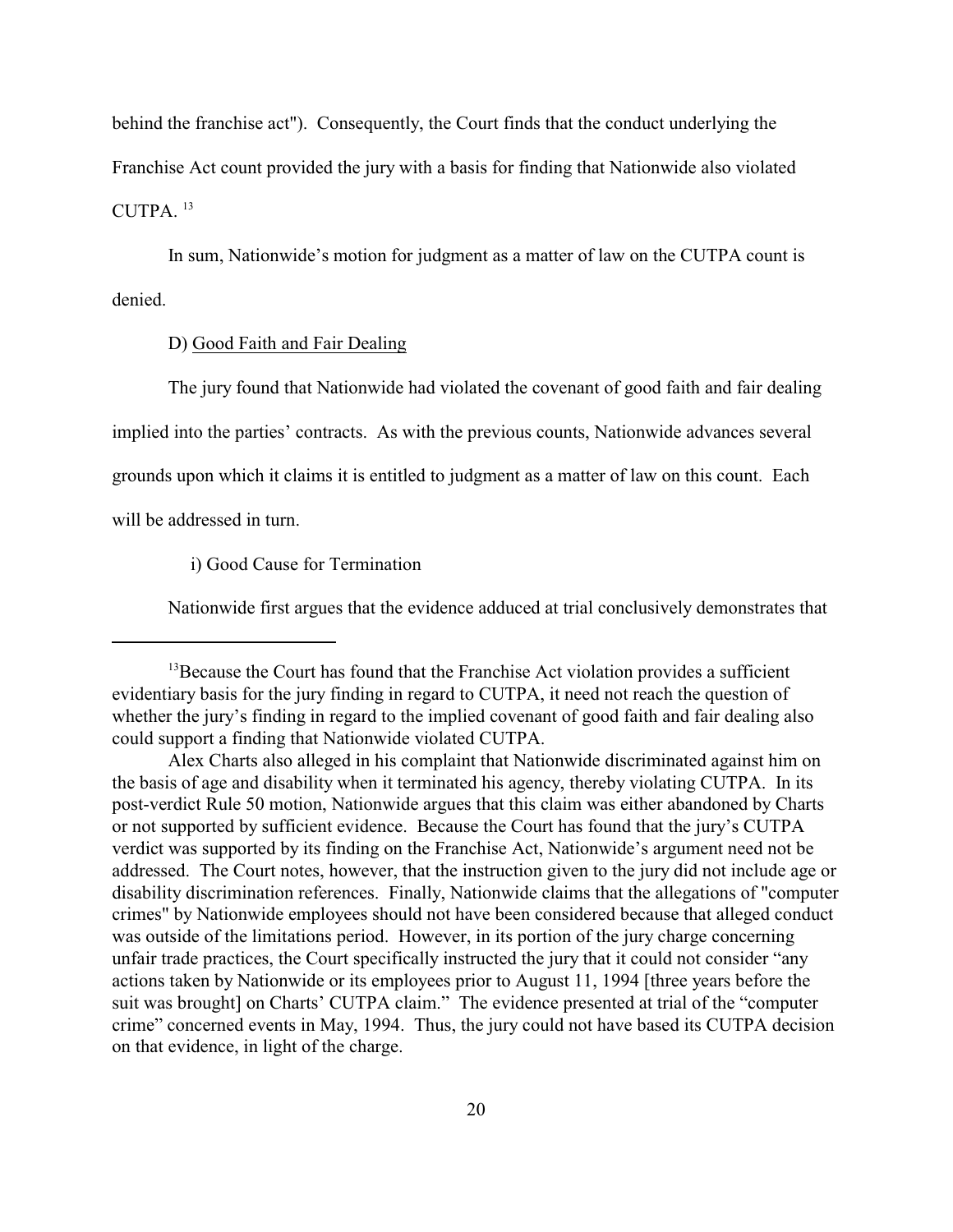it terminated its relationship with Charts for good cause, and, therefore, it is entitled to judgment as a matter of law. More specifically, Nationwide argues that, because it had good cause to terminate the franchise relationship under the Franchise Act, it also had good cause to terminate the parties' relationship for purposes of the implied covenant of good faith and fair dealing. The Court has rejected, however, Nationwide's argument that it is entitled to judgment as a matter of law on the issue of "good cause" under the Franchise Act. Consequently, its related argument concerning "good cause" under the implied covenant of good faith and fair dealing must also be rejected.

## ii) No Good Cause Requirement

Nationwide next argues that it did not need to demonstrate good cause to terminate its contracts with Charts and CIAI, as both contracts provided that they were terminable "at any time after written notice." More specifically, Nationwide argues that the implied covenant of good faith and fair dealing cannot incorporate a "good cause" termination requirement into the parties' contracts because it would be counter to the express terms of those contracts. Charts argues that there was sufficient evidentiary support for the jury to find that, despite the language in the agreements, the parties' agreements contained an implied promise that they would only be terminated for good cause. The Court agrees with Nationwide, and finds that it is entitled to judgment as a matter of law on the implied covenant of good faith and fair dealing count.

In Connecticut the implied covenant of good faith and fair dealing cannot be used "to achieve a result contrary to the clearly expressed terms of a contract, unless, possibly, those terms are contrary to public policy." Verrastro v. Middlesex Ins. Co., 207 Conn. 179, 190, 540 A.2d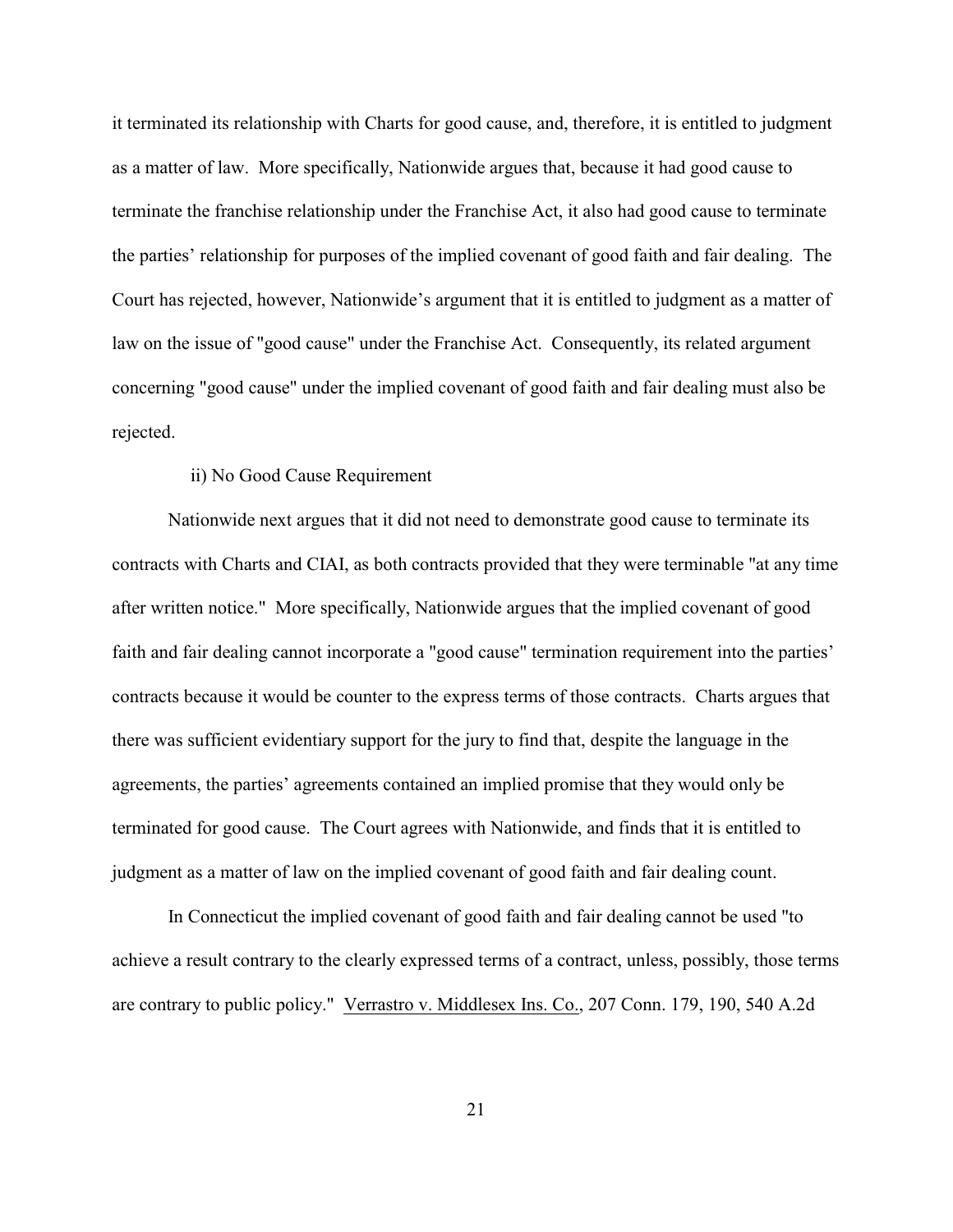693 (1988) (quoting Magnan v. Anaconda Industries, Inc., 193 Conn. 558, 566, 479 A.2d 781  $(1984)$ ).

Charts presented the following evidence in support of the argument that, despite the plain language of the agreements, there was an implied promise that the agency would not be terminated without good cause: Gainey, who worked for Nationwide for over thirty-five years, testified; "I do not recall any agent being terminated without cause." (Trans. 11/19/04, pg.100). Helena Charts testified that, in her experience, the types of things that lead to agents being terminated were taking clients' money or stealing. (Trans. 11/30/04, pg. 134).<sup>14</sup> Finally, Charts entered Nationwide's Agency Administration Handbook (the "Handbook") into evidence, which provides that company-initiated termination of an agency would be "primarily limited" to circumstances involving, *inter alia*, "criminal acts," "dishonesty or fraud" and "breach of contract," and that termination on non-enumerated grounds would be "rare." (Plaintiffs' Ex. 83, pg. 21). This Handbook also sets forth the procedure for the Agency Review Board, which was an internal Nationwide procedure for agents to appeal "problems which have not been solved to the agent's satisfaction." (Id. at  $154$ ).<sup>15</sup> None of this evidence, however, altered or amended the plain language of the parties' agency agreements, which provide that they are terminable "at any

 $<sup>14</sup>$ Helena Charts was unavailable to testify at trial, and, therefore, her deposition testimony</sup> was read into evidence, absent objection.

<sup>&</sup>lt;sup>15</sup>More specifically, the Handbook provides that: "The purpose of the Agent Administrative Review Board is to ensure mutual understanding and good communication between the agents and the Companies. To this end, the Review Board only hears one party at a time, does not permit attorneys for the Companies or the agent to attend, not is there any written or electronic record kept. These procedures have been developed over time to enhance and freely encourage the open communication by all participants as well as involvement of the members of the Review Board." (Plaintiffs' Ex. 83, pg. 156).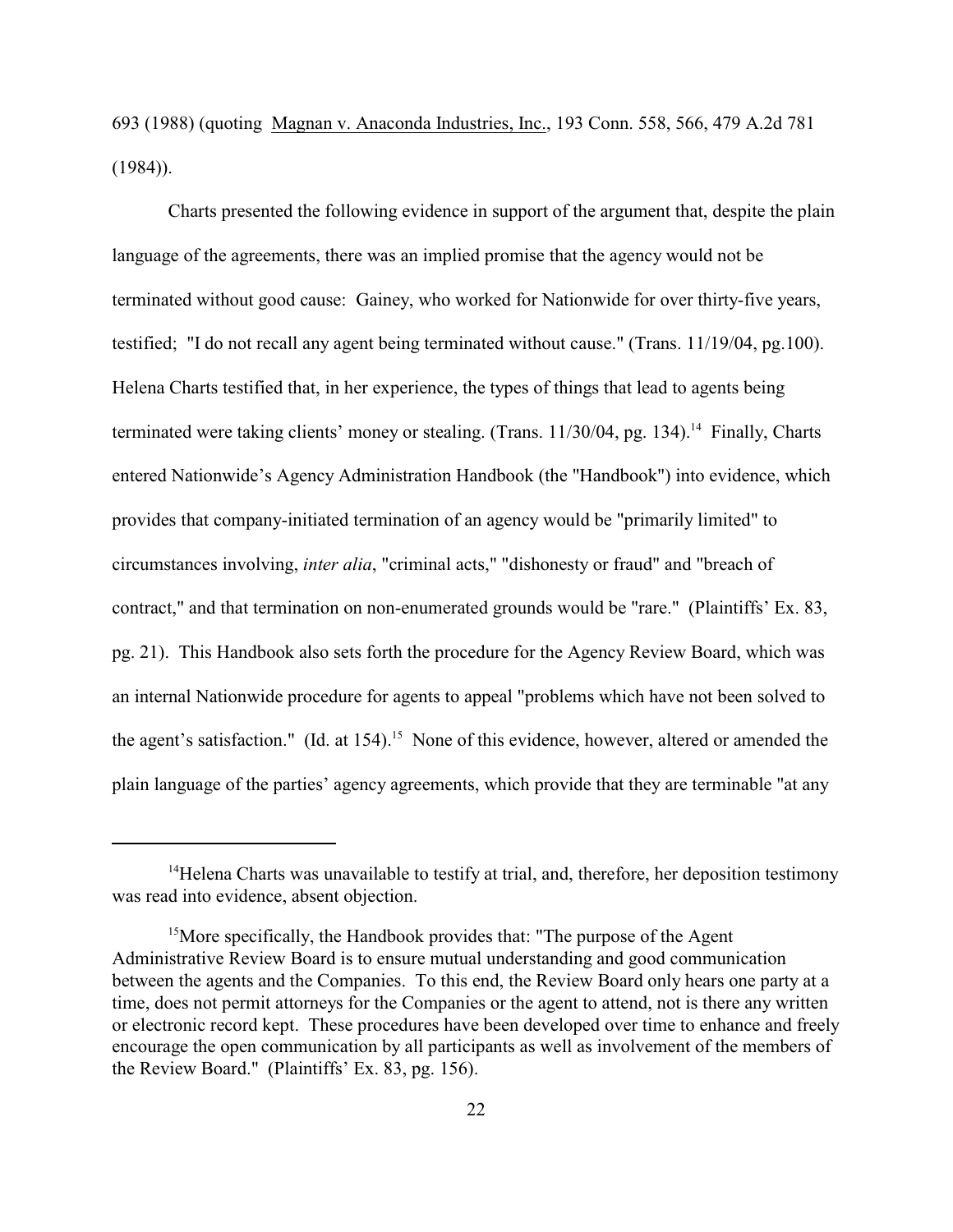time after written notice." The testimony of Gainey and Helena Charts was based on their general experience, and failed to address the specific agreements between the Charts and Nationwide. Although the Handbook does seem to imply that a heightened standard will apply to possible agency terminations, it also states in bold type on the cover page that: "The contents of the Handbook are presented as a matter of information only. The only contractual matters are those expressed in your Agent's Agreement and specifically incorporated by reference made within that contract." (Id. at cover). It also provides that "[the] language used in this handbook is not intended to create nor it is to be construed to constitute a contract between Nationwide and any or all of its employees, agents or officers." (Id.) Finally, the Court is not convinced that Nationwide's provision of an internal appeal process, the Review Board, serves to modify the termination language in the agency agreements, or imposes a good cause requirement for termination.

The Court finds that this evidence is insufficient to alter or amend the plain language of the parties' agreements. Consequently, Nationwide is entitled to judgment as a matter of law on this count.

#### E) Conclusion

Nationwide's motion for judgment as a matter of law **[Doc. #254]** is **GRANTED** as to the implied covenant of good faith and fair dealing count, and **DENIED** as to the Franchise Act count and the CUTPA count.

## **II Motion for a New Trial**

Nationwide next argues that it is entitled to a new trial pursuant to Rule 59.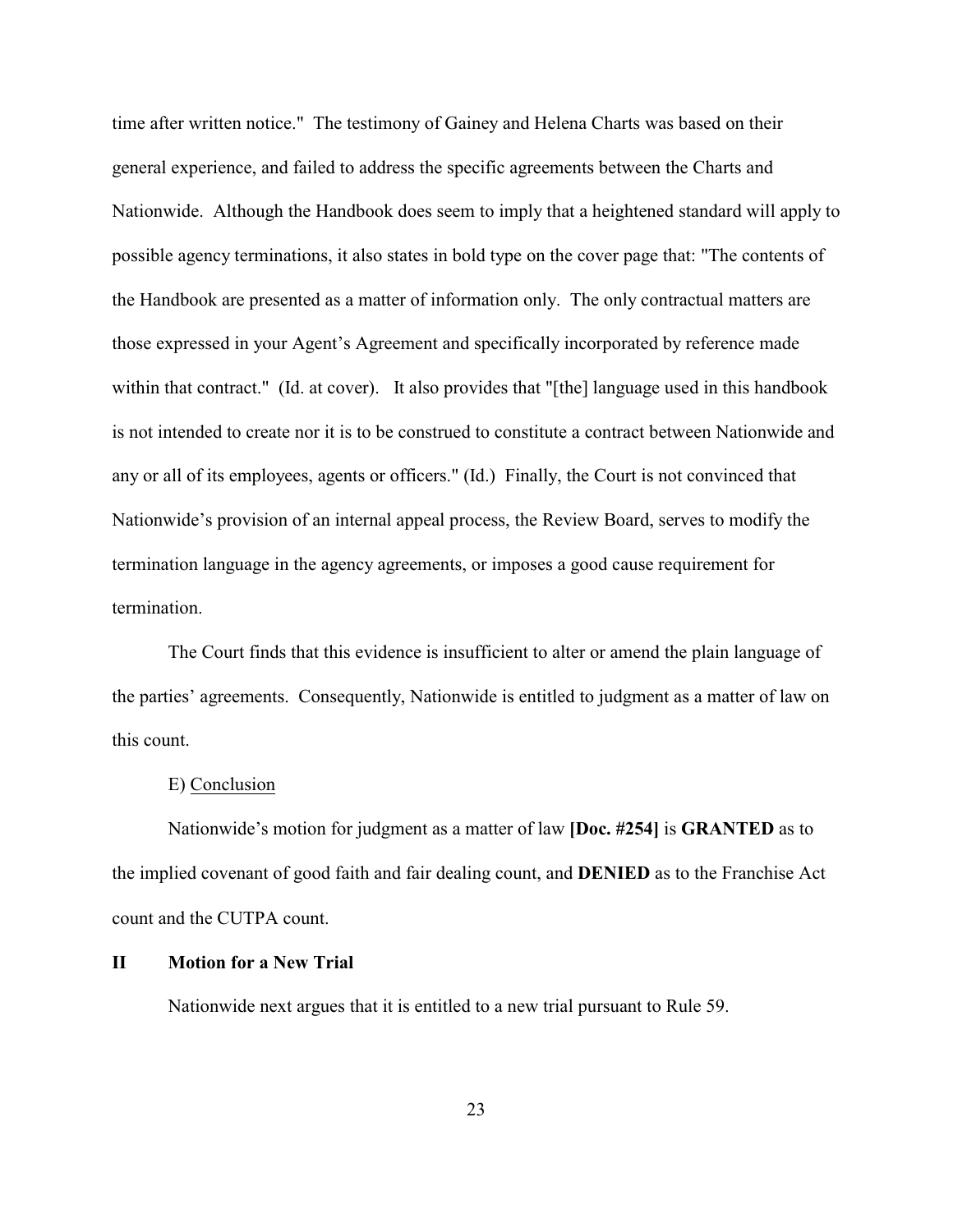#### A) Standard of Review

Fed. R. Civ. P. 59 provides, in relevant part, that: "A new trial may be granted to all or any of the parties and on all or part of the issues . . . in an action in which there has been a trial by jury, for any of the reasons for which new trials have heretofore been granted in actions at law in the courts of the United States . . . ." Thus, a motion for a new trial may be based on, *inter alia*, an argument that "the trial was not fair to the party moving," or on "questions of law arising out of alleged substantial errors in admission or rejection of evidence or instructions to the jury." Montgomery Ward & Co. v. Duncan, 311 U.S. 243, 251 (1940).

 "A motion for a new trial should be granted when, in the opinion of the district court, 'the jury has reached a seriously erroneous result or . . . the verdict is a miscarriage of justice.'" Song v. Ives Labs., Inc., 957 F.2d 1041, 1047 (2d Cir. 1992) (quoting Smith v. Lightning Bolt Prods., Inc., 861 F.2d 363, 370 (2d Cir. 1988)). Unlike with a post-verdict Rule 50 motion for judgment as a matter of law, a Rule 59 motion for a new trial "may be granted even if there is substantial evidence to support the jury's verdict . . . [and] a trial judge hearing a motion for a new trial is free to weigh the evidence himself and need not view it in the light most favorable to the verdict winner." Id. (quotations and citations omitted). "A court considering a Rule 59 motion for a new trial must bear in mind, however, that the court should only grant such a motion when the jury's verdict is egregious. . . . Accordingly, a court should rarely disturb a jury's evaluation of a witness's credibility." Sabir, 214 F. Supp. 2d at 244 (quoting DLC Mgmt. Corp. v. Town of Hyde Park, 163 F.3d 124, 133 (2d Cir. 1998)); see also Dunlap-McCuller v. Riese Organization, 980 F.2d 153, 158 (2d Cir. 1992) ("the grant of a new trial on weight of evidence grounds should be reserved for those occasions where the jury's verdict was egregious").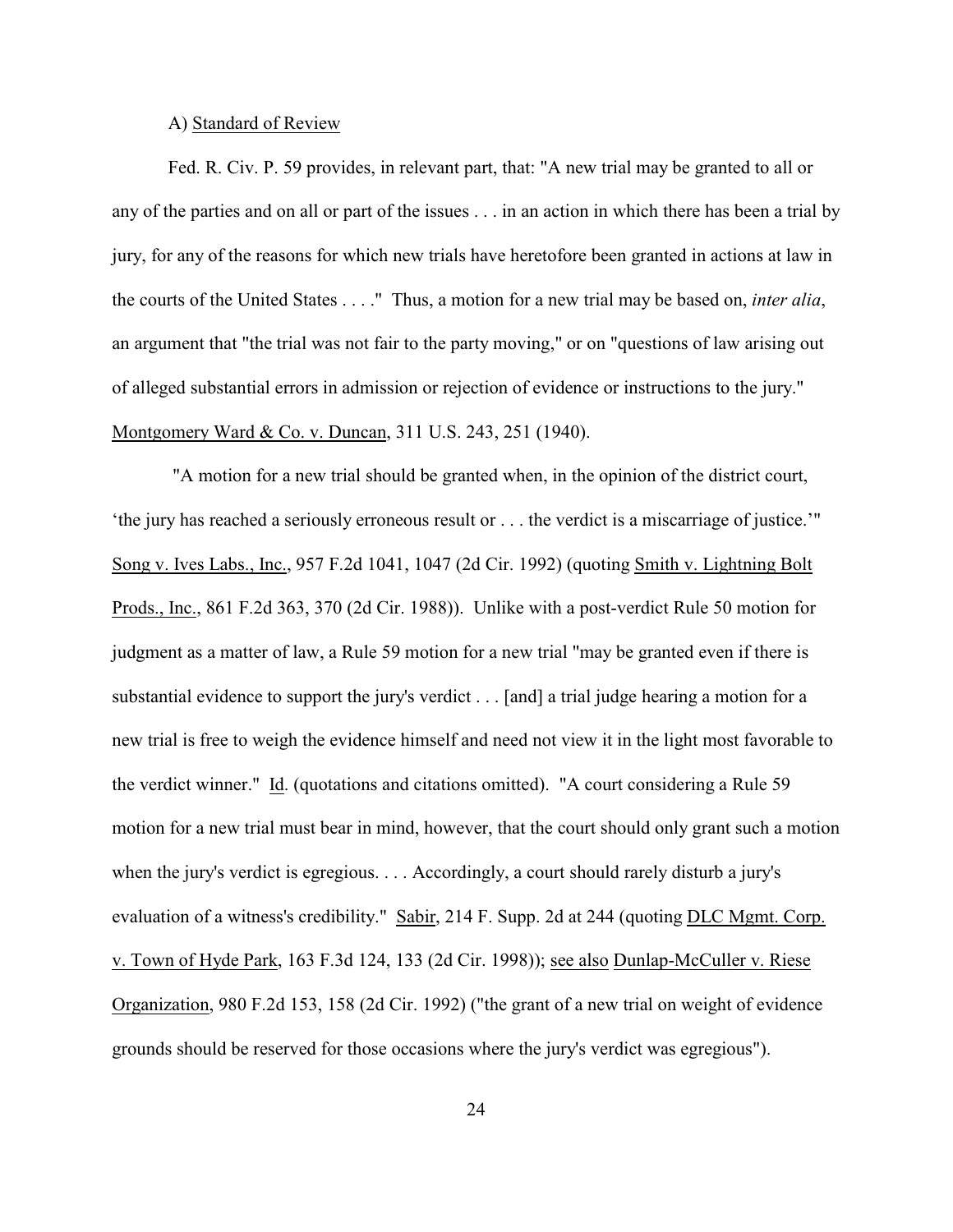Nationwide sets forth several arguments in support of its request for a new trial, each of which will be addressed in turn.

### B) Failure to Preclude Expert Testimony

Nationwide first argues that the Court erred in permitting Charts' damages expert to testify as to the damages allegedly sustained by Charts. This argument, which was set forth in a footnote to its memorandum in support of its motion, merely cites to objections it raised previously in the context of its pre-trial motion in limine to preclude the expert, John Allen Kosowsky, from testifying, as well as some of the relevant legal authorities. This footnote fails to raise any arguments that have not been considered by the Court previously. Consequently, to the extent Nationwide's motion seeks a new trial on the ground that Kosowsky should not have been permitted to testify as an expert, it is denied for the same reasons set forth in the ruling on Nationwide's motion in limine. See Ford v. Nationwide Mut. Fire Ins. Co., 214 F. Supp. 2d 11, 15-16 (D. Me. 2002) (denying a Rule 59 motion because "the record supports my decision as gatekeeper under Daubert, Kumho Tire, and Evidence Rule 702 to let the jury hear his testimony and to let the jury decide what weight to give it. No more need be said").

#### C) Insufficiency of the Evidence Concerning Damages

Nationwide next argues that Kosowsky's testimony was insufficient to establish Charts' damages to a reasonable degree of certainty, and, therefore, it is entitled to a new trial on damages at the least. See Expressway Associates II v. Friendly Ice Cream Corp. of Connecticut, 218 Conn. 474, 476-77, 590 A.2d 431 (1991) ("It is axiomatic that the burden of proving damages is on the party claiming them. . . . When damages are claimed they are an essential element of the plaintiff's proof and must be proved with reasonable certainty") (citations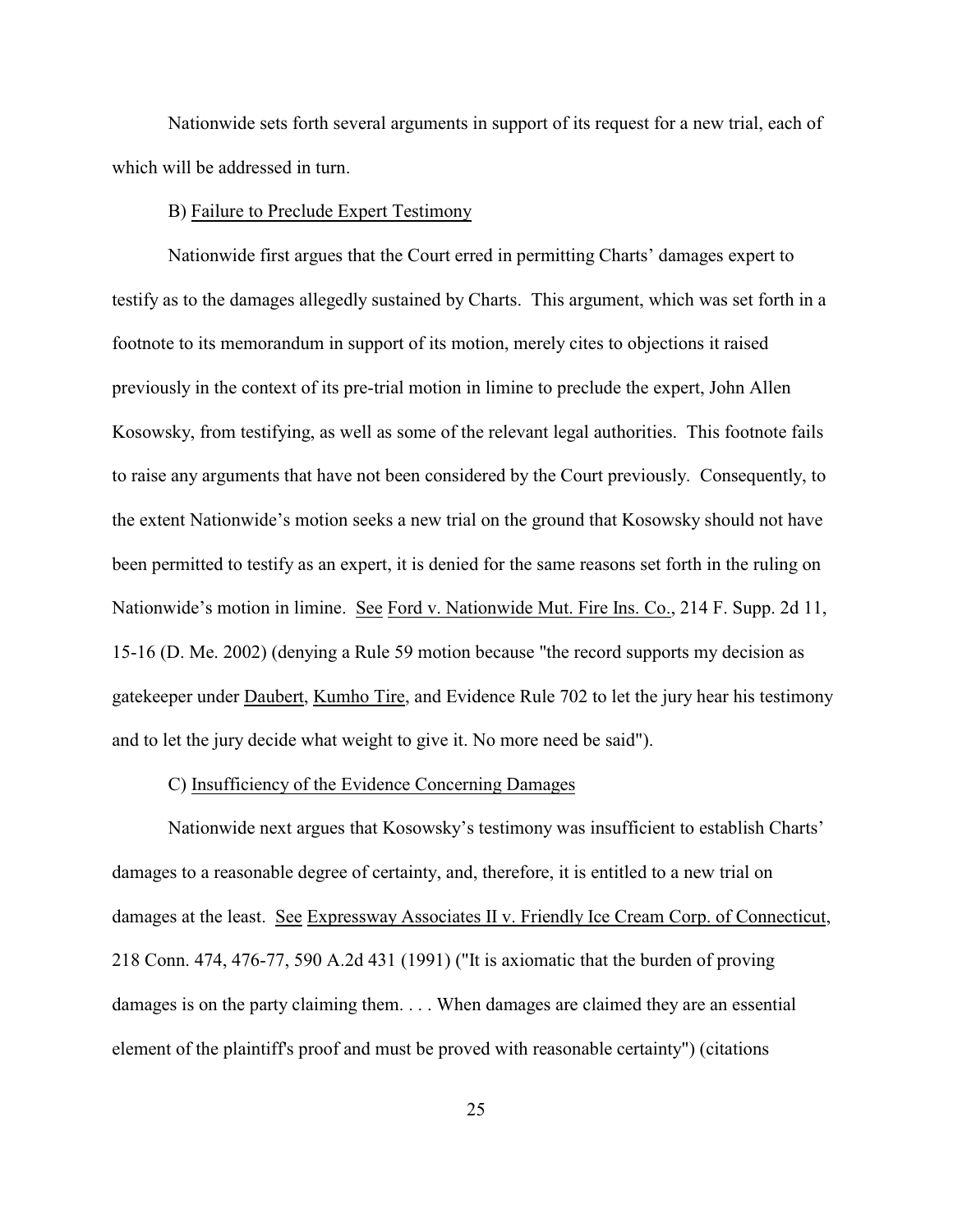omitted). More specifically, Nationwide maintains that there were four major errors in the analytical method used by Kosowsky. Again, this argument already was presented to the Court through the pre-trial motion in limine, which was denied. Kosowsky's testimony at trial was fully consistent with the methodology at issue in the motion in limine. Moreover, Nationwide conducted a thorough cross-examination of Kosowsky at trial and highlighted what it claimed were deficiencies in his methodology and conclusions.<sup>16</sup> Because Kosowsky testified to a reasonable degree of certainty that Charts' damages were \$2,316.857, and the jury awarded Charts actual damages of \$2,300,000, it appears that the jury found Kosowsky credible, and credited his testimony accordingly.<sup>17</sup> The Court concurs with the jury's apparent credibility determination, and notes that Kosowsky's testimony at trial was more specific, detailed and informed than even anticipated, and fully supported the jury's finding concerning damages. See Song, 957 F.2d at 1047 ("a trial judge hearing a motion for a new trial is free to weigh the evidence himself and need not view it in the light most favorable to the verdict winner"). Therefore, Nationwide's motion for a new trial is denied. See Braun Elevator Co. v. Thyssenkrupp Elevator Co., F. Supp. 2d , 3005 WL 1155292 (W.D. Wis., May 16, 2005) ("the challenged factual determinations [of lost profits] were the subject of genuine factual

 $17$ Nationwide did not provide its own expert at trial.

<sup>&</sup>lt;sup>16</sup>For example, Nationwide argues that Kosowsky was unqualified as an expert on lost future earnings for Mr. Charts, and his resulting calculations of lost future earnings were flawed, because Kosowsky's experience primarily involved valuing businesses. Nationwide had an opportunity to present this argument to the jury, which was free to use it when determining what weight to give Kosowsky's testimony. See, e.g., Bohus v. Beloff, 1991 WL 21654 (E.D. Pa.) (fact that expert witness had participated in "relatively few complete podiatric evaluations goes to the weight of his testimony and opinions, not to the issue of his qualifications as an expert witness"), reversed on other grounds, 950 F.2d 919 (3d Cir. 1991).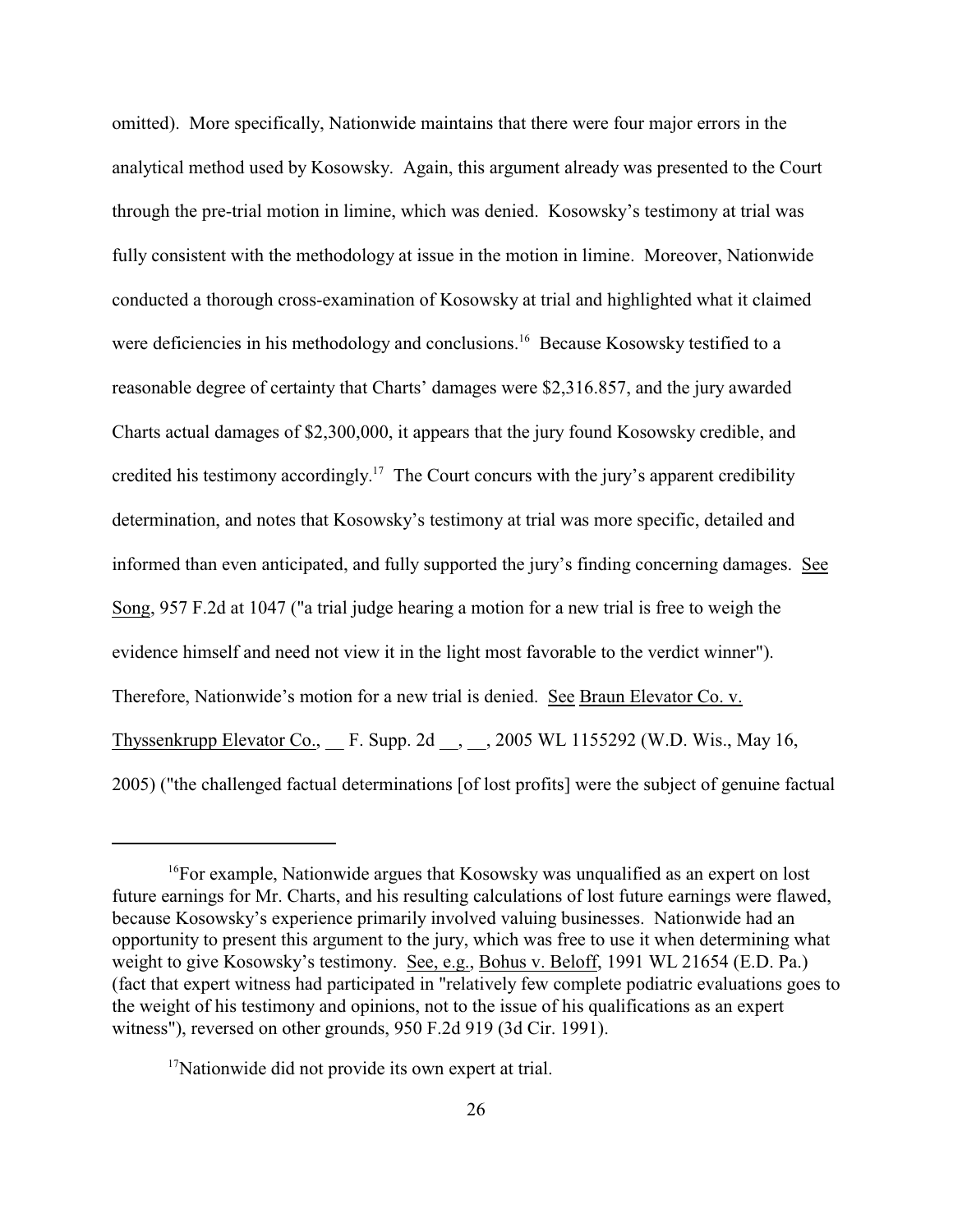dispute at trial and there was ample support for the jury to have resolved those disputes in plaintiff's favor based on the evidence presented").

### D) Insufficiency of Jury Instructions

Nationwide next argues that the Court's final instruction to the jury was insufficient because it: (1) failed to instruct the jury that Charts' admitted payment of the premiums for insurance policies for unrelated persons constituted "good cause" for termination; (2) failed to instruct the jury as to "the proper standard for finding the existence of a franchise" under the Franchise Act; and (3) failed to instruct the jury as to the "proper standard for 'good cause'" under the Franchise Act. These claims are all without merit. Nationwide was accorded ample time to review the Court's proposed jury instructions and was allowed to make objections to such instructions at the charging conference. See Fed. R. Civ. P. 51(b)(2). To the extent that Nationwide already raised some of these objections at the charging conference, the Court considered them before issuing the final jury instruction and believes that they were properly decided at that time. As to the new objections to the jury instruction raised in Nationwide's Rule 59 motion, the Court believes that it fairly and accurately charged the jury on the appropriate law in this case and, therefore, finds the new objections to be without merit. Accordingly, Nationwide is not entitled to a new trial on the ground of improper jury instruction.

# E) Inconsistent Verdicts

Finally, Nationwide argues that it is entitled to a new trial because the jury's verdict was inconsistent in that it found: (1) that Nationwide had acted in bad faith when it violated the implied covenant of good faith and fair dealing; yet also found (2) that Nationwide should not be held liable for punitive damages under CUTPA. Once again, any substantive merit to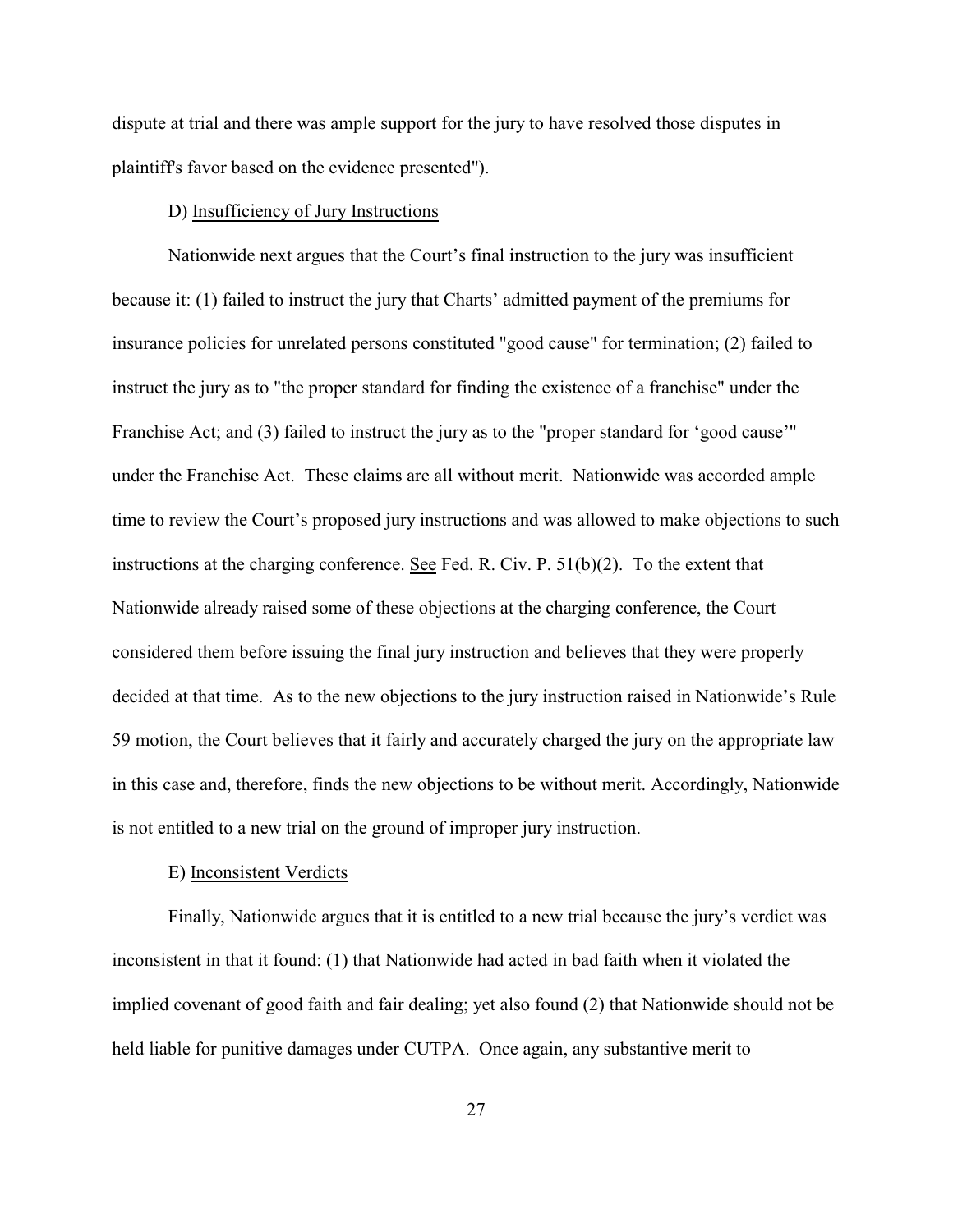Nationwide's argument is precluded from consideration by the Court due to Nationwide's failure to raise a proper objection at an earlier stage of the litigation. Although not phrased as an attack on the sufficiency of the Court's instructions and verdict form, it is properly construed as such because both the instructions and the verdict form allowed the jury to find as it did. The Second Circuit recently construed a similar argument as an attack on the sufficiency of the instructions and verdict form:

Although defendants frame their challenge to the verdict as a challenge to the sufficiency of the evidence, any problem with the verdict is a result of the charge and verdict sheet, which allowed the jury to find in favor of defendants on all of the common law claims, but also in favor of plaintiffs on the CUTPA claim.

Fabri v. United Technologies Intl., Inc., 387 F.3d 109, 121 (2d Cir. 2004). Consequently, Nationwide was required to raise this objection to the verdict form and instructions, namely that they would permit an inconsistent verdict, prior to their submission to the jury. Jarvis v. Ford Motor Co., 283 F.3d 33, 56-57 (2d Cir. 2002) ("When a charge or verdict sheet may lead to inconsistent verdicts, a party must object before the jury begins its deliberations") (citing Fed. R. Civ. P. 51). In addition, once the jury returned with the allegedly inconsistent verdict, Nationwide was required to raise its objection while that jury was still empaneled. DiBella v. Hopkins, 403 F.3d 102, 117 (2005) ("It is well settled that if a party does not challenge the consistency of jury verdicts while the jury is still empaneled, the objection is waived") (citing cases). At no time prior to their submission to the jury did Nationwide object to either the verdict form or the jury instruction on the ground that they would permit an inconsistent verdict. Indeed, Nationwide's proposed jury instructions and verdict form fail to include any language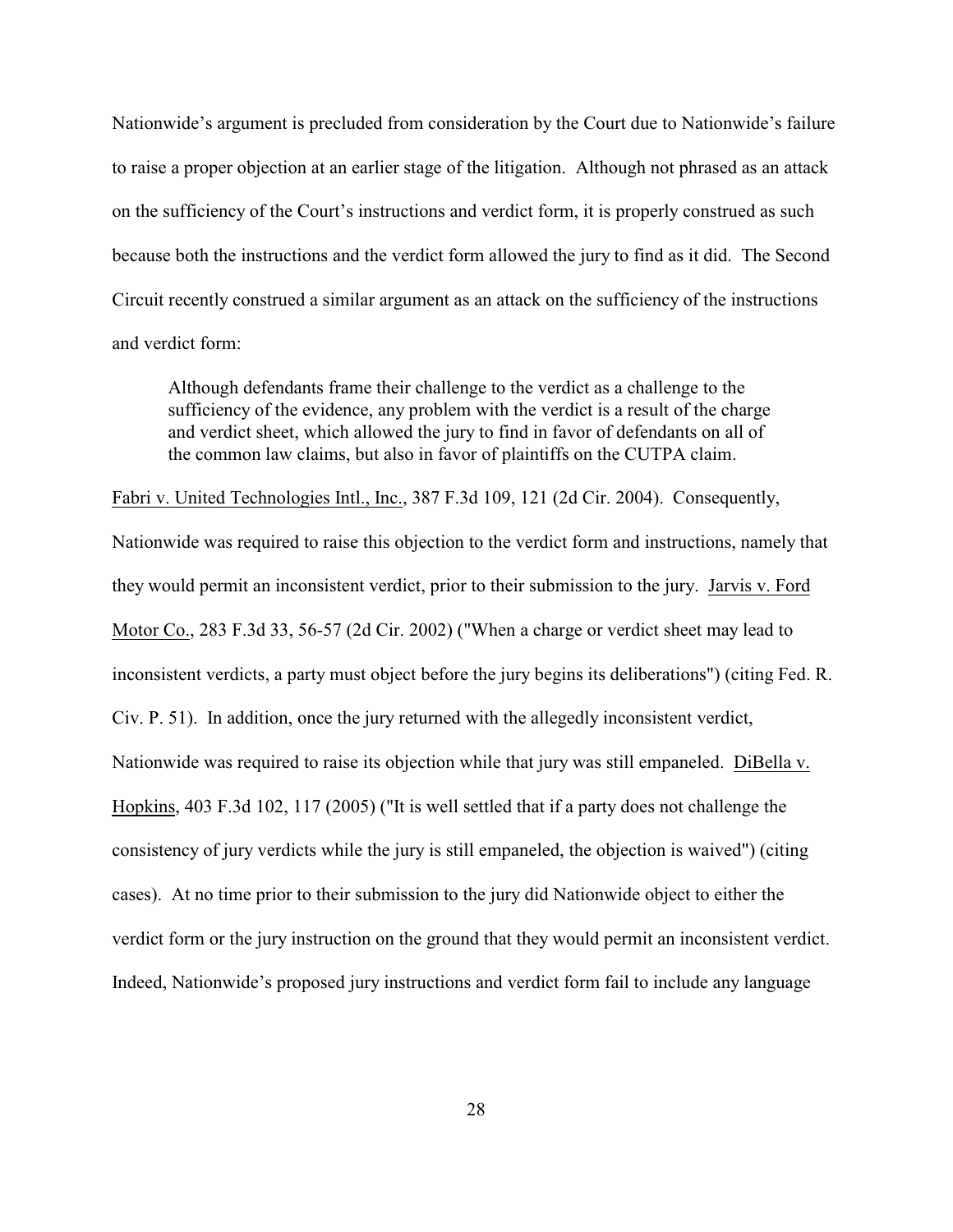that would guard against the allegedly inconsistent verdict reached by the jury. Moreover, once the jury returned its verdict, Nationwide failed to raise any inconsistency objection.

Even if this argument were properly before the Court, however, it would be rejected. The Court instructed the jury that, in order to award punitive damages, it must find that "Nationwide acted with reckless indifference to the rights of others or an intentional and wanton violation of those rights." As to "bad faith," however, the Court instructed the jury that: "Bad faith in general implies both actual or constructive fraud, or a design to mislead or deceive another, or a neglect or refusal to fulfill some duty or some contractual obligation, not prompted by an honest mistake as to one's rights or duties, but by some interested or sinister motive. Bad faith means more than mere negligence; it involves a dishonest purpose." The Court does not interpret these standards as being harmonious, and believes that a jury could properly find that Nationwide's actions met the standard for "bad faith," yet did not meet the standard for punitive damages.

Moreover, as Charts notes in its opposition memorandum, the Court instructed the jury that if it found in favor of Charts on any of the claims, it "*may* also make a separate and additional award of punitive damages." (emphasis added). Consequently, even if Nationwide is correct that the standard for a finding of "bad faith" under the implied covenant of good faith and fair dealing and the standards for awarding punitive damages under both CUTPA and the common law are substantially similar, the jury's discretion to award punitive damages renders its inconsistency challenge meritless. <sup>18</sup> See Wright v. Hoover, 329 F.2d 72, 76 (8th Cir. 1964)

 $18$ The Supreme Court has instructed that a facially inconsistent verdict in a civil action is not an automatic ground for vacating the verdict, Fairmount Glass Works v. Cub Fork Coal Co., 287 U.S. 474, 485 (1933), and that a court "must attempt to reconcile the jury's findings, by exegesis if necessary ... before [it is] free to disregard [them]." Gallick v. Baltimore & Ohio R. Co., 372 U.S. 108, 119(1963).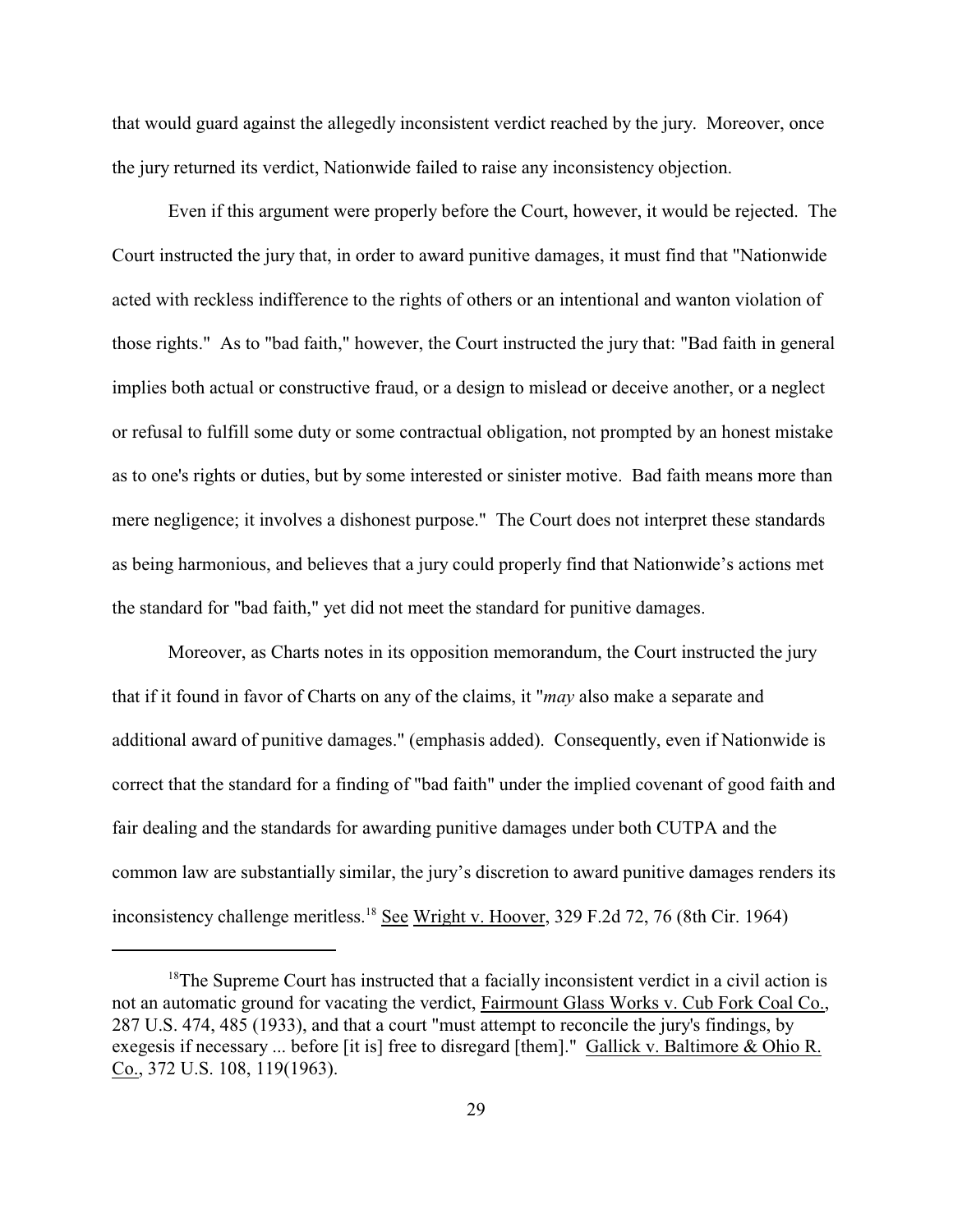("fixing damages is peculiarly a jury function"); Lee v. Cross, 39 F. Supp. 2d 170, 172 (D. Conn.1999) ("It is well settled that calculation of damages is the province of the jury") (quoting Ismail v. Cohen, 899 F.2d 183, 186 (2d Cir.1990)); see also Bennett v. Rhodes, 34 Fed. Appx. 963 (5th Cir. 2002) ("The failure to render an award of punitive damages does not render the jury verdict inconsistent, and Bennett does not otherwise persuade us that an award of punitive damages was compelled by the evidence"). Charts has not challenged the jury's failure to award punitive damages in a post-trial motion.

Consequently, to the extent the motion for a new trial claims that the jury's verdict was inconsistent, it is denied.

#### F) Remittitur

Rule 59(e) also provides that a party may move "to alter or amend a judgment . . . ." Therefore, "[w]hen a defendant's Rule 59 motion contests the size of a damage award, a court must decide whether or not the verdict is excessive. . . If a district court finds that a verdict is excessive . . . under the practice of remittitur [it] may condition a denial of a motion for a new trial on the plaintiff's accepting damages in a reduced amount. . . It may not, however, reduce the damages without offering the prevailing party the option of a new trial." Id. (quotations and citations omitted). "A jury verdict is excessive if it is so high as to 'shock judicial conscience.'" Schneider v. Nat'l R.R. Passenger Corp., 987 F.2d 132, 136 (2d Cir. 1993) (quoting Nairn v. Nat'l R.R. Passenger Corp., 837 F.2d 565, 567 (2d Cir. 1988). In addition, "[a] damage award is excessive if it is the result of a miscarriage of justice and represents a windfall to the plaintiff without regard to [his] injury." Sabir, 214 F. Supp. 2d at 245 (quoting Oliver v. Cole Gift Ctr., Inc., 85 F. Supp. 2d 109, 114 (D. Conn. 2000)). In other words, "[t]he court is 'not ... justified in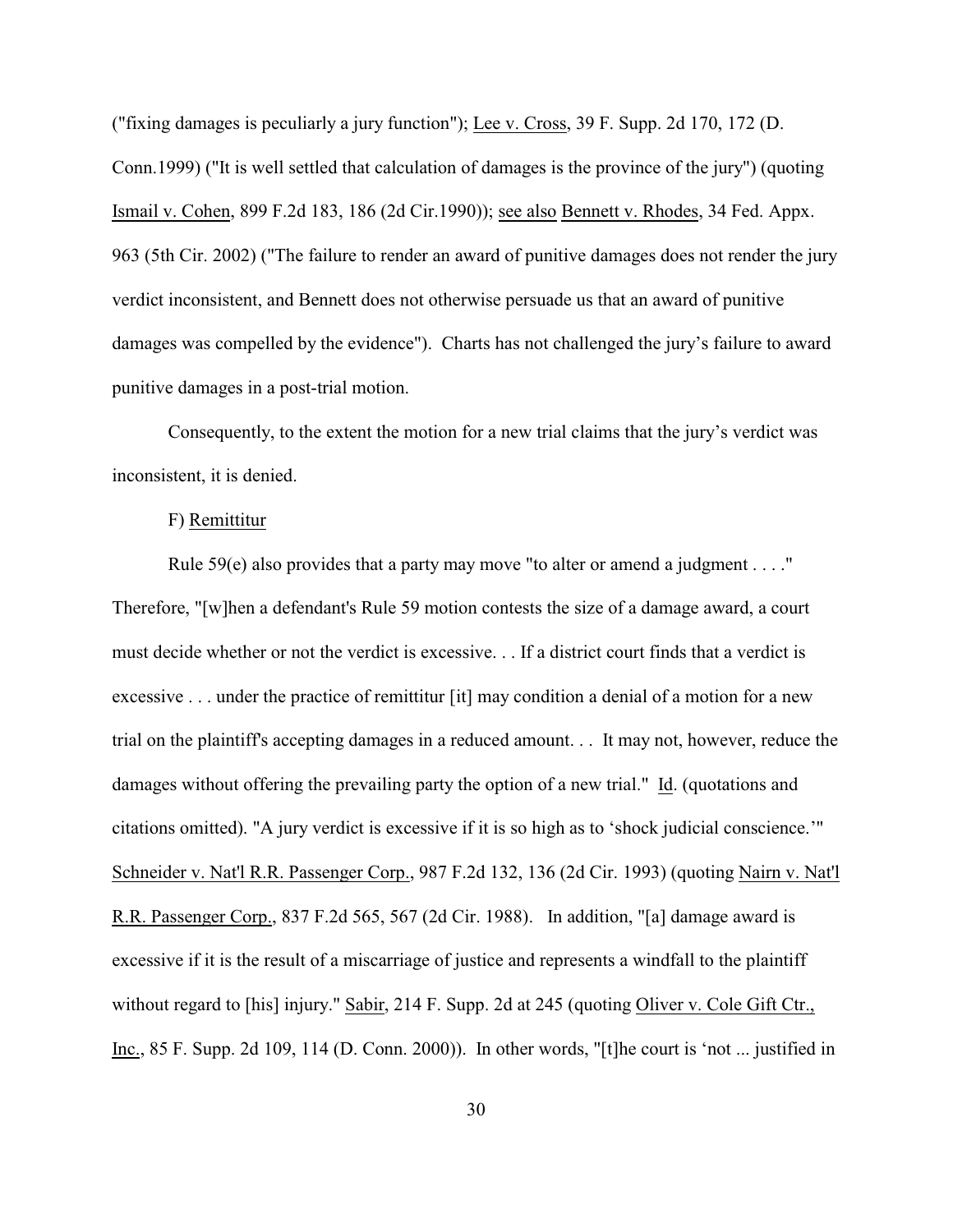substituting its judgment for that of the combined experience of twelve jurors . . . unless it conscientiously believe[s] that the jury has exceed the bounds of propriety." Pace v. National R.R. Passenger Corp., 291 F. Supp. 93, 104 (D. Conn. 2003) (quoting Earl v. Bouchard Transp. Co., 917 F.2d 1320, 1329 (2d Cir. 1990)).

Although Nationwide briefly requested that this Court order a remittitur in its original Rule 59 motion, it has failed to address this issue in its subsequently filed memoranda of law. Rather, it has only challenged the damages award on the ground that Kosowsky's testimony failed to prove Charts' damages with reasonable certainty. Nationwide has not explained why, in the event that the Court finds that damages were proved with reasonable certainty, that the amount awarded was excessive. Consequently, Nationwide's request for remittitur is denied. See Broadnax v. City of New Haven, 2004 WL 491069 (D. Conn., Mar. 2, 2004) ("The Court concurs with plaintiff's counsel that the issue of remittitur is not briefed, save for the heading, and the Court will not address this issue except to concur with the plaintiff that the sums returned by the jury are reasonable and consistent with the evidence, and reflect calm deliberation by the jury"), aff'd on other grounds, Broadnax, 415 F.3d at 265.<sup>19</sup>

Even if it were properly briefed and presented, however, the Court finds that the amount awarded by the jury had a proper factual basis and was not excessive as a matter of law. "It is well settled that calculation of damages is the province of the jury." Lee, 39 F. Supp. 2d at 172 (quoting Ismail, 899 F.2d at 186). The jury heard the following evidence concerning Charts' alleged damages: testimony from Mr. Charts as to his prior income stream from his Nationwide

<sup>&</sup>lt;sup>19</sup>See also Broadnax v. City of New Haven, 2005 WL 1691545 (2d Cir., Jul 20, 2005) (summary order analyzing several other issues raised on appeal that presented no novel questions of Second Circuit law)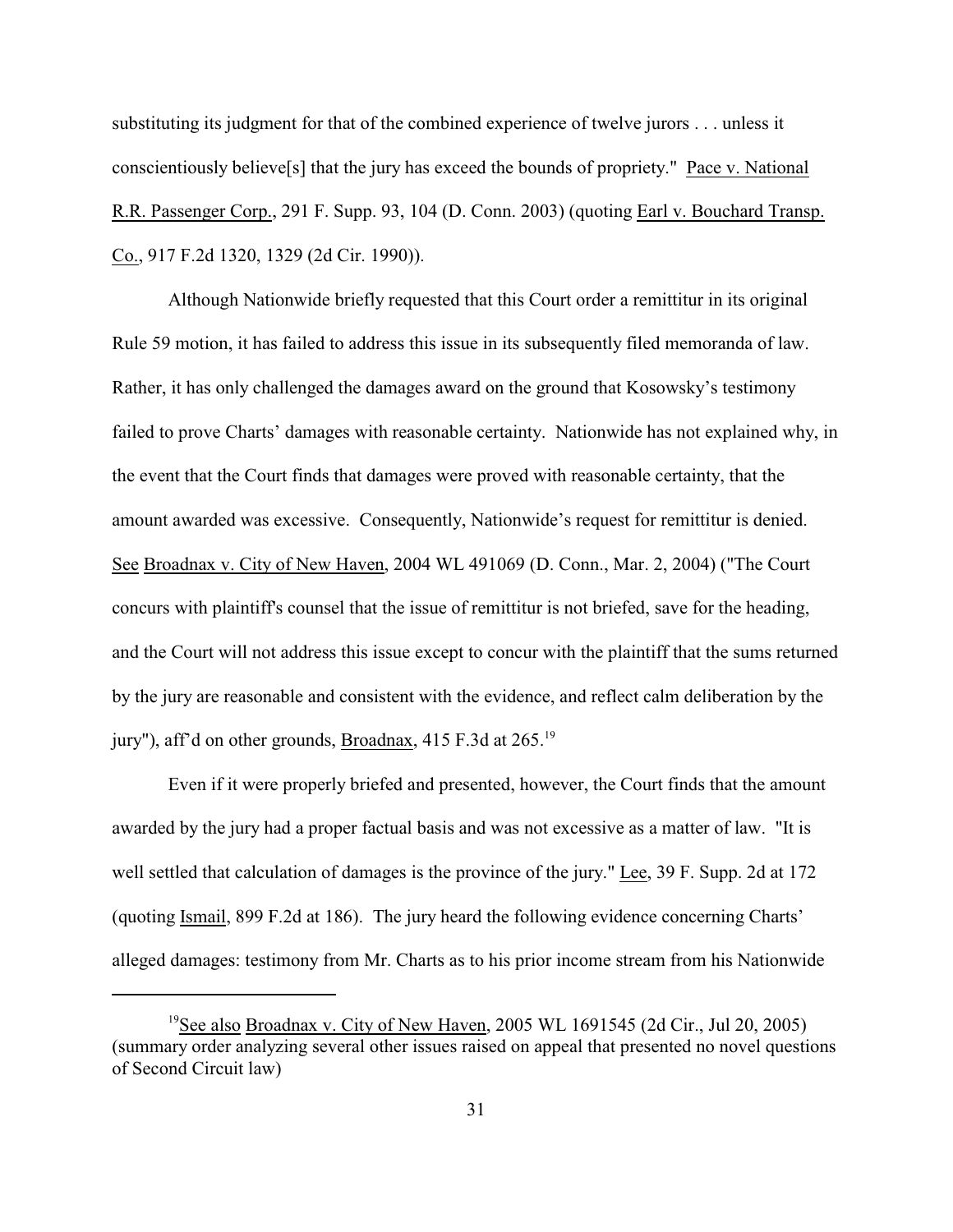franchise; testimony from Kosowsky as to how that income could be projected out into the future; and testimony from Gainey and Kapatoes as to how much income they had earned from Nationwide. Moreover, the jury heard counsel for Nationwide conduct thorough crossexaminations on the issue of damages, and, more particularly, on the issue of Charts' mitigation of his damages. Nationwide, however, did not present its own damages expert. Given this testimony, the Court finds that that jury's decision to award Charts \$2,300,000 in damages is adequately supported in the record, and that the amount awarded is not excessive as a matter of law. Schneider, 987 F.2d at 136 ("A jury verdict is excessive if it is so high as to shock judicial conscience"); see also, Holt, 2004 WL 178604 (defendant challenged, *inter alia*, the jury's "rejection of their argument on mitigation of damages"; the court found that "[e]ach of these decisions required findings of fact. The jury's findings in favor of the plaintiff may make their award seem generous in the eyes of [the defendant], but the award is not excessive as a matter of law, and must therefore be preserved").

### **III Conclusion**

Nationwide's motion for judgment as a matter of law or, in the alternative, motion for a new trial **[Doc. # 254 ]** is **DENIED** in part and **GRANTED** in part.

## **CHARTS' MOTION FOR ATTORNEY'S FEES**

Charts has moved for attorney's fees based on the provisions for such fees set forth in the Franchise Act and CUTPA. More specifically, Charts seeks attorney's fees in the amount of \$1,283.013.55 for work performed through December 31, 2004 and in the amount of \$98,204 for subsequent work performed on the post-trial motions. Finally, Charts requests that the Court increase the award by doubling it due the nature and complexity of this case. In response,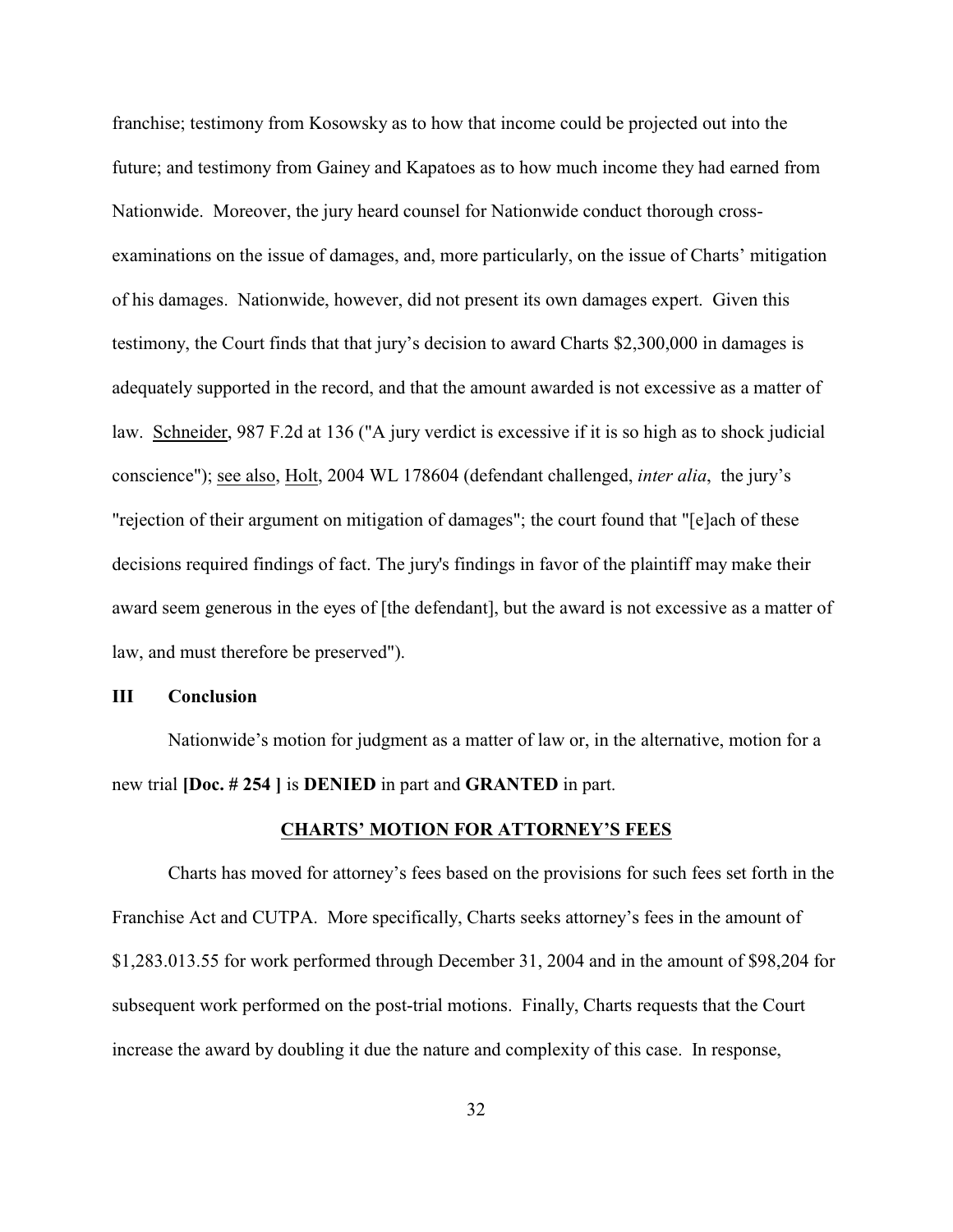Nationwide contends that Charts' attorneys should be limited to the amount of attorney's fees established by the contingency fee agreement they entered into with Charts, and that no additional fees are warranted. In the event that the Court decides that Charts is not limited to the contingency fee amount, Nationwide argues that the fees submitted by Charts' attorneys are excessive.

### 1) Statutory Fee Provisions

Connecticut follows the American Rule for attorney's fees, awarding fees only where explicitly permitted by the terms of a contract or a statute. See, e.g., Doe v. State, 216 Conn. 85, 106, 579 A.2d 37 (1990); Marsh, Day & Calhoun v. Solomon, 204 Conn. 639, 653, 529 A.2d 702 (1987); Lorenzetti v. Jolles, 120 F. Supp. 2d 181, 189 (D. Conn. 2000). Both parties agree that an award of attorney's fees in this matter is permitted by both the Franchise Act and CUTPA. The parties dispute, however, the extent to which those statutes permit such an award. Moreover, the parties dispute whether attorney's fees should be awarded to Charts pursuant to the Franchise Act, CUTPA or both.

# 2) The Franchise Act

A franchisee bringing an action under the Franchise Act, "if successful, shall be entitled to costs, including, but not limited to, reasonable attorneys' fees." Nationwide concedes that, if its post-trial Rule 50 motion is denied, Charts is entitled to attorney's fees under the Franchise Act. See, e.g., Virzi Subaru, Inc. v. Subaru of New England, Inc., 742 F.2d 677 (1st Cir.1984) ("The Connecticut [Franchise Act] provides that a franchisee who brings an action for substantive violations *is entitled* to reasonable attorney's fees 'if successful'") (emphasis added) Nationwide argues, however, that such an award is limited to the amount established by the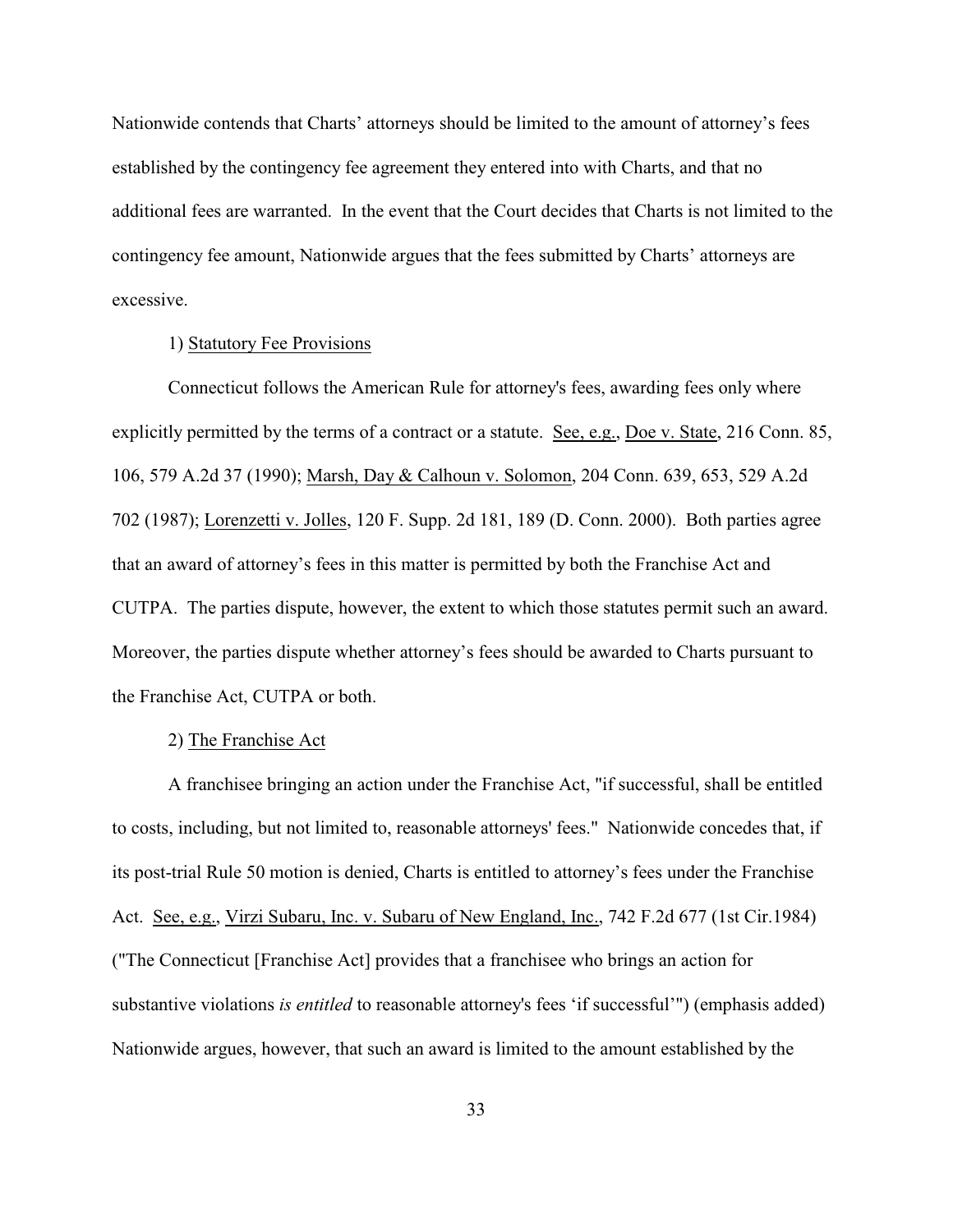contingency fee agreement Alex Charts entered into with counsel. In response, Charts contends that a contingency fee agreement is only a floor, and not a ceiling, to a reasonable award of attorney's fees pursuant to the Franchise Act.

In Sorrentino v. All Seasons Services, Inc., 245 Conn. 756, 717 A.2d 150 (1998), the plaintiff entered into a contingency fee agreement that called for his counsel to receive one-third of any recovery. Based on the jury's award, therefore, the appropriate award would have been \$48,643.57. Id. at 773-74. The trial court reduced the award of attorney's fees to \$30,000, however, based on its finding that the higher (one-third) amount was not justified by the billing records submitted by plaintiff's counsel. On appeal, the Connecticut Supreme Court reversed, holding that "a trial court should not depart from a reasonable fee agreement in the absence of a persuasive demonstration that enforcing the agreement would result in substantial unfairness to the defendant." Id. at 776.

In Schoonmaker v. Brunoli, Inc., 265 Conn. 210, 828 A.2d 64 (2003), the Connecticut Supreme Court expanded on its decision in Sorrentino, concluding that:

[W]hen a contingency fee agreement exists, a two step analysis is required to determine whether a trial court permissibly may depart from it in awarding a reasonable fee pursuant to statute or contract. The trial court first must analyze the terms of the agreement itself. . . If the agreement is, by its terms, reasonable, the trial court may depart from its terms only when necessary to prevent "substantial unfairness" to the party, typically a defendant, who bears the ultimate responsibility for payment of the fee. . . By contrast, if the trial court concludes that the agreement is, by its terms, unreasonable, it may exercise its discretion and award a reasonable fee in accordance with the factors enumerated in rule 1.5(a) of the Rules of Professional Conduct.

Id. at 270-72 (citations omitted). Consequently, the Court reversed the judgment of the trial court, which had made an award of attorney's fees greater than called for by the terms of the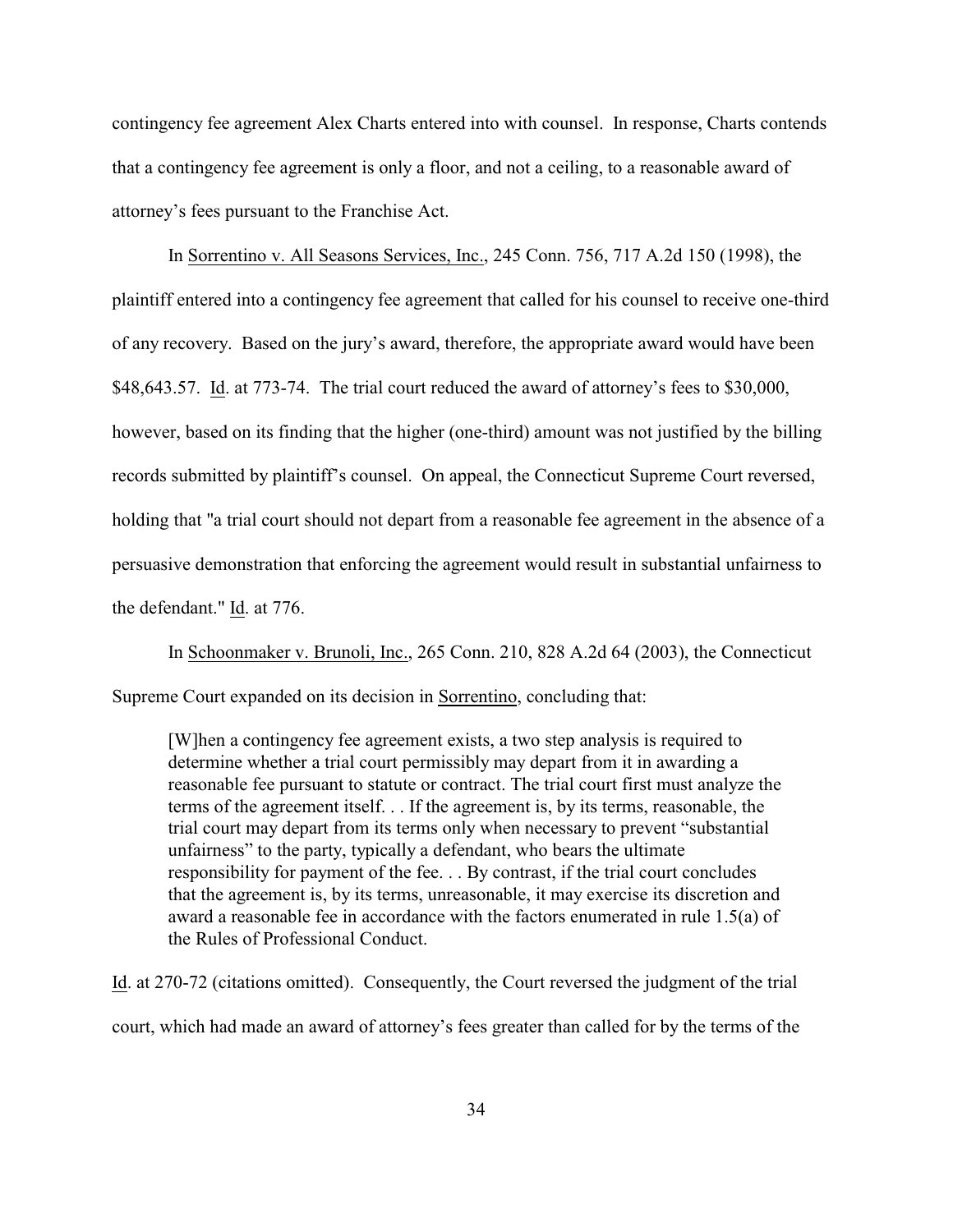contingency fee agreement, concluding that the trial court "violated both the spirit and the letter of Sorrentino by not giving the existing contingency fee agreement its due regard." Id at 272.

Therefore, pursuant to the teachings of Schoonmaker and Sorrentino, Nationwide argues that an award of attorney's fees to Charts under the Franchise Act is capped by the amount established by the contingency fee agreement. This argument was rejected previously by a judge in this District, however, in Fabri v. United Techs, International, Inc., 193 F. Supp. 2d 480, 484-85 (D. Conn. 2002). In Fabri, the Court first distinguished the holding of Sorrentino on the ground that CUTPA, the statute at issue in Fabri, has important differences from § 31-290a, the statute at issue in Sorrentino. Id. at 484. Moreover, the Court found that, "[e]ven construing Sorrentino to apply to all state fee statutes, it holds at best that contingent fee agreements are a floor to a reasonable award." Id. at 484. After reviewing the policy behind Sorrentino's holding, the Court then noted that "[t]here is no parallel need to make contingent fee agreements into a ceiling to protect a plaintiff's jury award. As such, Sorrentino need not be extended beyond its facts as Defendants would do." Id. at 485. In Schoonmaker, the Connecticut Supreme Court explicitly noted that it "agree[d] with the recent characterization of Sorrentino by the United States District Court for the District of Connecticut" in Fabri, and quoted that Court's finding that, "[e]ven construing Sorrentino to apply to all state fee statutes, it holds at best that contingent fee agreements are a floor to a reasonable award." Schoonmaker, 265 Conn. at 271. Consequently, the Court finds that the Connecticut Supreme Court's decisions in Sorrentino and Schoonmaker mean that a contingency fee agreement only limits the floor for an award of "reasonable" attorney's fees under statutes such as the Franchise Act, and do not limit the top range for such an award.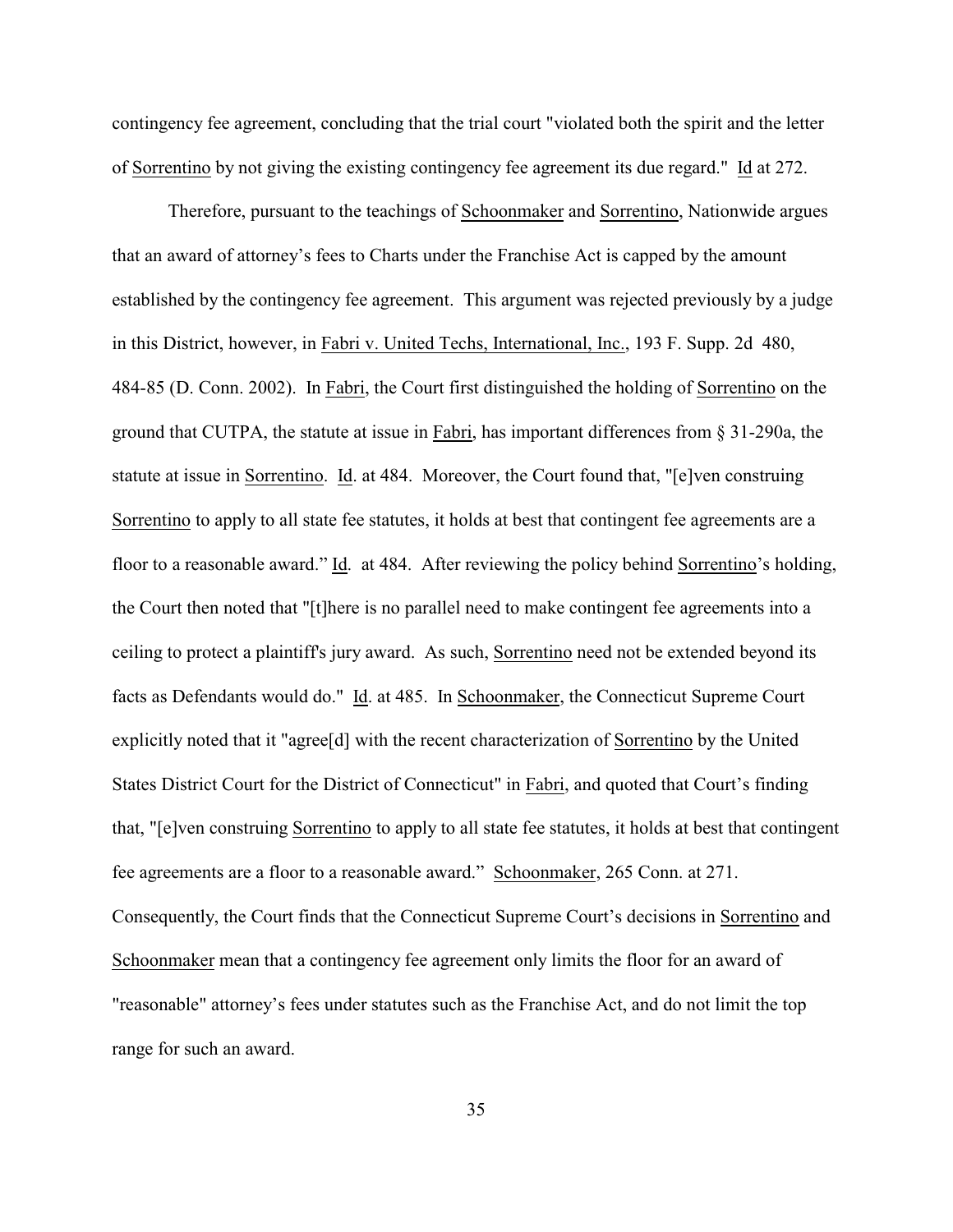Accordingly, the bottom range of the award the Court "shall" make to Charts pursuant to the Franchise Act is the amount established by the contingency fee agreement Alex Charts entered into with his attorneys, which provides that his attorney's fee "will be one quarter  $(25%)$ of any recovery obtained in the case, after deduction of expenses, either by way of settlement, trial or appeal." At a minimum, this provisions requires an award of \$575,000 (\$2,300,000 x .25) pursuant to the Franchise Act.<sup>20</sup> The question becomes, therefore, whether the Court should depart upwards from that agreement and award the full amount requested by Charts: \$1,381,217.55, which was derived through Charts invoking the "lodestar" method of multiplying the reasonable hours worked by a reasonable hourly rate. See, e.g., Hensley v. Eckerhart, 461 U.S. 424, 433 (1983).

As recounted in the introductory portion of this ruling, this case has a long and protracted history. Charts successfully challenged an adverse summary judgment ruling before the Second Circuit, obtained a favorable ruling on a second motion for summary judgment in this Court and obtained a favorable jury verdict at a trial conducted eight years after the case was initially filed. Given these factors, the Court finds that Charts is entitled to an attorney's fee award that is greater than the one provided for by the contingency fee agreement. In determining what amount is warranted, the Court has considered the twelve factors generally relevant to an award of

<sup>&</sup>lt;sup>20</sup>Nationwide has not argued that, pursuant to Schoonmaker, the Court should award *less* than that amount in order to prevent it from suffering "substantial unfairness." For example, Nationwide has not argued that, because this was a three count complaint, an award of the full contingency fee under the Franchise Act fee provision would include fees for time that was not spent on the Franchise Act count, but rather was spent on either the CUTPA or the implied covenant of good faith and fair dealing count.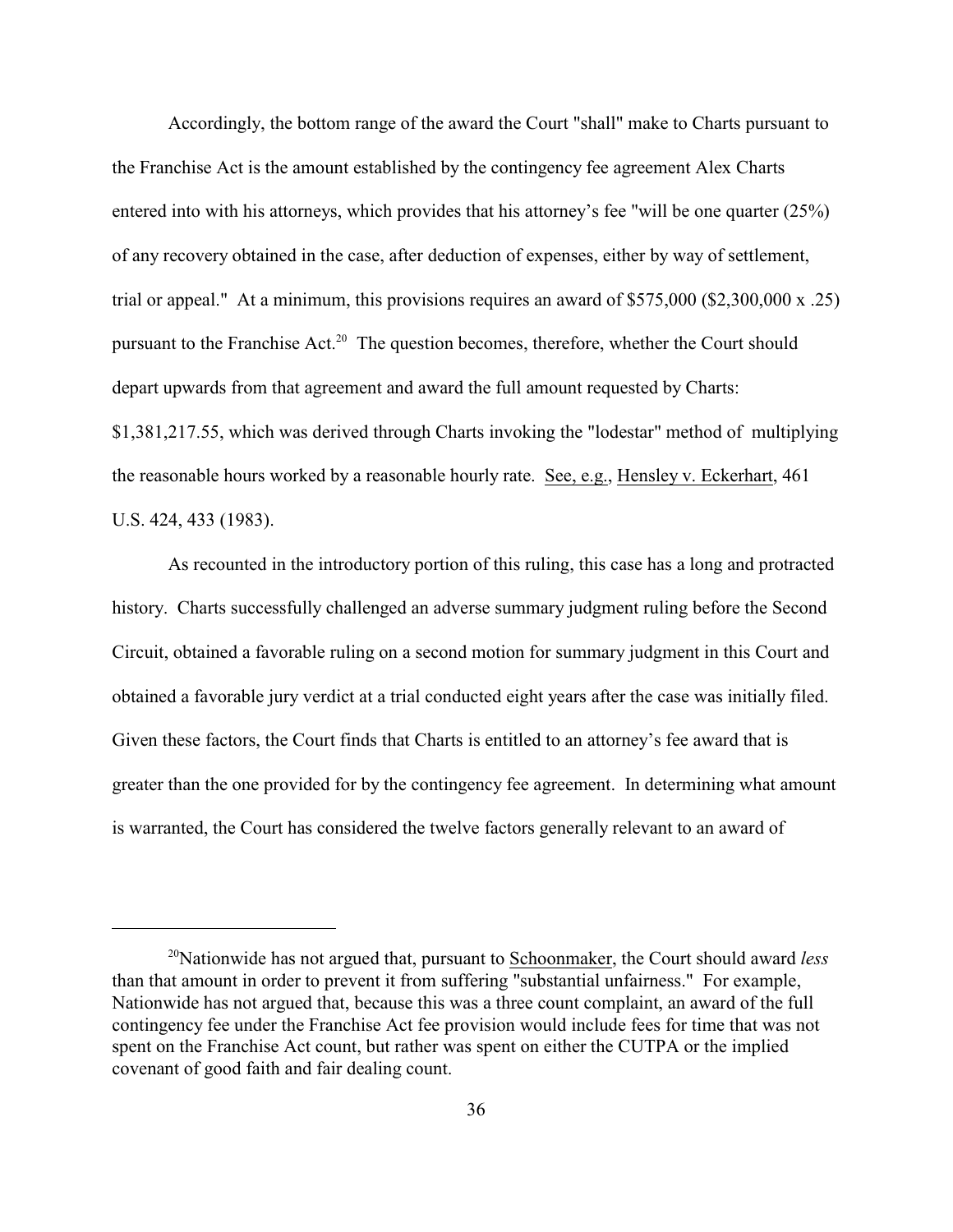reasonable attorney's fees that were first set forth in Johnson v. Georgia Highway Express, Inc.,

488 F.2d 714, 717-19 (5th Cir. 1974):

(1) the time and labor required;

(2) the novelty and difficulty of the questions;

(3) the skill requisite to perform the legal service properly;

(4) the preclusion of other employment by the attorney due to acceptance of the case;

- (5) the customary fee for similar work in the community;
- (6) whether the fee is fixed or contingent;
- (7) time limitations imposed by the client or the circumstances;
- (8) the amount involved and the results obtained;
- (9) the experience, reputation and ability of the attorneys;
- (10) the "undesirability" of the case;
- (11) the nature and length of the professional relationship with the client; and
- (12) awards in similar cases.

See Hernandez v. Monterey Village Associates Ltd. Partnership, 24 Conn. App. 514, 517 n. 3,

589 A.2d 888 (1991) (adopting the Johnson factors); see also Steiger v. J.S. Builders, Inc., 39

Conn. App. 32, 38 (1995) (applying the Johnson factors in CUTPA context); Sabir v. Jowett, 214

F. Supp. 2d 226. 249 (D. Conn. 2002) (applying Johnson factors after favorable jury verdict on

28 U.S.C. § 1983 claim and intentional infliction of emotional distress claim); Here, after

consideration of those twelve factors, the Court awards Charts \$750,000 in attorney's fees. This

amount, although substantially higher that called for by the contingency fee agreement, also is

substantially less than requested by Charts. The following factors were among those

contributing to the Court's decision concerning the size of the award: Charts' request was based

on current rates, rather than the rates billed at the time the work was conducted–which is some

instances was ten years' prior.<sup>21</sup> Moreover, many of the entries in the billing record appeared to

 $2<sup>1</sup>$ Nationwide's argument that the current fees submitted by Charts are excessive, however, is rejected. The current hourly fee charged by Attorney Garcia, Charts' lead attorney, is \$375.00. Given the qualifications set forth in Attorney Garcia's affidavit, as well as this Court's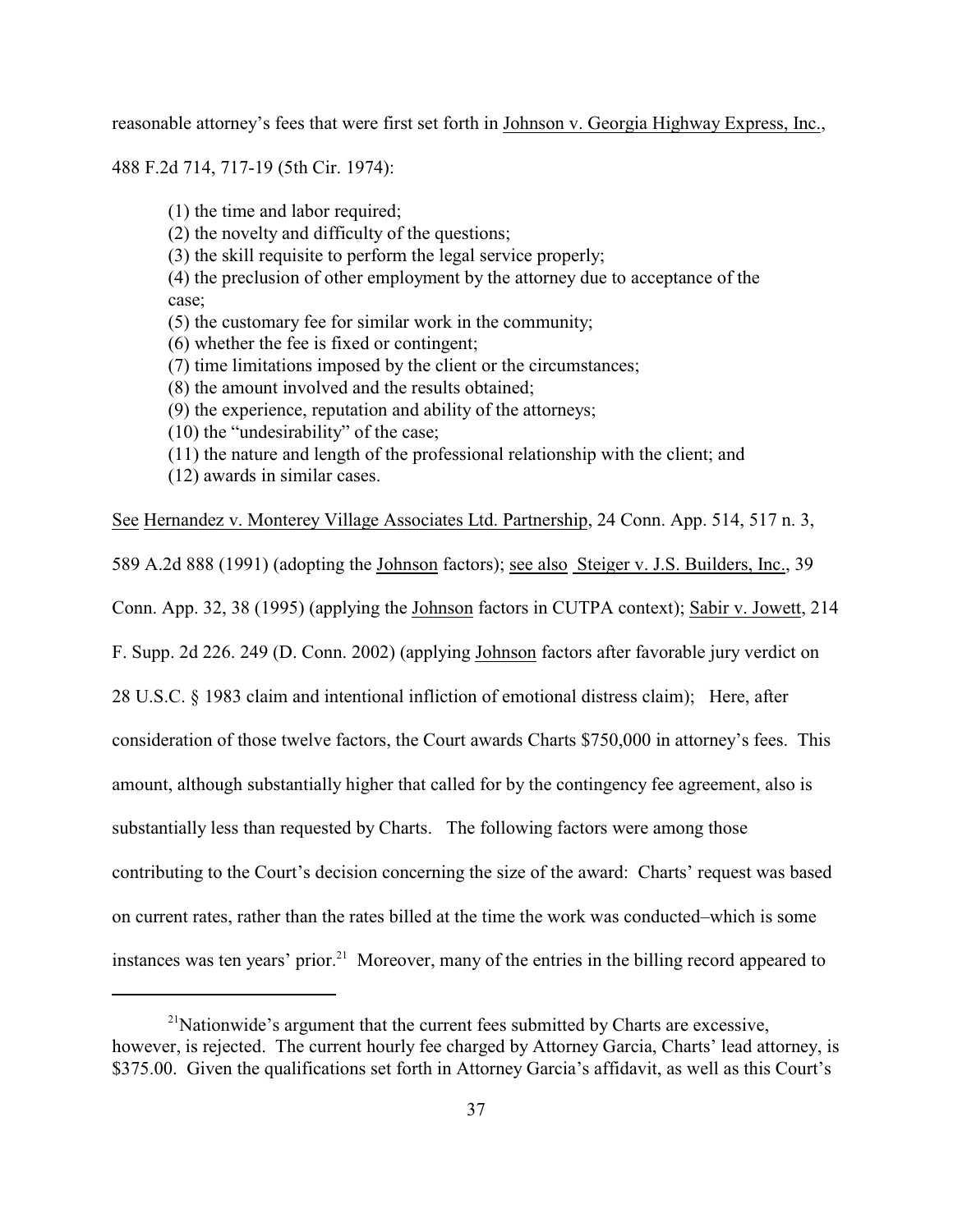be duplicative, excessive or unrelated to this case. Charts' attorneys also set their recovery percentage at twenty-five percent in the contingency fee agreement, and this factor must be considered along with the remaining eleven Johnson factors. Nevertheless, the novelty and difficulty of the questions presented by this case, the skill required to perform the legal service properly, the amount involved and the results obtained and the experience, reputation and ability of the attorneys all counsel heavily in favor of an award above the contingency fee amount.

As the Court noted in Fabri, "[a] fee award is an obligation of a defendant to a plaintiff. A contingent fee agreement is an agreement between a plaintiff and his or her counsel, an agreement to which a defendant is not a party, and which should not be permitted to alter the purpose of the statutory award." The Franchise Act is a remedial statute, and courts read it accordingly. See, e.g., Hartford Electric Supply Co., 250 Conn. at 345 (the "[F]ranchise [A]ct's remedial purpose, to prevent a franchisor from unfairly exerting economic leverage over a franchisee, indicates that the statute should be read broadly in favor of the plaintiff"). The Franchise Act provides that a successful plaintiff is entitled to "reasonable attorney's fees," and, given the procedural history of this case, as well as all of the Johnson factors, an award of \$750,000 represents "reasonable attorney's fees."

observation as to the caliber of representation provided by him in this matter, this fee is not excessive. See, e.g., Kaplan v. Gruder, 2000 WL 767697 (Conn. Super. Ct., May 25, 2000) (finding that a requested fee of \$450 and \$480 per hour, which were "the rates prevailing in New York City," are "are considerably different from the rates here in Connecticut," and, therefore, the attorney was only entitled to \$350 per hour). Moreover, as Charts notes, this fee, as well as the others charged by Charts' attorneys, appears to be comparable to, or even less then, the fees charged attorneys at the firm representing Nationwide in this matter.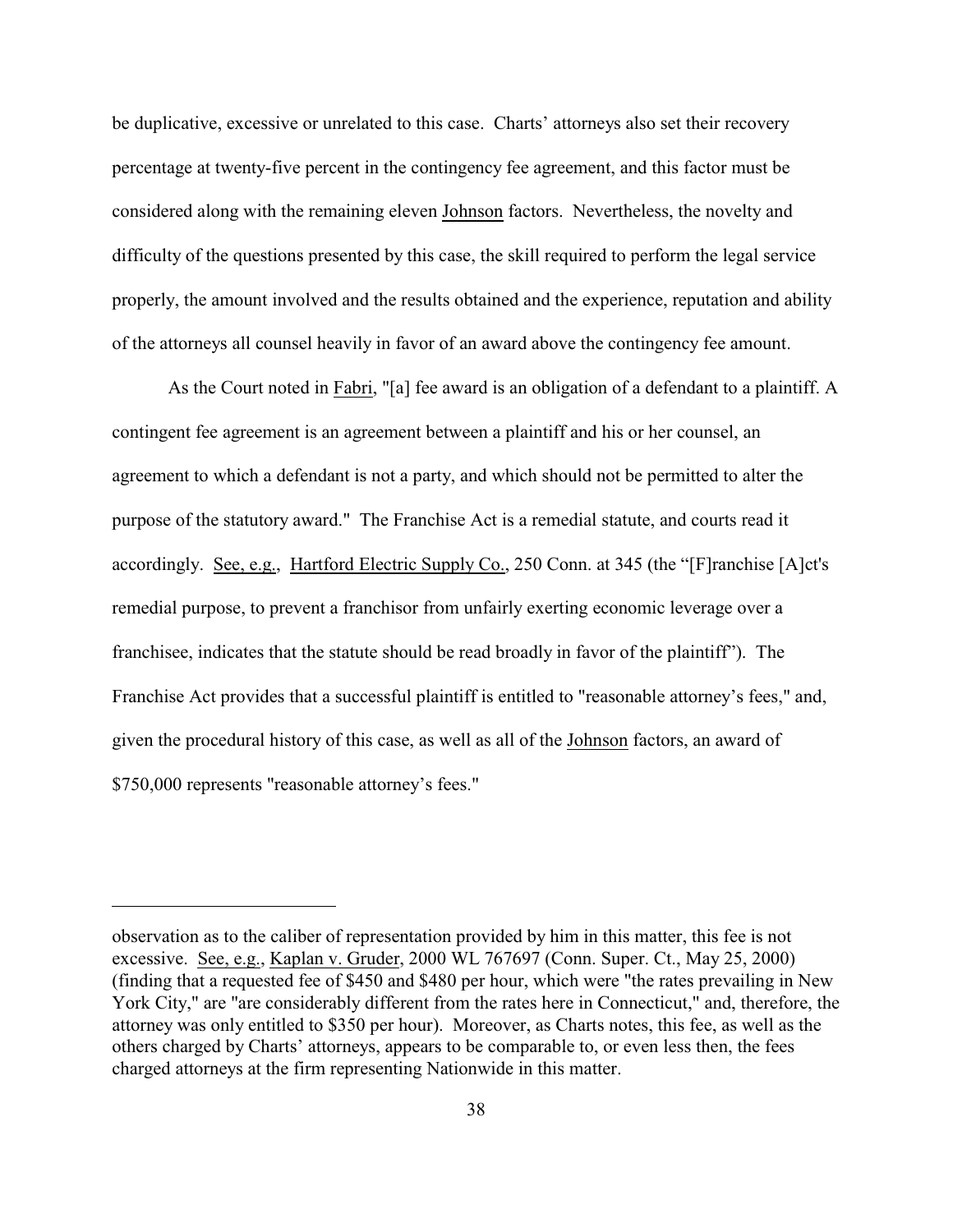### 2) CUTPA

Charts also has moved for attorney's fees under CUTPA, which provides: "In any action brought by a person under this section, the court may award, to the plaintiff, in addition to the relief provided in this section, costs and reasonable attorneys' fees based on the work reasonably performed by an attorney and not on the amount of recovery." Conn. Gen. Stat. § 42-110g(d). As both parties recognize, an award of attorney's fees under CUTPA is discretionary. See, e.g., ; Riggio v. Orkin Exterminating Co., Inc., 58 Conn. App. 309, 317, 753 A.2d 423 (2000) ("[t]he trial court *has discretion* whether to award attorney's fees under CUTPA") (emphasis added). Exercising its discretion, the Court finds that the same award of \$750,000 also is appropriate under  $\S$  42-110g(d).

CUTPA explicitly provides that an award of attorney's fees must not be based on "the amount of recovery."  $\S$  42-110g(d). Thus, a contingency fee agreement does not limit the amount a court may award to a successful CUTPA plaintiff. See, e.g., Fabri, 193 F. Supp. 2d at 484-85. Instead, the Court must look to the work "reasonably performed" by an attorney on the CUTPA claim, and claims related to the prosecution of the CUTPA claim, in order to determine a fee award. Jacques All Trades Corp. v. Brown, 57 Conn. App. 189, 200, 752 A.2d 1098 (2000). Turning the to the work performed by Charts' attorneys in this case, the Court first notes that the factual basis for the CUTPA count and the Franchise Act count were inextricably intertwined, as evidenced by the Court's ruling on Nationwide's motion for judgment as a matter of law on the CUTPA count. More generally, this Court previously has stated: "Where a particular case involves several legal theories relating to a common core of underlying facts, a court need not analyze fees on a claim-by-claim basis, but instead 'should focus on the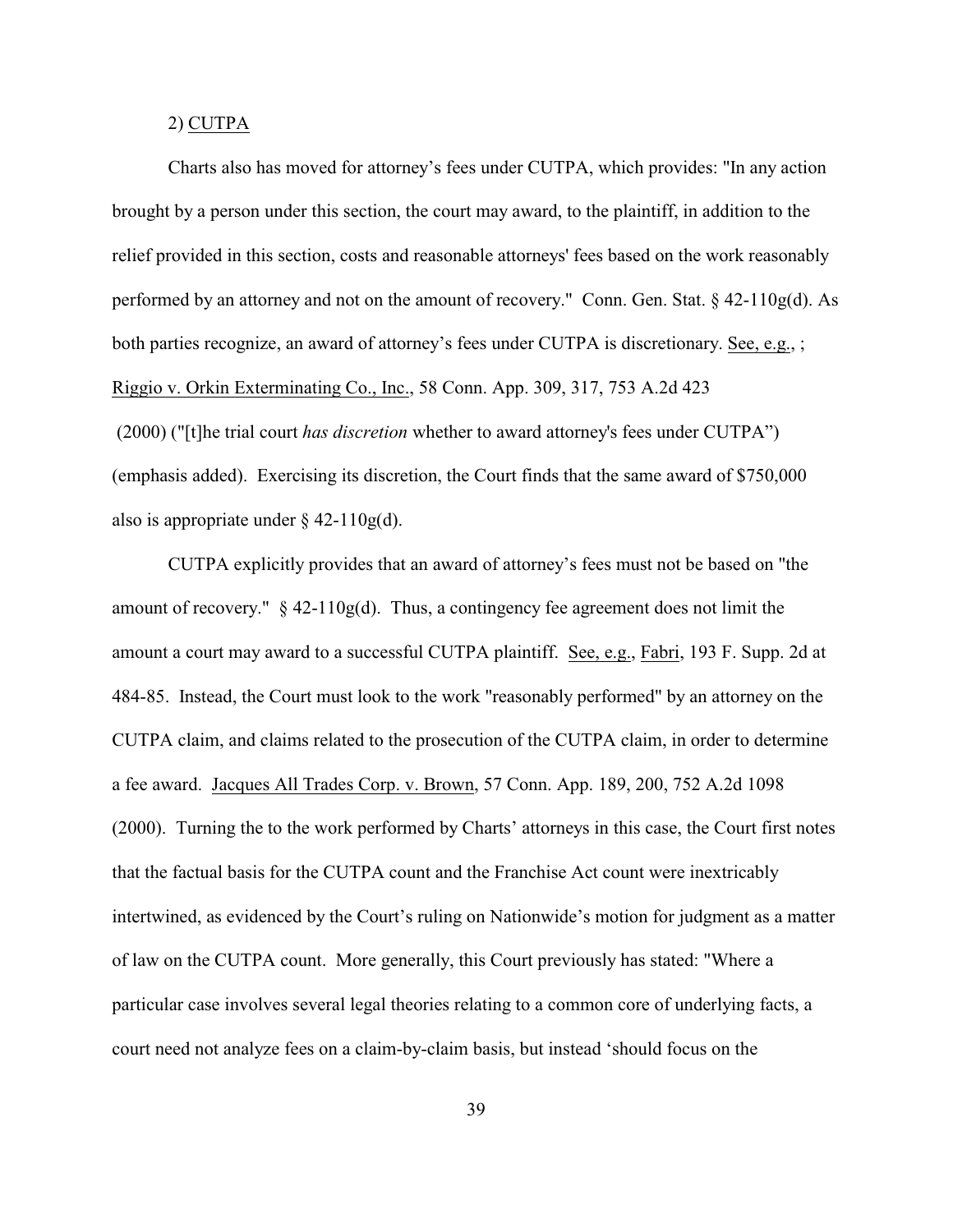significance of the overall relief obtained by the plaintiff in relation to the hours reasonably expended on the litigation.'" Sabir, 214 F. Supp. 2d at 249 (quoting Hensley, 461 U.S. at 435). Thus, although Nationwide argues that Charts has not identified the work which was related solely to the CUTPA claim, the facts of this case made such a task very difficult. Consequently, the Court may look to the total amount of effort expended by Charts' attorneys when determining what fee is appropriate under CUTPA.

In the section of this ruling addressing attorney's fees under the Franchise Act, the Court determined that an award of \$750,000 accurately reflects the reasonable hours worked by Charts' attorney, and is based on a reasonable billing rate that is adjusted for present value, as well as affected by the other factors. Such an award limits billings submitted for duplicative, excessive or unrelated work, while at the same time recognizes that the complex and novel legal issues presented by this case required a significant amount of effort and billings. In sum, the Court finds that an award of \$750,000 provides compensation for work "reasonably performed by [Charts'] attorney[s]" on this case.

## C) Multiplier

Charts' counsel also requests that the award of attorney's fees be adjusted upwards by a multiplier of 2.0 due to the "extreme risk" they undertook in this case, the "superior" representation they provided and the "exceptional" results they achieved through the "unprecedented" jury verdict. See Hensley, 461 U.S. at 434 ("other considerations . . . may lead the district court to adjust the fee upward or downward, including the important factor of the 'results obtained'"). Although the Court agrees that Charts' attorneys provided able representation, the Court nevertheless declines to double the attorney's fee award. All of the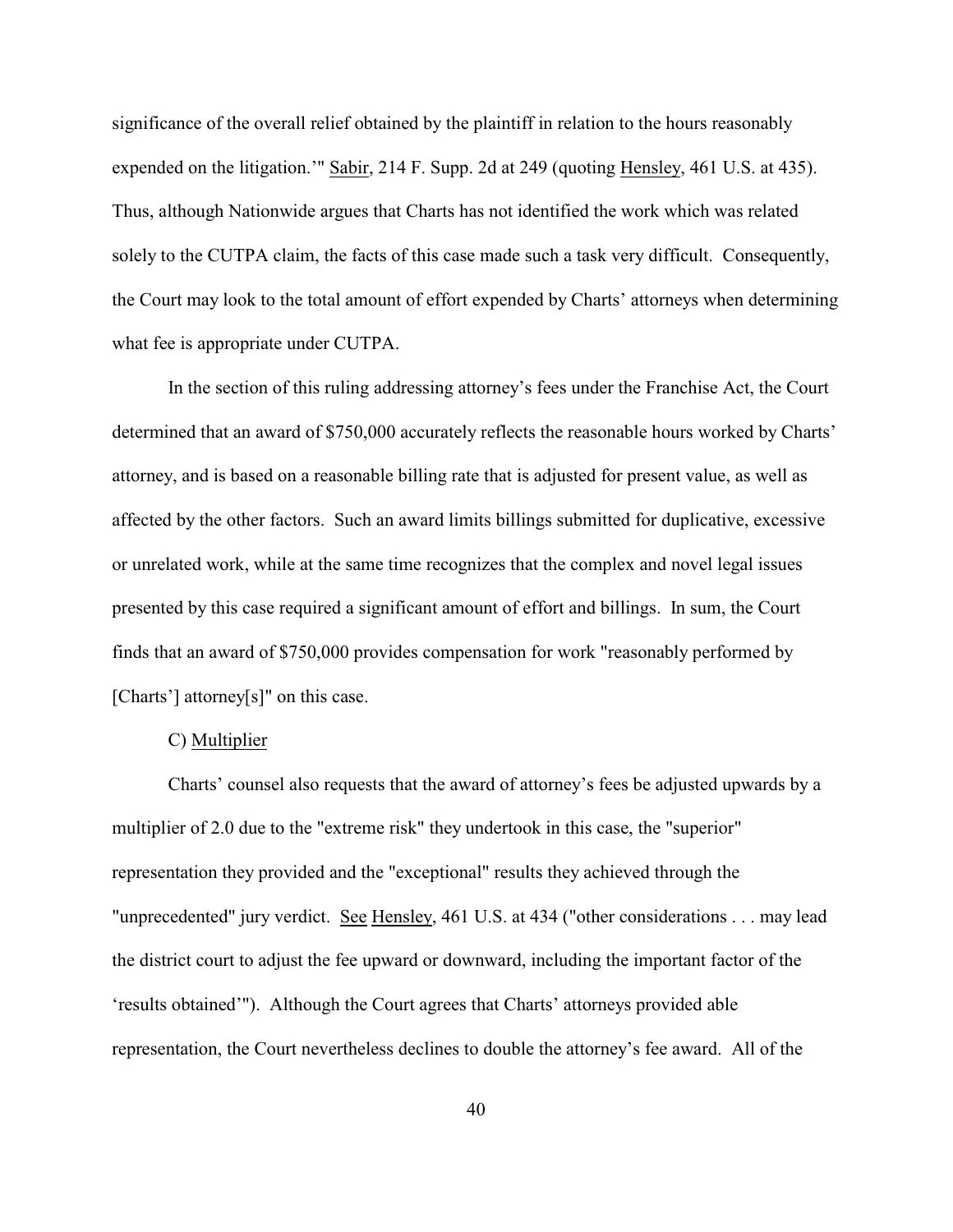factors cited by Charts were considered by the Court in determining the "lodestar" amount to award, and they do not justify an additional enhancement. "The party asking the court to depart from the lodestar amount bears the burden of proving that such a departure is necessary to the calculation of a reasonable fee." Evans v. State of Connecticut, 967 F. Supp. 673, 692 (D. Conn. 1997). Charts has not met that burden here.

### D) Conclusion on Attorney's Fees

In sum, whether made pursuant to the provision in the Franchise Act for attorney's fees, to the provision in CUTPA for attorney's fees or pursuant to both provisions, the Court finds that an award of \$750,000 in attorney's fees to Charts is reasonable and appropriate.

### E) Costs

Charts also has requested \$30,341.41 in expenses incurred in the prosecution of this action, covering expenses such as copying costs, messenger fees and expert witness fees. Nationwide objects to the amount of expenses claimed by Charts, maintaining that there is no statutory basis for particular expenses submitted by Charts. As the Connecticut Supreme Court has explained: "It is a settled principle of our common law that parties are required to bear their own litigation expenses, except as otherwise provided by statute. . . Furthermore, because costs are the creature of statute . . . unless the statute clearly provides for them courts cannot tax them." M. DeMatteo Construction Co. v. New London, 236 Conn. 710, 674 A.2d 845 (1996) (citations and quotations omitted).

Both the Franchise Act and CUTPA allow the Court to award Charts "costs," with the only difference being that the Court "shall" make such an award under the Franchise Act, and "may" make such an award under CUTPA. Of the \$30,341.41 requested, \$26,618.63 related to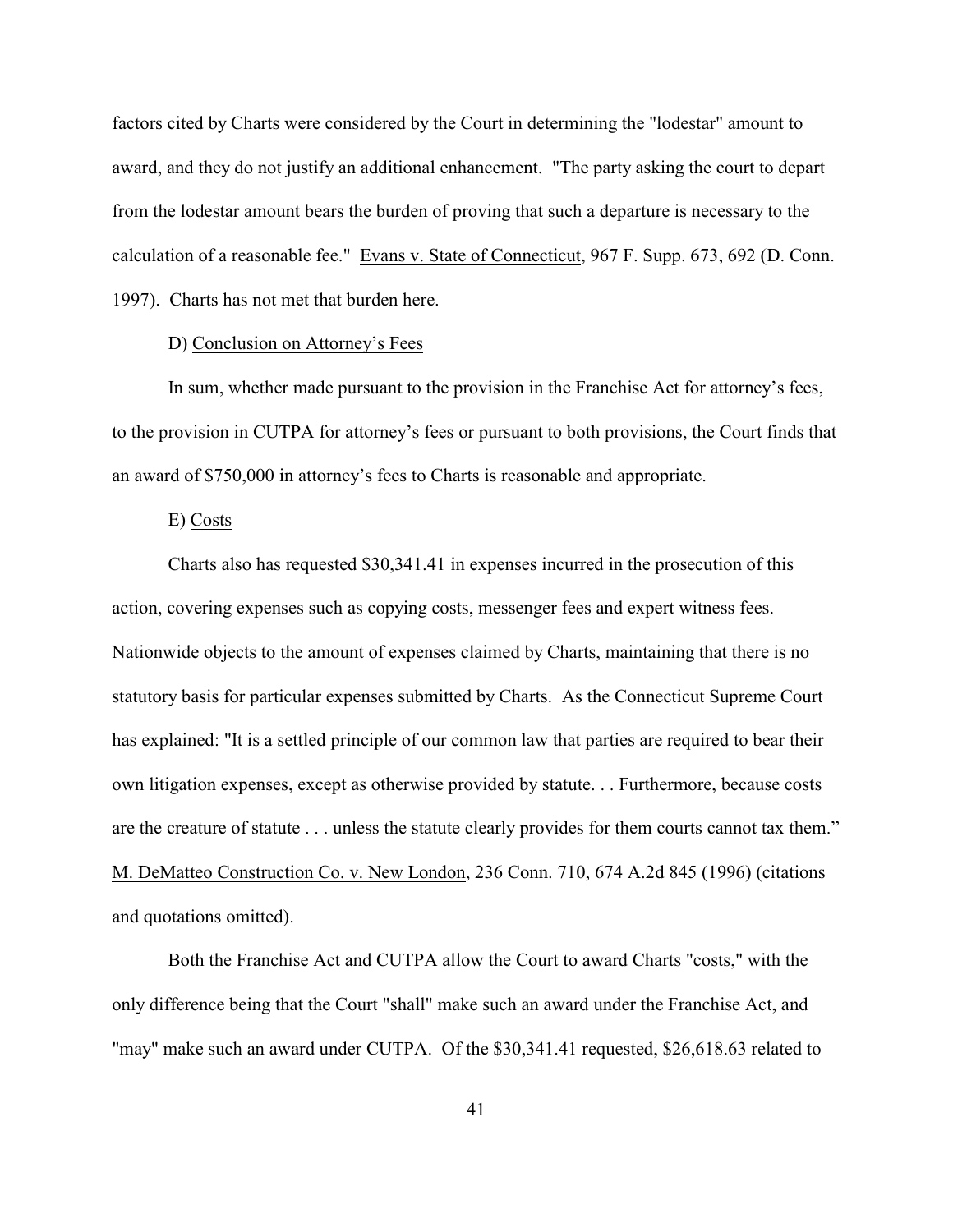expenses incurred for items such as messenger services, copies, travel and court reporter services. Reviewing those expenses, the Court finds that they should be reduced by one third to eliminate duplicative, unrelated or unnecessary expenses.<sup>22</sup> Therefore, the Court awards Charts \$17,745.75 in costs pursuant to the Franchise Act and CUTPA. See Gerner v. Applied Industrial Materials Corp., 2005 WL 1805670 at \*10 (Conn. Super. Ct., June 30, 2005)(awarding forty percent of claimed costs for "readily understandable costs of litigation such as copying charges, delivery expenses and transcript costs"); Bristol Technology, Inc. v. Microsoft, 127 F. Supp. 2d 64, 84 (D. Conn. 2002) (awarding as "costs" pursuant to  $\S$  42-110g(d) for "disbursements for delivery services" and "[c] for travel, deposition transcripts, and expert witness fees").

The Court will not award Charts the requested \$1,579.78 fee for Kitty Koenig, a "trial analyst" employed by the law firm representing Charts. The remaining portion of the requested amount, \$2,143, was a fee paid to Kosowsky for his expert witness testimony. There is some dispute about whether fees paid to an expert accountant are recoverable under statutes such as the Franchise Act and CUTPA, as both of those statutes fail to define what "costs" are recoverable. More specifically, there is a dispute over whether any expert fee may be awarded under such statutes, or only fees paid to an expert listed in Connecticut's general fee provision statutes, Conn. Gen. Stat. §§ 52-257 and 52-260.<sup>23</sup> The Connecticut Appellate Court has held that such

 $^{22}$ For example, there are numerous entries for "Westlaw research," however there is no indication as to what this research was related to, which count it was related to or for what motion or stage of the litigation it related.

 $^{23}$ Generally, Connecticut courts interpret "cost" provisions narrowly. See M. DeMatteo Construction Co. v. New London, 236 Conn. 710, 674 A.2d 845 (1996) (concluding that Conn. Gen. Stat. § 12-117a did not mention appraisal costs, and, therefore, such costs only allowable if provided by the general fee statutes §§ 52-527 and 52-560). In the context of fees for expert witnesses, the Connecticut Appellate Court has applied the teachings of M. DeMatteo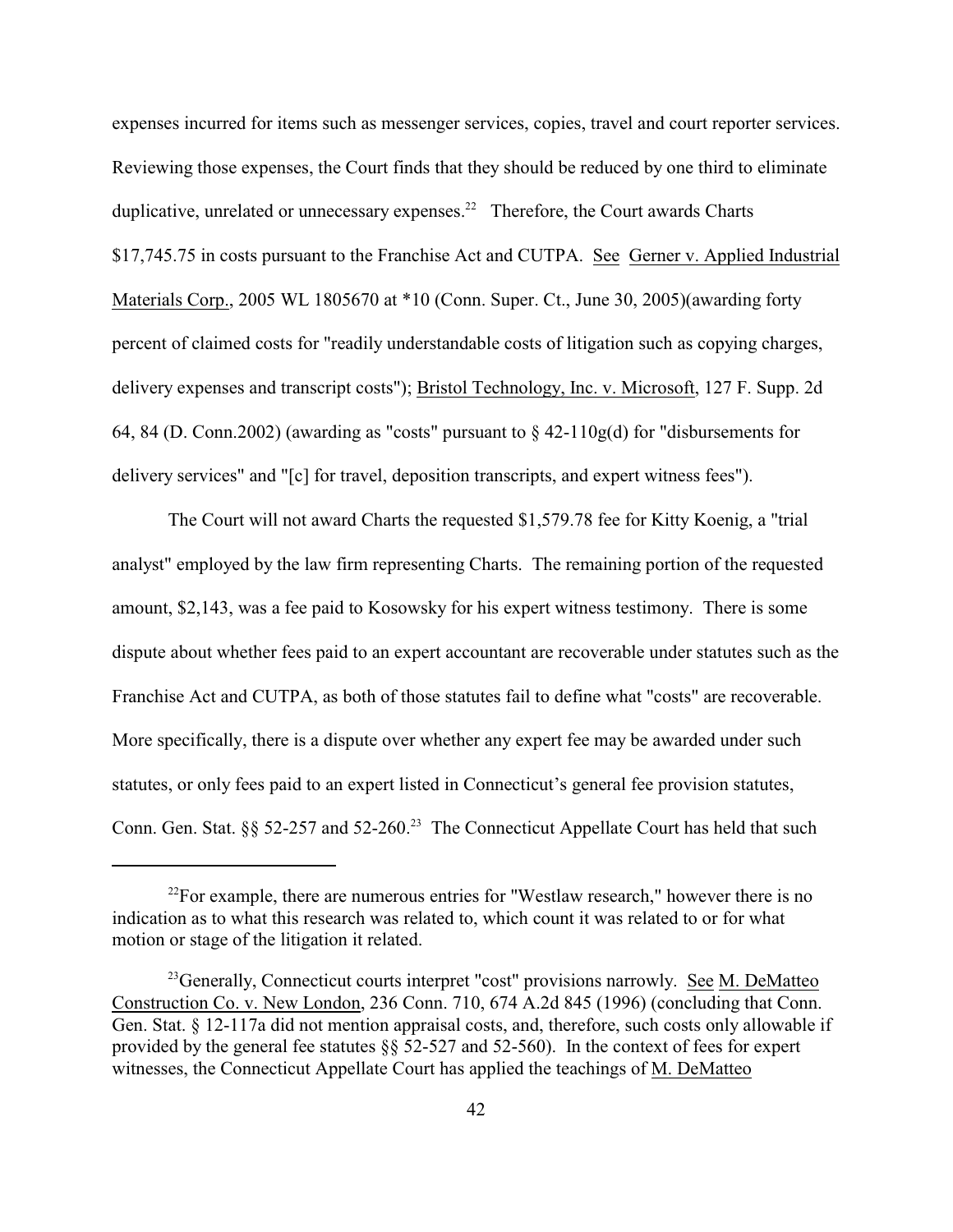experts' fees are not within the "costs" provided by the CUTPA statute. Miller v. Guimaraes, 78 Conn. App. 760, 829 A.2d 422 (2003) (finding that the trial court improperly awarded taxable costs for the fees paid to an attorney serving as an expert on the legal fees that should be awarded to the plaintiff). This Court assumes that Connecticut courts would find the same as to permitted costs under the Franchise Act. Thus, no experts' fees will be awarded by virtue of the "costs" references in CUTPA and the Franchise Act.

In sum, the Court awards Charts \$750,000 in attorney's fees and \$17,745.75 in costs.

### **CHARTS' MOTION FOR PREJUDGMENT INTEREST**

Charts also has moved for prejudgment interest on the jury's award of \$2.3 million in damages. It is well settled that "[w]hen the court's jurisdiction is based upon diversity, an award of prejudgment interest is governed by state law." Brandewiede v. Emery Worldwide, 890 F. Supp. 79, 82 (D. Conn.1994). The relevant Connecticut statute provides: "Except as provided in sections 37-3b, 37-3c and 52-192a, interest at the rate of ten percent a year, and no more, may be

Construction Co. and found that experts not listed in § 52-260 may not have their fees taxed as costs. Arnone v. Town of Enfield, 79 Conn. App. 501, 831 A.2d 260 (2003) (reversing award of \$6,479 in costs for payment of expert witness fees on the ground that, because § 31-51m does not expressly provide for expert witness fees, such fees may only be awarded if provided for in § 52- 260(f), the Connecticut statute addressing fees for witnesses, and that an economist is not a listed expert witness whose cost may be reimbursed under § 52-260(f)); Miller v. Guimaraes, 78 Conn. App. 760, 829 A.2d 422 (2003) (concluding that the trial court improperly awarded a successful CUTPA plaintiff \$1,000 as a taxable cost for an expert who was an attorney, as that type of expert was not covered by the provision for payment of expert witness fees in § 52-260). Those decisions, however, have been subject to criticism. See, e.g., Gerner v. Applied Industrial Materials Corp., 2005 WL 1805670 (Conn. Super. Ct., June 30, 2005) (citing cases, distinguishing Miller, and finding that the plaintiff was entitled expert fees as a "cost" pursuant §  $42-110g(d)$ , without regard to § 52-260); see also Duerr v. DiCesare, 37 Conn. L. Rptr. 909, 2004 WL 2361833 (Conn. Super. Ct., Oct 1, 2004) (disagreeing with Miller, yet "follow[ing] the rule set forth therein"); Bristol Technology, Inc, 127 F. Supp. 2d at 82 ("In state court, Conn. Gen.Stat. Sec. 52-257(b) provides for taxable costs. CUTPA, however, authorizes the award of costs over and above these taxable cost provisions").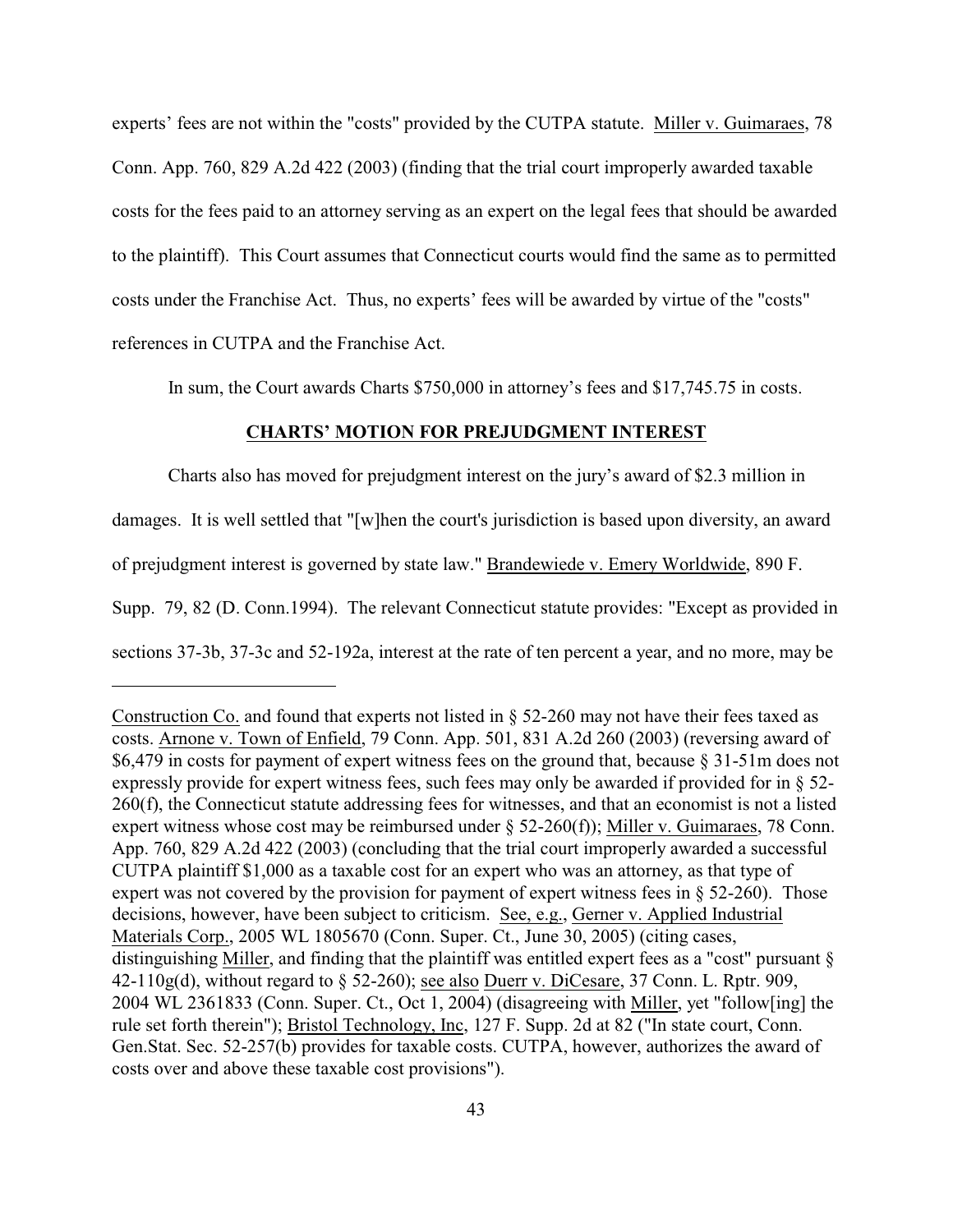recovered and allowed in civil actions . . . as damages for the detention of money after it becomes payable." Conn. Gen. Stat. § 37-3a.<sup>24</sup> However, this Court previously has found that, "[a]s such interest is an element of [the plaintiff's] damages, 'the determination of whether interest pursuant to § 37-3a should be awarded is a question for *the trier of fact*.'" Neptune Group, Inc. v. MKT, Inc., 205 F.R.D. 81, (D. Conn. 2002) (emphasis added) (quoting Foley v. Huntington Co., 42 Conn. App. 712, 682 A.2d 1026 (1996). Similarly, in Retepromaca Representaciones Tecnicas Proyectos Y Sistemas, C.A. v. The Ensign-Brickford Co., 2004 WL 722231 at \*8 (D. Conn., Mar 30, 2004), Judge Underhill concluded, "after a thorough review of relevant state and federal cases . . . that the question of whether to award prejudgment interest pursuant to section 37-3a must be decided by the trier of fact-in this case the jury." Consequently, because the issue of prejudgment interest was not raised until after judgment had entered, and, therefore, was not charged to the jury, Judge Underhill rejected the plaintiff's argument that he had discretion to award such interest. Charts' attempt to distinguish those two cases, and the clearly established law that they rely on, is unpersuasive. Although Charts did request prejudgment interest pursuant to § 37-3a in the amended complaint, the issue was not submitted to the jury for consideration. Indeed, Charts failed to raise that issue during trial, the charging conference or in a motion before

<sup>&</sup>lt;sup>24</sup>Charts also moved for prejudgment interest pursuant to 28 U.S.C. § 1961(a). As Nationwide notes in its memorandum in opposition, however, § 1961 only provides for postjudgment interest. See § 1961(a) (providing that "interest shall be calculated from the date of the entry of the judgment"); Mobil Exploration & Producing North America, Inc. v. Graham Royalty Ltd., 910 F.2d 504 (8th Cir. 1990) (in a diversity case, concluding that "28 U.S.C. § 1961 must be applied to calculate the rate of *post*-judgment interest")(emphasis added). Charts failed to respond to Nationwide's memorandum in opposition, and has not requested that this Court award postjudgment interest pursuant to § 1961. Consequently, the Court declines to construe Charts' motion as one seeking both pre- and postjudgment interest.